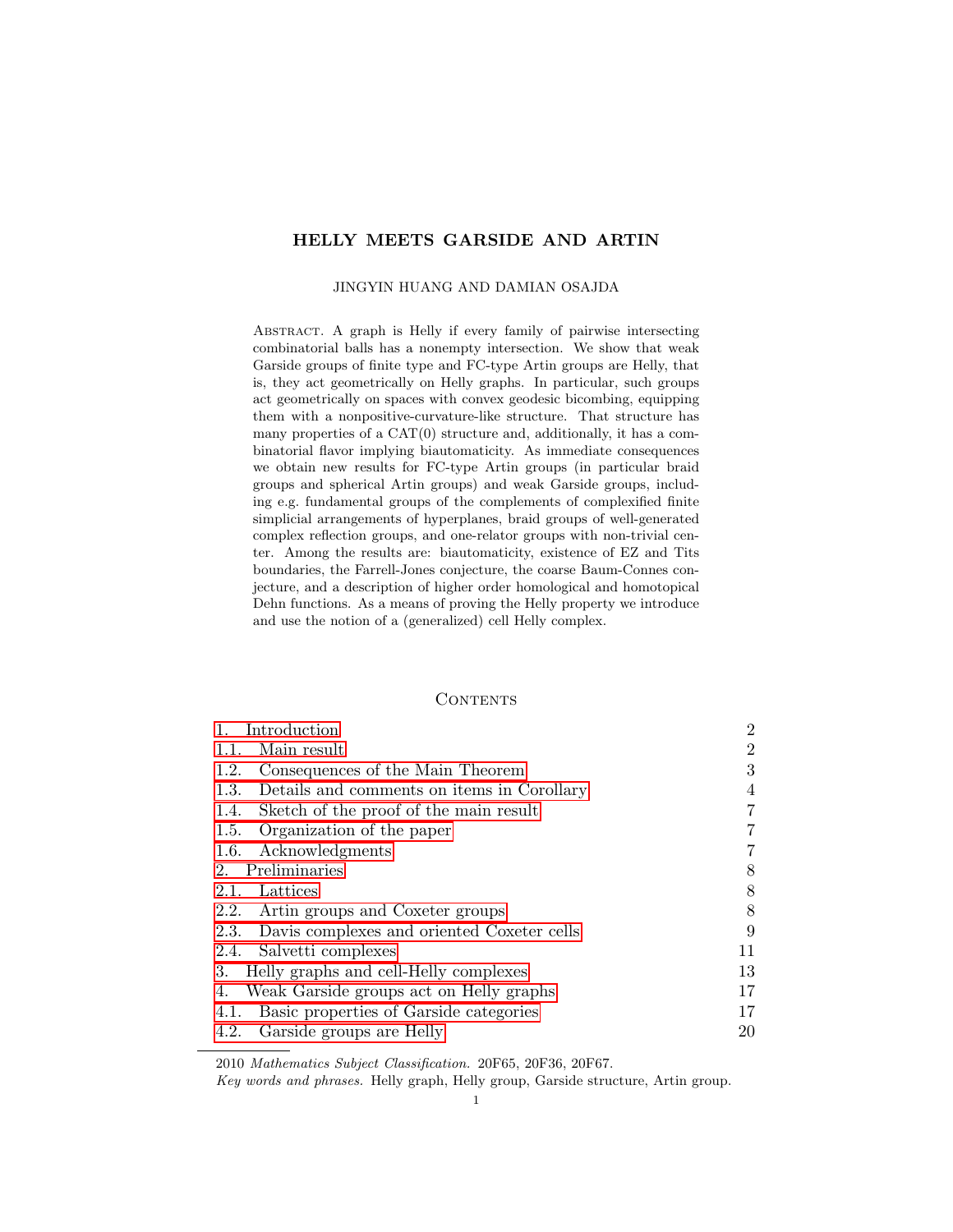2 JINGYIN HUANG AND DAMIAN OSAJDA

| 5. Artin groups and Helly graphs                 | 23 |
|--------------------------------------------------|----|
| 5.1. Helly property for cells in $X_{\Gamma}$    | 23 |
| 5.2. Artin groups of type FC act on Helly graphs | 25 |
| References                                       | 26 |

### 1. INTRODUCTION

<span id="page-1-1"></span><span id="page-1-0"></span>1.1. Main result. In this article we design geometric models for Artin groups and Garside groups, which are two generalizations of braid groups.

Among the vast literature on these two classes of groups, we are particularly inspired by the results concerning the Garside structure, rooted in [\[Gar69,](#page-27-0) [Del72,](#page-27-1) [BS72\]](#page-26-0), and the small cancellation structure for certain Artin groups, exhibited in [\[AS83,](#page-25-1) [App84,](#page-25-2) [Pri86\]](#page-28-0). These two aspects actually have interesting interactions, yielding connections with injective metric spaces and Helly graphs.

For geodesic metric spaces, being *injective* (or, in other words, *hyper*convex or having the binary intersection property) can be characterized as follows: any collection of pairwise intersecting closed metric balls has a nonempty intersection. The graph-theoretic analogues of injective metric spaces are called Helly graphs (Definition [3.1\)](#page-13-0). Groups acting on injective metric spaces were studied in [\[Lan13,](#page-28-1) [DL16\]](#page-27-2), leading to a number of results parallel to the  $CAT(0)$  setting [\[DL15,](#page-27-3) [Des16,](#page-27-4) [Mie17\]](#page-28-2). The article  $[CCG^+20]$ initiates the studies of Helly groups, that is, groups acting properly and cocompactly by graph automorphisms (i.e., geometrically) on Helly graphs.

Main Theorem. Weak Garside groups of finite type and Artin groups of type FC are Helly.

The Main Theorem should be seen as providing geometric models for groups in question with nonpositive-curvature-like structure. Consequences of this theorem are explained in Section [1.2.](#page-2-0)

See Section [4.1](#page-16-1) and Section [2.2](#page-7-2) for the definitions of weak Garside groups and Artin groups. Examples of (weak) Garside groups of finite type include:

- (1) fundamental groups of the complements of complexified finite simplicial arrangements of hyperplanes [\[Del72\]](#page-27-1);
- (2) spherical Artin groups [\[Del72,](#page-27-1) [BS72\]](#page-26-0);
- (3) braid groups of well-generated complex reflection groups [\[Bes15\]](#page-25-3);
- (4) structure groups of non-degenerate, involutive and braided set-theoretical solutions of the quantum Yang-Baxter equation [\[Cho10\]](#page-26-2);
- (5) one-relator groups with non-trivial center and tree products of cyclic groups [\[Pic13\]](#page-28-3).

It is known that Garside groups are biautomatic [\[Cha92,](#page-26-3) [Deh02\]](#page-27-5). This suggests the non-positively curved (NPC) geometry of these groups. However, it is natural to ask for other notions of NPC for Garside groups in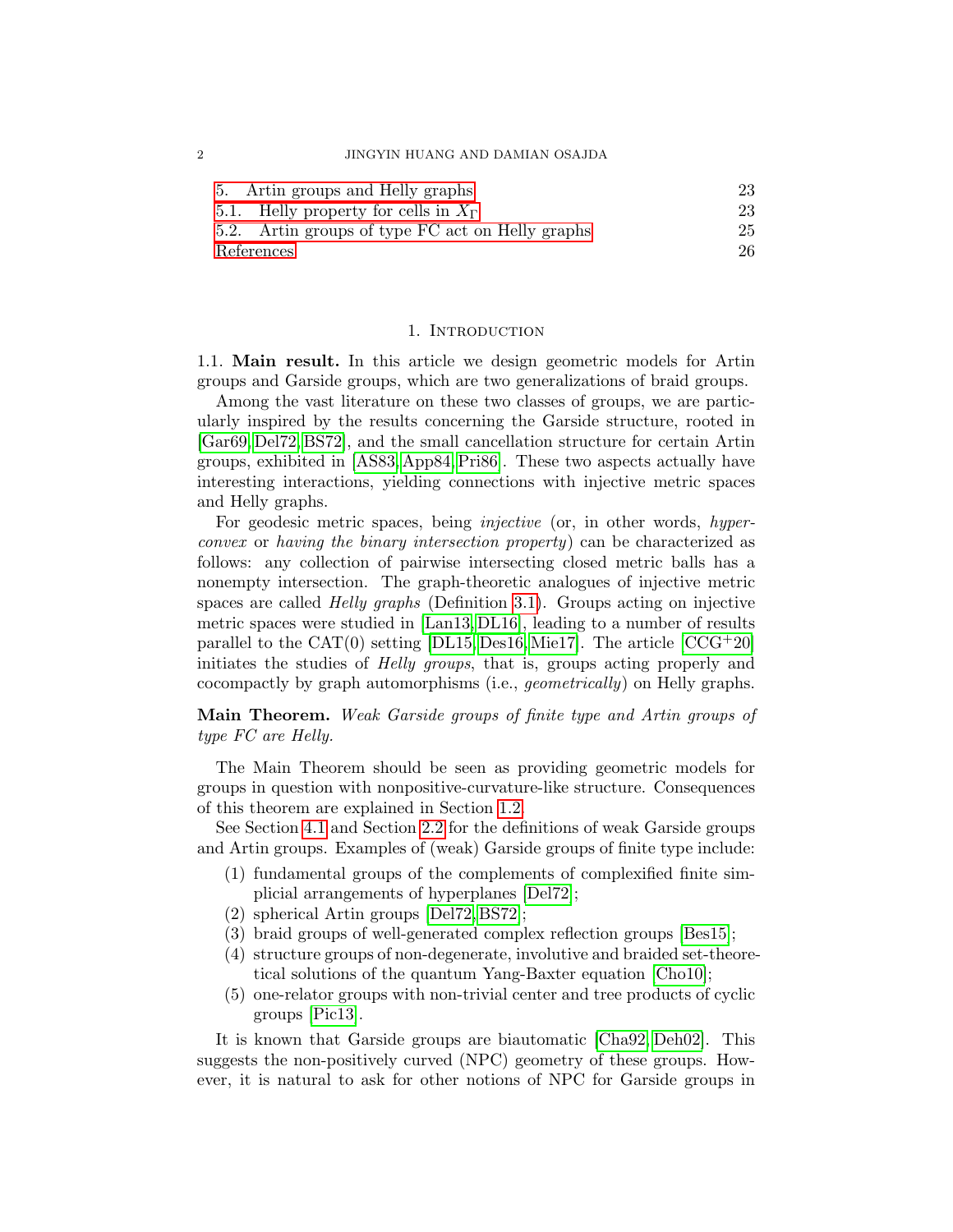order to understand problems of coarse or continuous nature and to provide more convexity than the Garside normal form does.

A few classes of Artin groups are known to be CAT(0) [\[CD95a,](#page-26-4) [BM00,](#page-26-5) [Bra00,](#page-26-6) [BC02,](#page-25-4) [Bel05,](#page-25-5) [BM10,](#page-26-7) [HKS16,](#page-27-6) [Hae19\]](#page-27-7). This leads to the speculation that all Artin groups should be NPC. However, due to the difficulty of verifying the CAT(0) condition in higher dimensional situations, it is not even known whether all braid groups are  $CAT(0)$ , though some evidences are presented in [\[DMW18\]](#page-27-8). In particular, it is widely open whether Artin groups of type FC are  $CAT(0)$ .

The Main Theorem applies to a large class of Artin groups and all finite type weak Garside groups (in particular all braid groups). Though the formulation is combinatorial, it has a continuous counterpart which is very similar to  $CAT(0)$ . All Helly groups act geometrically on injective metric spaces [\[CCG](#page-26-1)+20], which in particular have convex geodesic bicombings. The convexity one obtains here is much stronger than biautomaticity and is weaker than CAT(0). See Subsection [1.2](#page-2-0) for details.

On the other hand the Main Theorem equips the groups with a robust combinatorial structure — the one of Helly graphs. By a result from  $[CCG+20]$  $[CCG+20]$  it implies e.g. biautomaticity — an important algorithmic property not implied by  $CAT(0)$  (see [\[LM\]](#page-28-4)). While allowing to deduce 'CAT(0)like' behavior as in the previous paragraph, the property of being Helly can be checked by local combinatorial conditions via a local-to-global characterization from [\[CCHO20\]](#page-26-8), see Theorem [3.2](#page-13-1) below.

The Main Theorem also provides a higher dimensional generalization of an old result of Pride [\[Pri86\]](#page-28-0) saying that 2-dimensional Artin groups of type FC are  $C(4)-T(4)$ . The notion of cell Helly introduced in Section [3](#page-12-0) serves as a higher dimensional counterpart of the  $C(4)-T(4)$  small cancellation condition in the sense of Lemma [3.8.](#page-15-0) We prove that the universal covers of the Salvetti complexes of higher dimensional Artin groups of type FC are cell Helly.

Let us note that 2-dimensional Artin groups of type FC are known to satisfy several different versions of NPC: small cancellation [\[Pri86\]](#page-28-0), CAT(0) [\[BM00\]](#page-26-5), systolic [\[HO20,](#page-27-9) [HO19\]](#page-27-10), quadric [\[Hod20\]](#page-27-11), and Helly.

<span id="page-2-0"></span>1.2. Consequences of the Main Theorem. In the Corollary below we list immediate consequences of being Helly, for groups as in the Main Theorem. In  $[CCG^+20]$  it is shown that the class of Helly groups is closed under operations of free products with amalgamations over finite subgroups, graph products (in particular, direct products), quotients by finite normal subgroups, and (as an immediate consequence of the definition) taking finite index subgroups. Moreover, it is shown there that e.g. (Gromov) hyperbolic groups, CAT(0) cubical groups, uniform lattices in buildings of type  $C_n$ , and graphical  $C(4)-T(4)$  small cancellation groups are all Helly. Therefore, the results listed below in the Corollary apply to various combinations of all those classes of groups.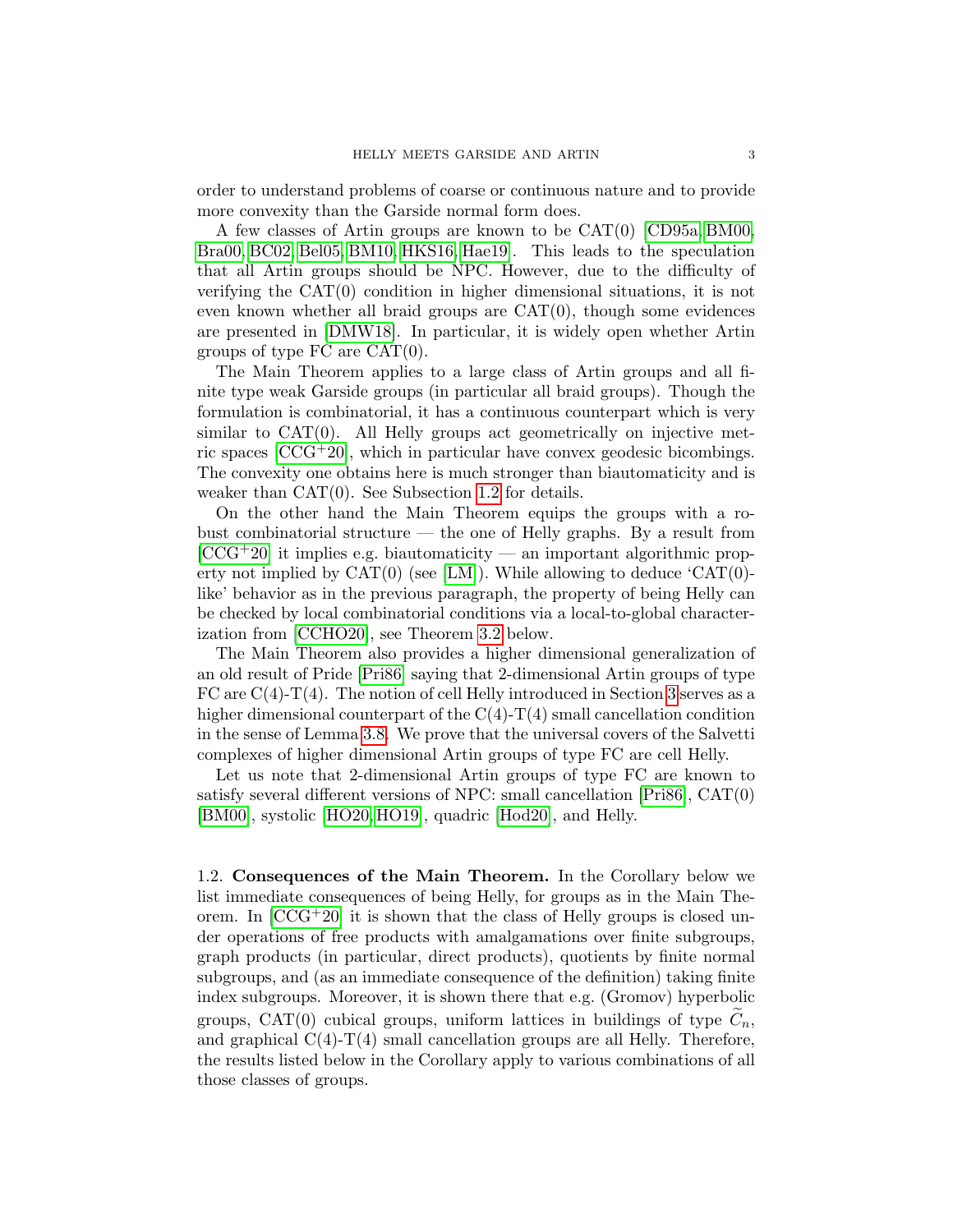Except item (6) below (biautomaticity) all other results  $(1)$ – $(5)$  are rather direct consequences of well known facts concerning injective metric spaces — see explanations in Subsection [1.3](#page-3-0) below, and  $[CCG^+20]$  for more details. Biautomaticity of Helly groups is one of the main results of the paper  $[CCG+20]$  $[CCG+20]$ .

**Corollary.** Suppose that a group  $G$  is either a weak Garside group of finite type or an Artin group of type FC. Then the following hold.

- (1) G acts geometrically on an injective metric space  $X_G$ , and hence on a metric space with a convex geodesic bicombing. Moreover,  $X_G$  is a piecewise  $\ell^{\infty}$ -polyhedron complex.
- (2) G admits an EZ-boundary and a Tits boundary.
- (3) The Farrell-Jones conjecture with finite wreath products holds for G.
- (4) The coarse Baum-Connes conjecture holds for G.
- (5) The k-th order homological Dehn function and homotopical Dehn function of G are Euclidean, i.e.  $f(l) \preceq l^{\frac{k+1}{k}}$ .
- (6) G is biautomatic.

The recent work of Kleiner and Lang [\[KL20\]](#page-28-5) provides many new insights into the asymptotic geometry of injective metric spaces. Together with (1) of the above corollary, it opens up the possibility of studying Gromov's program of quasi-isometric classification and rigidity for higher dimensional Artin groups which are not right-angled. This actually serves as one of our motivations to look for good geometric models for such groups. Previous works in this direction concern mainly the right-angled or the 2-dimensional case [\[BN08,](#page-26-9) [BJN10,](#page-26-10) [Hua17,](#page-28-6) [Hua16,](#page-28-7) [HO,](#page-28-8)[Mar\]](#page-28-9).

We also present an alternative proof of the fact that the Salvetti complex for Artin groups of type FC is aspherical (see Theorem [5.8\)](#page-25-6), which implies the  $K(\pi, 1)$ -conjecture for such groups. This has been previously established by Charney and Davis [\[CD95b\]](#page-26-11) by showing contractibility of the associated Deligne complex. Our proof does not rely on the Deligne complex.

### <span id="page-3-0"></span>1.3. Details and comments on items in Corollary.

(1) Injective metric spaces also known as hyperconvex metric spaces or absolute retracts (in the category of metric spaces with 1-Lipschitz maps) form an important class of metric spaces rediscovered several times in history [\[AP56,](#page-25-7) [Isb64,](#page-28-10) [Dre84\]](#page-27-12) and studied thoroughly. One important feature of injective metric spaces of finite dimension is that they admit a unique convex, consistent, reversible geodesic bicombing [\[DL15,](#page-27-3) Theorems 1.1&1.2]. Recall that a *geodesic bicombing* on a metric space  $(X, d)$  is a map

$$
\sigma \colon X \times X \times [0,1] \to X,
$$

such that for every pair  $(x, y) \in X \times X$  the function  $\sigma_{xy} := \sigma(x, y, \cdot)$  is a constant speed geodesic from x to y. We call  $\sigma$  convex if the function  $t \mapsto d(\sigma_{xy}(t), \sigma_{x'y'}(t))$  is convex for all  $x, y, x', y' \in X$ . The bicombing  $\sigma$  is consistent if  $\sigma_{pq}(\lambda) = \sigma_{xy}((1-\lambda)s + \lambda t)$ , for all  $x, y \in X$ ,  $0 \le s \le t \le 1$ ,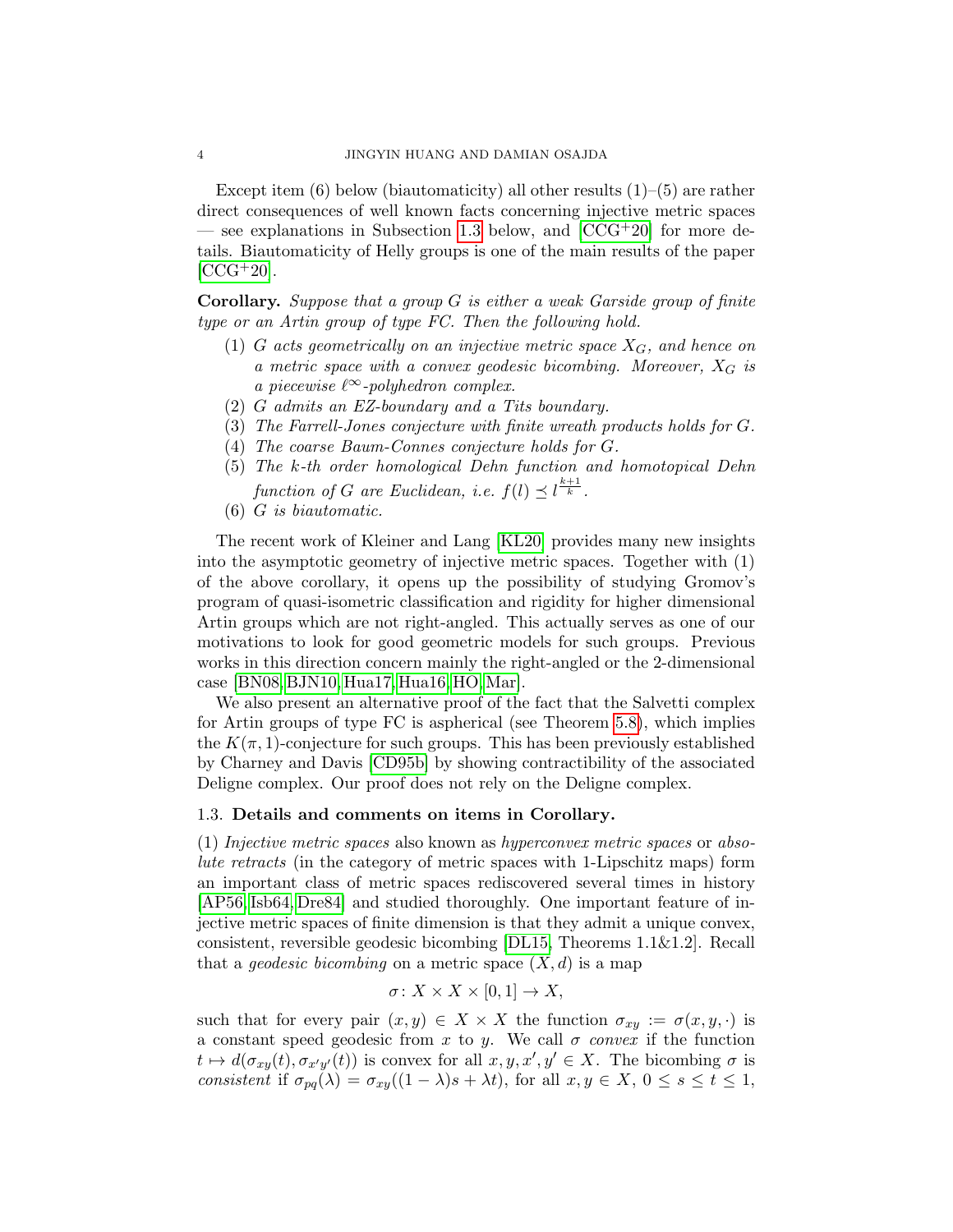$p := \sigma_{xy}(s), q := \sigma_{xy}(t),$  and  $\lambda \in [0,1].$  It is called *reversible* if  $\sigma_{xy}(t) =$  $\sigma_{yx}(1-t)$  for all  $x, y \in X$  and  $t \in [0,1]$ .

It is shown in  $[CCG^+20]$  that if a group G acts geometrically on a Helly graph  $\Gamma$  then it acts geometrically on an *injective hull* of  $V(\Gamma)$  (set of vertices of  $\Gamma$  equipped with a path metric) — the smallest injective metric space containing isometrically  $V(\Gamma)$ . The proof is a straightforward consequence of the fact that the injective hull can be defined as a space of real-valued functions, the so-called metric forms [\[Isb64,](#page-28-10) [Dre84,](#page-27-12) [Lan13\]](#page-28-1), and similarly the smallest Helly graph containing isometrically a given graph the  $Helly$  hull — can be defined analogously using integer metric forms (see e.g. [\[JPM86,](#page-28-11) Section II.3]). It follows that  $G$  acts on a space with convex geodesic bicombing. Another example of a space with convex geodesic bicombing is a CAT(0) space with a combing consisting of all (unit speed) geodesics. As noted in Subsection [1.1](#page-1-1) only in very particular cases it is possible to construct a CAT(0) space acted upon geometrically by an Artin group. We establish the existence of a slightly weaker structure in much greater generality.

Holt [\[Hol10\]](#page-28-12) proves falsification by fellow traveller for Garside groups. It follows then from [\[Lan13\]](#page-28-1) that such groups act properly (not necessarily cocompactly) on injective metric spaces. Garside groups have Garside normal forms, which can be thought as a combinatorial combing (not in the sense above). However, even coarsely this combing is not convex  $-$  see some further discussion in (4) below.

The properties considered in  $(2)$ – $(5)$  below are immediate consequences of acting geometrically on a space with convex geodesic bicombing.

(2) Similarly to a CAT(0) space, an injective metric space (or, more generally, a space with convex geodesic bicombing) has a boundary at infinity, with two different topologies: the cone topology and the Tits topology [\[DL15,](#page-27-3)[KL20\]](#page-28-5). The former gives rise to an EZ-boundary (cf. [\[Bes99,](#page-26-12)[FL05\]](#page-27-13)) of G [\[DL15\]](#page-27-3). The topology of an EZ-boundary reflects some algebraic properties of the group, and its existence implies e.g. the Novikov conjecture. The Tits topology is finer and provides subtle quasi-isometric invariants of G [\[KL20\]](#page-28-5). It is observed in [\[CCG](#page-26-1)+20] that Helly groups admit EZ-boundaries.

(3) For a discrete group G the Farrell-Jones conjecture asserts that the K-theoretic (or L-theoretic) assembly map, that is a homomorphism from a homology group of the classifying space  $E_{VCY}(G)$  to a K-group (or L-group) of a group ring, is an isomorphism (see e.g. [\[FR00,](#page-27-14) [BL12,](#page-26-13) [KR17,](#page-28-13) [Rou20\]](#page-28-14) for details). We say that  $G$  satisfies the Farrell-Jones conjecture with finite wreath products if for any finite group F the wreath product  $G \wr F$  satisfies the Farrell-Jones conjecture. It is proved in [\[KR17\]](#page-28-13) that groups acting on spaces with convex geodesic bicombing satisfy the Farrell-Jones conjecture with finite wreath products.

The Farrell-Jones conjecture implies, for example, the Novikov Conjecture, and the Borel Conjecture in high dimensions. Farrell-Roushon [\[FR00\]](#page-27-14)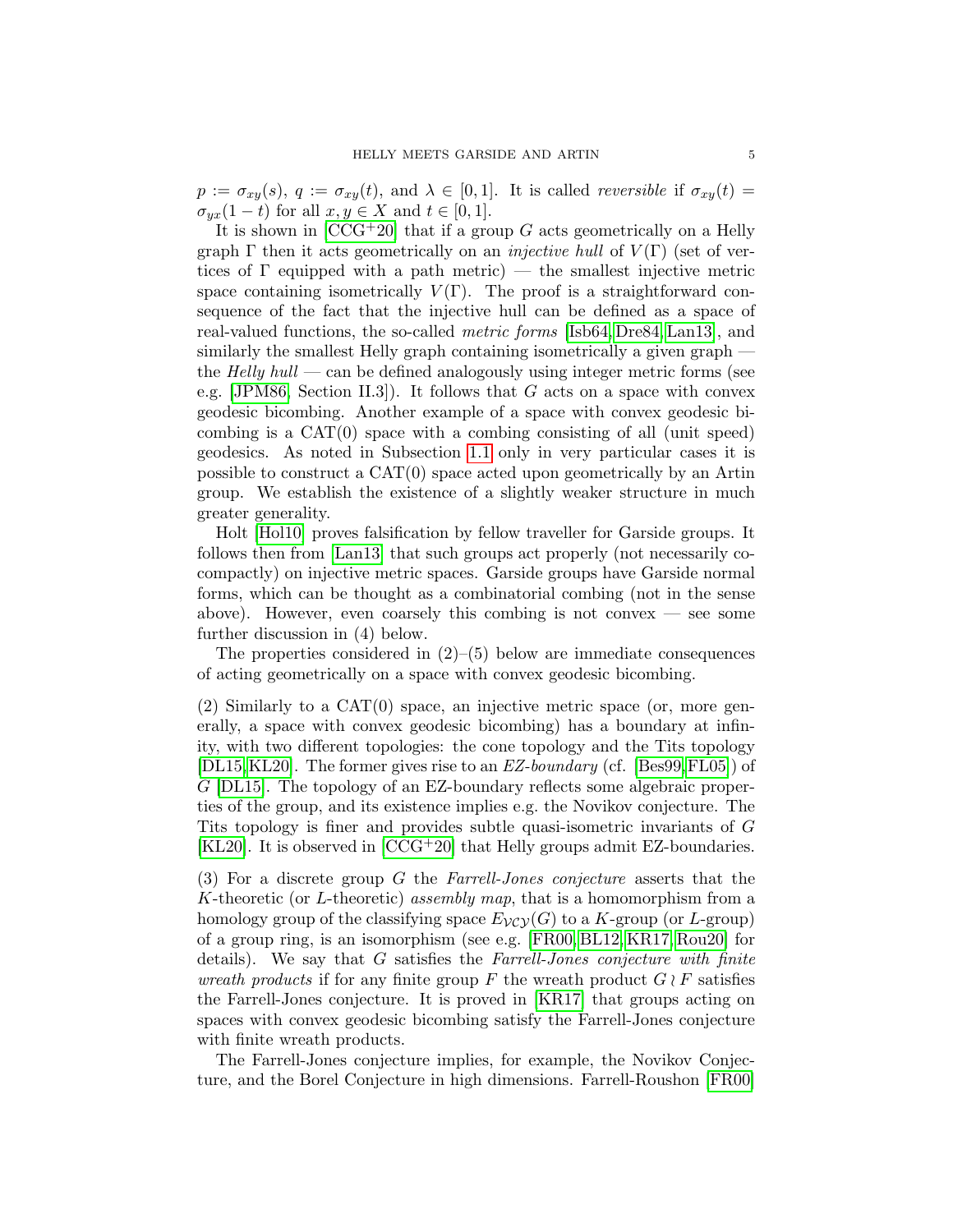established the Farrell-Jones conjecture for braid groups, Bartels-Lück [\[BL12\]](#page-26-13) and Wegner [\[Weg12\]](#page-29-0) proved it for  $CAT(0)$  groups (see Subsection [1.1](#page-1-1) for examples of CAT(0) Artin groups). Recently, Roushon [\[Rou20\]](#page-28-14) established the Farrell-Jones conjecture for some (but not all) spherical and Euclidean Artin groups. His proof relies on observing that some Artin groups fit into appropriate exact sequences. After completion of the first version of the current paper Brück-Kielak-Wu [\[BKW\]](#page-26-14) presented another proof of the Farrell-Jones conjecture with finite wreath products for a subclass of the class of FC type Artin groups — for even Artin groups of type FC.

(4) For a metric space X the *coarse assembly map* is a homomorphism from the coarse  $K$ -homology of  $X$  to the  $K$ -theory of the Roe-algebra of X. The space X satisfies the *coarse Baum-Connes conjecture* if the coarse assembly map is an isomorphism. A finitely generated group  $\Gamma$  satisfies the coarse Baum-Connes conjecture if the conjecture holds for Γ seen as a metric space with the word metric given by a finite generating set. Equivalently, the conjecture holds for  $\Gamma$  if a metric space (equivalently: every metric space) acted geometrically upon by  $\Gamma$  satisfies the conjecture. As observed in  $[CCG+20]$ , it follows from the work of Fukaya-Oguni  $[FO20]$  that Helly groups satisfy the coarse Baum-Connes conjecture.

For CAT(0) groups the coarse Baum-Connes conjecture holds by [\[HR95\]](#page-28-15). Groups with finite asymptotic dimension satisfy the coarse Baum-Connes conjecture. It is shown in [\[BF08\]](#page-26-15) that braid groups as well as spherical Artin groups  $A_n, C_n$ , and Artin groups of affine type  $\widetilde{A}_n, \widetilde{C}_n$  have finite asymptotic dimension.

For proving the coarse Baum-Connes conjecture in [\[FO20\]](#page-27-15) a coarse version of a convex bicombing is used. Essential there is that two geodesics in the combing with common endpoints 'converge' at least linearly. This is not true for the usual combing in Garside groups. For example, such a combing for  $\mathbb{Z}^2$  between points  $(n, n)$  and  $(0, 0)$  follows roughly the diagonal. Similarly the combing line between  $(n+k, n)$  and  $(0, 0)$  follows roughly a diagonal for  $n \gg k$ . Hence, for large n, the two lines stay at roughly constant distance for a long time — this behavior is different from what is required.

(5) Higher order homological (resp. homotopical) Dehn functions measure the difficulty of filling higher dimensional cycles (resp. spheres) by chains (resp. balls), see  $[ABD+13, Section 2; BD19]$  $[ABD+13, Section 2; BD19]$  for backgrounds. The homological case of (5) is a consequence of (1) and [\[Wen05\]](#page-29-1), see the discussion in  $[ABD+13, Section 2]$  $[ABD+13, Section 2]$  for more details. The homotopical case of  $(5)$  follows from (1) and [\[BD19\]](#page-25-9). The Garside case of (5) has been known before as it can be deduced from the biautomaticity and [\[Wen05,](#page-29-1)[BD19\]](#page-25-9). The Artin case of  $(5)$  is new.

(6) Biautomaticity is an important algorithmic property of a group. It implies, among others, that the Dehn function is at most quadratic, and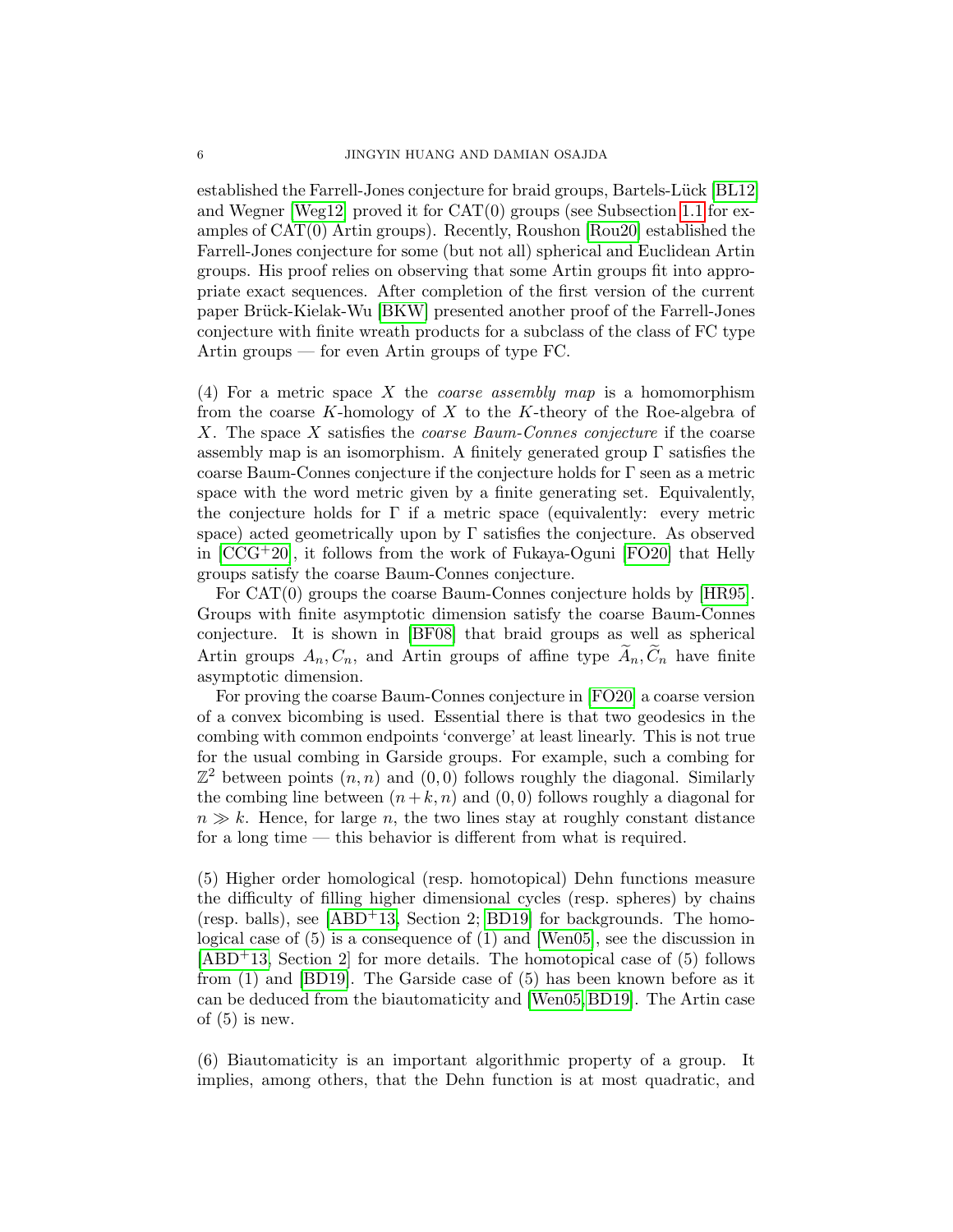that the Word Problem and the Conjugacy Problem are solvable; see e.g.  $[ECH^+92]$  $[ECH^+92]$ . It is proved in  $[CCG^+20]$  that all Helly groups are biautomatic.

Biautomaticity of all FC-type Artin groups is new (and so is the solution of the Conjugacy Problem and bounding the Dehn function for these Artin groups). Altobelli [\[Alt98\]](#page-25-10) showed that FC-type Artin groups are asynchronously automatic, and hence have solvable Word Problem. Biautomaticity for few classes of Artin groups was shown before by: Pride together with Gersten-Short (triangle-free Artin groups) [\[Pri86,](#page-28-0) [GS90\]](#page-27-17), Charney [\[Cha92\]](#page-26-3) (spherical), Peifer [\[Pei96\]](#page-28-16) (extra-large type), Brady-McCammond [\[BM00\]](#page-26-5) (three-generator large-type Artin groups and some generalizations), Huang-Osajda [\[HO20\]](#page-27-9) (almost large-type). Weak Garside groups of finite type are biautomatic by [\[Cha92,](#page-26-3) [Deh02\]](#page-27-5).

<span id="page-6-0"></span>1.4. Sketch of the proof of the main result. Here we only discuss the special case of braid groups. Each braid group is the fundamental group of its Salvetti complex X. The universal cover  $\widetilde{X}$  admits a natural cellulation by Coxeter cells. The key point is that the combinatorics of how these Coxeter cells in  $\tilde{X}$  intersect each other follows a special pattern which is a reminiscent of  $CAT(0)$  cube complexes (but much more general). We formulate such pattern as the definition of cell Helly complex, see Definition [3.5](#page-14-0) and Remark [3.7.](#page-14-1) By the local-to-global characterization of Helly graphs established in [\[CCHO20\]](#page-26-8), the proof of the main theorem reduces to showing that  $\tilde{X}$  is cell Helly, and showing that the cell Hellyness can be further reduced to a calculation using Garside theory.

<span id="page-6-1"></span>1.5. Organization of the paper. In Section [2,](#page-7-0) we provide some background on Coxeter groups and Artin groups. In Section [3,](#page-12-0) we discuss Helly graphs, introduce the notion of cell Helly complex, and present some natural examples. In Section [4,](#page-16-0) we prove the Garside case of the Main Theorem and in Section [5](#page-22-0) we deal with the Artin group case.

<span id="page-6-2"></span>1.6. Acknowledgments. J.H. thanks the Max-Planck Institute of Mathematics (Bonn), where part of this work was done, for its hospitality. J.H. also thanks R. Charney for helpful discussions on Garside groups. We would like to thank V. Chepoi, T. Fukaya, and U. Lang for comments on earlier versions of the paper. Part of the work on the paper was carried out while D.O. was visiting McGill University. We would like to thank the Department of Mathematics and Statistics of McGill University for its hospitality during that stay. D.O. was partially supported by (Polish) Narodowe Centrum Nauki, UMO-2017/25/B/ST1/01335. We thank the organizers of the conference "Nonpositively Curved Groups in the Mediterranean", Nahsholim 2017, for inviting us. A part of the work on the paper was carried out there. This work was partially supported by the grant 346300 for IMPAN from the Simons Foundation and the matching 2015-2019 Polish MNiSW fund.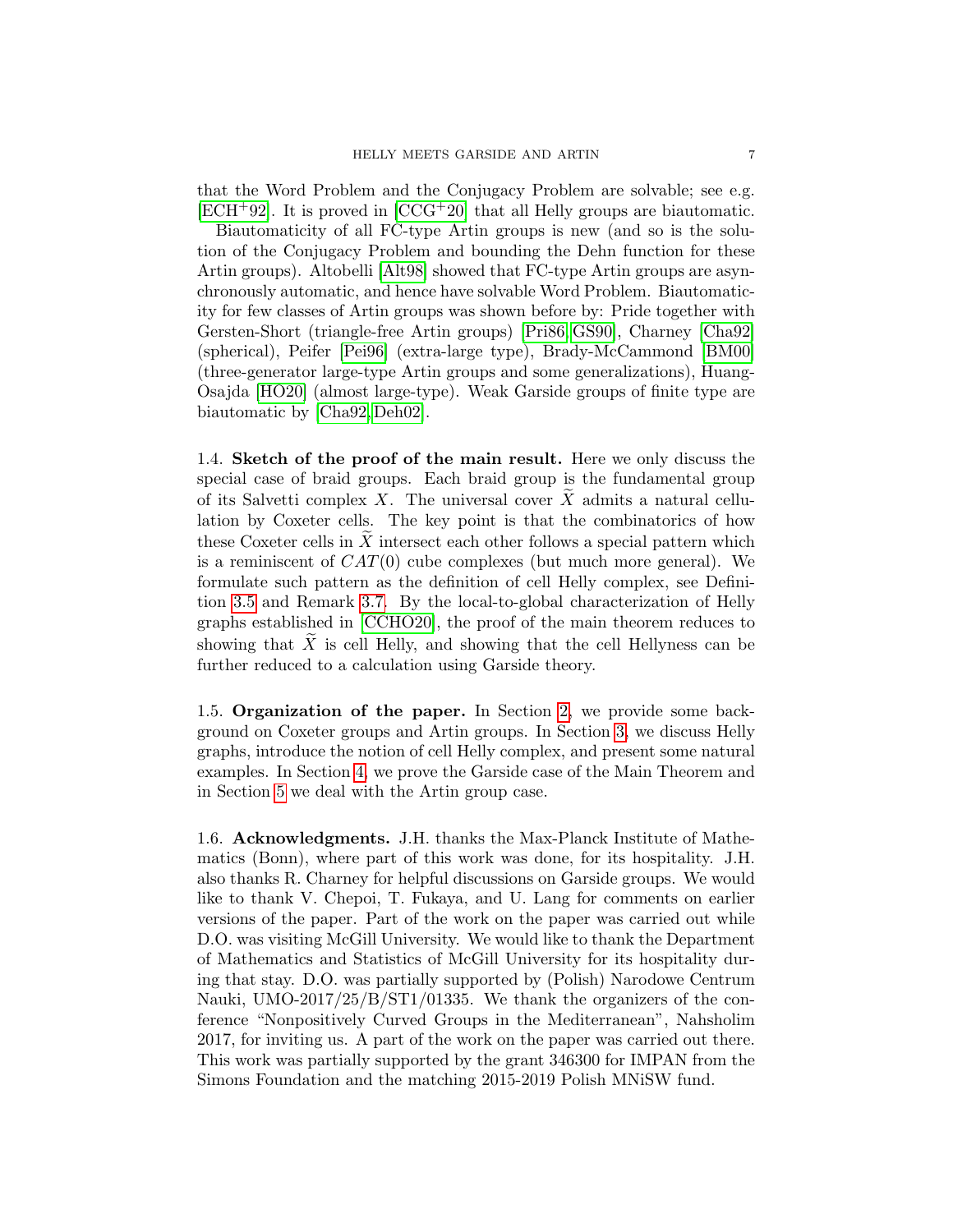#### 2. Preliminaries

<span id="page-7-0"></span>All graphs in this article are *simplicial*, that is, they do not contain loops or multiple edges. For a connected graph we equip the set of its vertices with a path metric: the distance of two vertices is the length (the number of edges) of the shortest edge-path between those vertices. A full subgraph of a graph  $\Gamma$  is a subgraph  $\Gamma'$  such that two vertices are adjacent in  $\Gamma'$  if and only if they are adjacent in Γ.

<span id="page-7-1"></span>2.1. Lattices. A standard reference for the lattice theory is [\[Bir67\]](#page-26-16). Let  $(P, \leq)$  be a partially ordered set (poset), and let L be an arbitrary subset. An element  $u \in P$  is an upper bound of L if  $s \leq u$  for each  $s \in L$ . An upper bound u of L is its least upper bound, denoted by  $\bigvee L$ , if  $u \leq x$  for each upper bound x of L. Similarly,  $v \in P$  is a *lower bound* of L if  $v \leq s$  for each  $s \in L$ . A lower bound v of L is its greatest lower bound, denoted by  $\bigwedge L$ , if  $x \leq v$  for each lower bound x of L. Given  $a, b \in P$ , the *interval* between a and b, denoted [a, b], is the collection of all elements  $x \in P$  satisfying  $a \leq x \leq b$ .

A poset  $(P, \leq)$  is a *lattice* if each two-element subset  $\{a, b\} \subset P$  has a least upper bound — join, denoted by  $a \vee b$  — and a greatest lower bound — meet, denoted by  $a \wedge b$ .

<span id="page-7-3"></span>**Lemma 2.1** ([\[Bir67,](#page-26-16) Theorem IV.8.15]). Suppose  $(P, \leq)$  is a lattice. Then

- (1) if two intervals  $[a, b]$  and  $[c, d]$  of P have nonempty intersection, then  $[a, b] \cap [c, d] = [a \vee c, b \wedge d];$
- (2) if elements of a finite collection  $\{[a_i, b_i]\}_{i=1}^n$  of intervals in P pairwise intersect, then the intersection of all members in the collection is a non-empty interval  $\bigcap_{i=1}^n [a_i, b_1] = [\bigvee \{a_i\}, \bigwedge \{b_i\}]$ .

<span id="page-7-2"></span>2.2. Artin groups and Coxeter groups. Let  $\Gamma$  be a finite simple graph with each of its edges labeled by an integer  $\geq 2$ . Let VT be the vertex set of Γ. The Artin group with defining graph Γ, denoted  $A_{\Gamma}$ , is given by the following presentation:

 $\langle s_i \in V\Gamma \mid s_i s_j s_i \cdots$  ${m_{ij}}$  $= s_j s_i s_j \cdots$  ${m_{ij}}$ for each  $s_i$  and  $s_j$  spanning an edge labeled by  $m_{ii}$ .

The Artin monoid with defining graph  $\Gamma$ , denoted  $A_{\Gamma}^{+}$  is the monoid with Γ the same presentation. The natural map  $A_{\Gamma}^+ \to A_{\Gamma}$  is injective [\[Par02\]](#page-28-17).

The Coxeter group with defining graph  $\Gamma$ , denoted  $W_{\Gamma}$ , is given by the following presentation:

$$
\langle s_i \in V\Gamma \mid s_i^2 = 1 \text{ for any } s_i \in V\Gamma, (s_i s_j)^{m_{ij}} = 1 \text{ for each } s_i \text{ and } s_j
$$
  
spanning an edge labeled by  $m_{ij}$ ).

Note that there is a quotient map  $A_{\Gamma} \to W_{\Gamma}$  whose kernel is normally generated by the squares of generators of  $A_{\Gamma}$ .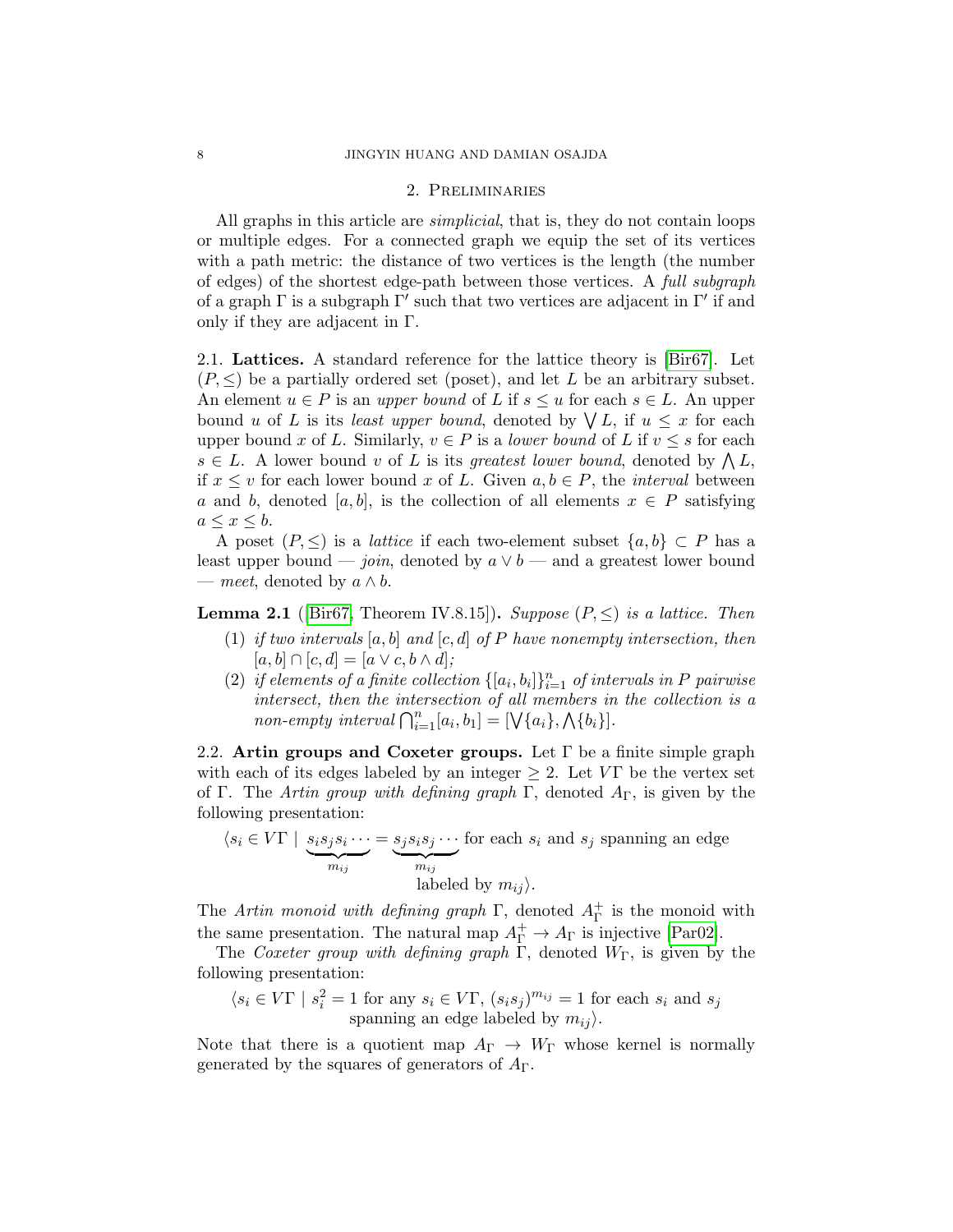<span id="page-8-1"></span>**Theorem 2.2.** Let  $\Gamma_1$  and  $\Gamma_2$  be full subgraphs of  $\Gamma$  with the induced edge labelings. Then

(1) the natural homomorphisms  $A_{\Gamma_1} \to A_{\Gamma}$  and  $W_{\Gamma_1} \to W_{\Gamma}$  are injective;

(2)  $A_{\Gamma_1} \cap A_{\Gamma_2} = A_{\Gamma_1 \cap \Gamma_2}$  and  $W_{\Gamma_1} \cap W_{\Gamma_2} = W_{\Gamma_1 \cap \Gamma_2}$ .

The Coxeter case of this theorem is standard, see e.g. [\[Bou02\]](#page-26-17) or [\[Dav08\]](#page-27-18), the Artin case of this theorem is proved in [\[vdL83\]](#page-28-18).

A standard parabolic subgroup of an Artin group or a Coxeter group is a subgroup generated by a subset of its generating set.

<span id="page-8-2"></span>**Theorem 2.3.** [\[CP14\]](#page-27-19) Let  $\Gamma' \subset \Gamma$  be a full subgraph. Let  $X' \to X$  be the embedding from the Cayley graph of  $A_{\Gamma}$  (with respect to the standard presentation) to the Cayley graph of  $A_{\Gamma}$  induced by the monomorphism  $A_{\Gamma'} \to A_{\Gamma}$ . Then  $X'$  is convex in X, i.e. any geodesic of X between two vertices of  $X'$ is contained in  $X'$ .

Given  $x, y \in A_{\Gamma}$ , we define  $x \preccurlyeq y$  (resp.  $y \succeq x$ ) if  $y = xz$  (resp.  $y = zx$ ) for some z in the Artin monoid  $A_{\Gamma}^+$ Γ . By considering the length homomorphism  $A_{\Gamma} \to \mathbb{Z}$  which sends each generator of  $A_{\Gamma}$  to 1, one deduces that  $\preccurlyeq$  and  $\succeq$  are both partial orders on  $A_{\Gamma}$ . They are called the *prefix order* and the suffix order, respectively. The prefix order is invariant under left action of  $A_{\Gamma}$  on itself.

Now we recall the *weak order* on a Coxeter group  $W_{\Gamma}$ . Each element  $w \in W_{\Gamma}$  can be expressed as a word in the free monoid on the generating set of  $W_{\Gamma}$ . One shortest such expression (with respect to the word norm) is called a *reduced expression* of w. Given  $x, y \in W_{\Gamma}$ , define  $x \preccurlyeq y$  (resp.  $y \geq x$ , if some reduced expression of y has its prefix (resp. suffix) being a reduced expression of x. Note that  $\preccurlyeq$  and  $\succeq$  give two partial orders on  $W_{\Gamma}$ , called the right weak order and the left weak order, respectively.

The defining graph  $\Gamma$  is *spherical* if  $W_{\Gamma}$  is a finite group, in this case, we also say the Artin group  $A_{\Gamma}$  is *spherical*. An Artin group is of type FC if any complete subgraph  $\Gamma' \subset \Gamma$  is spherical.

<span id="page-8-3"></span>**Theorem 2.4.** Suppose  $\Gamma$  is spherical. Then

- (1)  $(W_{\Gamma}, \preccurlyeq)$  and  $(W_{\Gamma}, \succcurlyeq)$  are both lattices;
- (2)  $(A_{\Gamma}, \preccurlyeq)$  and  $(A_{\Gamma}, \succeq)$  are both lattices.

The first assertion is standard, see e.g. [\[BB05\]](#page-25-11). The second assertion follows from [\[BS72,](#page-26-0) [Del72\]](#page-27-1).

<span id="page-8-0"></span>2.3. Davis complexes and oriented Coxeter cells. By a cell, we always mean a closed cell unless otherwise specified.

**Definition 2.5** (Davis complex). Given a Coxeter group  $W_{\Gamma}$ , let  $\mathcal{P}$  be the poset of left cosets of spherical standard parabolic subgroups in  $W_{\Gamma}$  (with respect to inclusion) and let  $\Delta_{\Gamma}$  be the geometric realization of this poset (i.e.  $\Delta_{\Gamma}$  is a simplicial complex whose simplices correspond to chains in  $P$ ). Now we modify the cell structure on  $\Delta_{\Gamma}$  to define a new complex  $D_{\Gamma}$ , called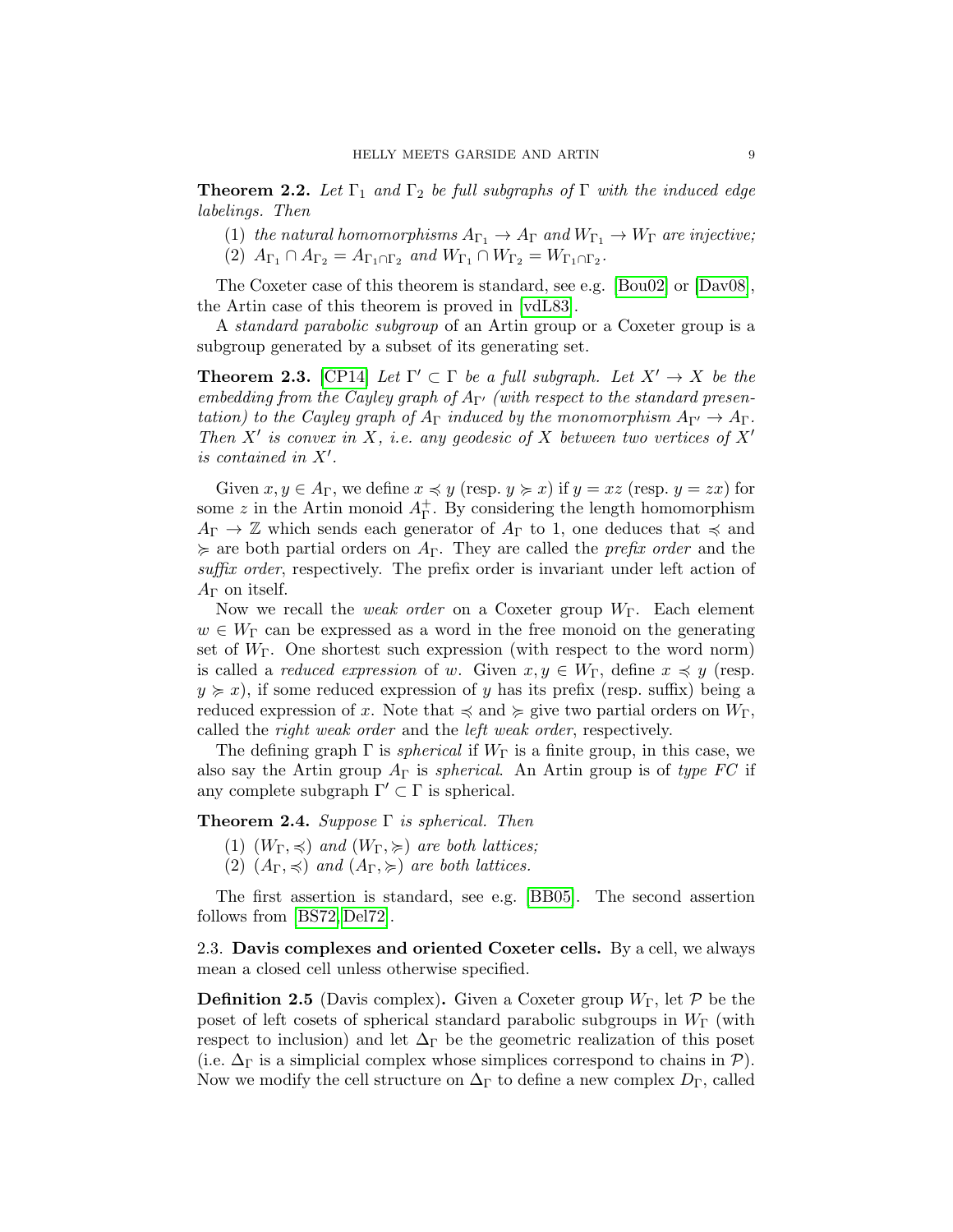the Davis complex. The cells in  $D_{\Gamma}$  are full subcomplexes of  $\Delta_{\Gamma}$  spanned by a given vertex v and all other vertices which are  $\leq v$  (note that vertices of  $\Delta_{\Gamma}$  correspond to elements in  $\mathcal{P}$ , hence inherit the partial order).

Suppose  $W_{\Gamma}$  is finite with n generators. Then there is a canonical faithful orthogonal action of  $W_{\Gamma}$  on the Euclidean space  $\mathbb{E}^n$ . Take a point in  $\mathbb{E}^n$ with trivial stabilizer, then the convex hull of the orbit of this point under the  $W_{\Gamma}$  action (with its natural cell structure) is isomorphic to  $D_{\Gamma}$ . In such case, we call  $D_{\Gamma}$  a *Coxeter cell.* 

In general, the 1-skeleton of  $D_{\Gamma}$  is the unoriented Cayley graph of  $W_{\Gamma}$  (i.e. we start with the usual Cayley graph and identify the double edges arising from  $s_i^2$  as single edges), and  $D_{\Gamma}$  can be constructed from the unoriented Cayley graph by filling Coxeter cells in a natural way. Each edge of  $D_{\Gamma}$  is labeled by a generator of  $W_{\Gamma}$ . We endow  $D_{\Gamma}^{(1)}$  with the path metric.

We can identify the unoriented Cayley graph of  $W_{\Gamma}$  with the Hasse diagram of  $W_{\Gamma}$  with respect to right weak order. Thus we can orient each edge of  $D_{\Gamma}$  from its smaller vertex to its larger vertex. When  $W_{\Gamma}$  is finite,  $D_{\Gamma}$  with such edge orientation is called an *oriented Coxeter cell*. Note that there is a unique *source vertex* (resp. *sink vertex*) of  $D_{\Gamma}$  corresponding to the identity element (resp. longest element) of  $W_{\Gamma}$ , where each edge containing this vertex is oriented away from (resp. oriented towards) this vertex. The source and sink vertices are called tips of  $D_{\Gamma}$ .

The following fact is standard, see e.g. [\[Bou02\]](#page-26-17).

<span id="page-9-0"></span>**Theorem 2.6.** Let  $\mathcal{R}$  be a left coset of a standard parabolic subgroup, and let  $v \in W_{\Gamma}$  be an arbitrary element. Then the following hold.

- (1) R is convex in the sense that for two vertices  $v_1, v_2 \in \mathcal{R}$ , the vertex set of any geodesic in  $D_{\Gamma}^{(1)}$  $\Gamma^{(1)}$  joining  $v_1$  and  $v_2$  is inside  $\mathcal{R}$ .
- (2) There is a unique vertex  $u \in \mathcal{R}$  such that  $d(v, u) = d(v, \mathcal{R})$ , where d denotes the path metric on the 1-skeleton of  $D_{\Gamma}$ .
- (3) Pick  $v_1 \in \mathcal{R}$ . Then  $d(v, v_1) = d(v, u) + d(u, v_1)$ .

Theorem [2.6](#page-9-0) implies that the face of an oriented Coxeter cell  $C$ , with its edge labeling and orientation from  $C$ , can be identified with a lower dimensional Coxeter cell in a way which preserves edge labeling and orientation.

The following lemma is well-known. For example, it follows from [\[BC13,](#page-25-12) Lemma 3.4.9 and Corollary 5.5.16]. From another perspective, Theorem [2.6](#page-9-0)  $(2)$ &(3) says that left cosets are the so-called *gated subgraphs* of  $D_{\Gamma}^{(1)}$  $\Gamma^{(1)}$ . It is a well-known fact (see e.g. [\[vdV93,](#page-29-2) Proposition I.5.12(2)]) that any family of gated subgraphs has the finite Helly property. In fact, the proof provided below (for the convenience of the reader), is the proof of this feature for families of gated subgraphs.

<span id="page-9-1"></span>**Lemma 2.7.** Let  $\{R_i\}_{i=1}^n$  be a finite collection of left cosets of standard parabolic subgroups of  $W_{\Gamma}$ . Then  $\bigcap_{i=1}^{n} R_i \neq \emptyset$  given  $\{R_i\}_{i=1}^{n}$  pairwise intersect.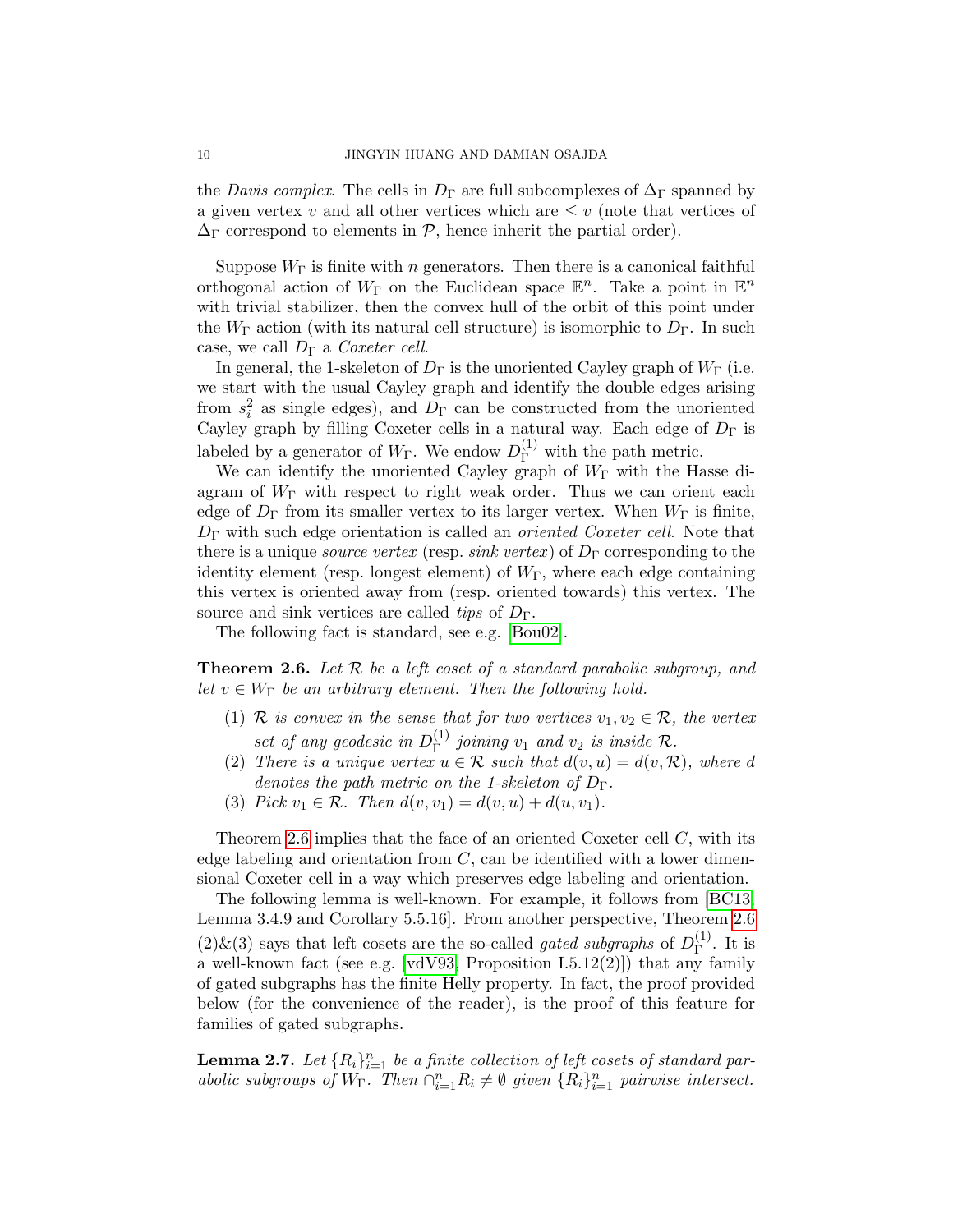*Proof.* We first look at the case  $n = 3$ . Pick  $x \in R_2 \cap R_3$ . Let y be the unique point in  $R_1$  closest to x (Theorem [2.6](#page-9-0) (2)). For  $i = 2, 3$ , let  $y_i$  be the unique point in  $R_1 \cap R_i$  closest to x. By Theorem [2.6](#page-9-0) (3),  $d(x, y_2) = d(x, y) + d(y, y_2)$ . Thus  $y \in R_2$  by the convexity of  $R_2$  (Theorem [2.6](#page-9-0) (1)). Thus  $y = y_2$ . Similarly,  $y = y_3$ . Hence  $y \in \bigcap_{i=1}^3 R_i$ . For  $n > 3$ , we induct on n. For  $2 \leq i \leq n$ , let  $\tau_i = R_1 \cap R_i$ . Then each  $\tau_i$  is a left coset of a standard subgroup by Theorem [2.2.](#page-8-1) Moreover,  $\{\tau_i\}_{i=2}^n$  pairwise intersect by the  $n=3$ case. Thus  $\bigcap_{i=2}^n \tau_i \neq \emptyset$  by induction, and the lemma follows.

#### <span id="page-10-0"></span>2.4. Salvetti complexes.

**Definition 2.8** (Salvetti complex). Given an Artin group  $S_{\Gamma}$ , we define a cell complex, called the *Salvetti complex* and denoted by  $S_{\Gamma}$ , as follows. The 1-skeleton of  $S_{\Gamma}$  is a wedge sum of circles, one circle for each generator. We label each circle by its associated generators and choose an orientation for each circle. Suppose the  $(n-1)$ -skeleton of  $S_{\Gamma}$  has been defined. Now for each spherical subgraph  $\Gamma' \subset \Gamma$  with n vertices, we attach an oriented Coxeter cell  $D_{\Gamma}$  with the attaching map being a cellular map whose restriction to each face of the boundary of  $D_{\Gamma}$  coincides with the attaching map of a lower dimensional oriented Coxeter cell (when  $n = 2$ , we require the attaching map preserves the orientation and the labeling of edges).

The 2-skeleton of  $S_{\Gamma}$  is the presentation complex of  $A_{\Gamma}$ . Hence  $\pi_1(S_{\Gamma})$  =  $A_{\Gamma}$ . Let  $X_{\Gamma}$  be the universal cover of  $S_{\Gamma}$ . The 1-skeleton of  $X_{\Gamma}$  is the Cayley graph of  $A_{\Gamma}$ , and it is endowed with the path metric with each edge having length = 1. We pull back labeling and orientation of edges in  $S_{\Gamma}$  to  $X_{\Gamma}$ . A positive path in  $X_{\Gamma}^{(1)}$  $T_{\Gamma}^{(1)}$  from a vertex  $x \in X_{\Gamma}$  to another vertex y is an edge path such that one reads of a word in the Artin monoid by following this path. By considering the length homomorphism  $A_{\Gamma} \to \mathbb{Z}$ , we know each positive path is geodesic.

We identify  $X_{\Gamma}^{(0)}$  with elements in  $A_{\Gamma}$ . Hence  $X_{\Gamma}^{(0)}$  $\Gamma$ <sup>(0)</sup> inherits the prefix order  $\preccurlyeq$  and the suffix order  $\succcurlyeq$ . Then  $x \preccurlyeq y$  if and only if there is a positive path in  $X_{\Gamma}^{(1)}$  $\int_{\Gamma}^{(1)}$  from x to y.

The quotient homomorphism  $A_\Gamma \to W_\Gamma$  induces a graph morphism  $X^{(1)}_\Gamma \to$  $D_{\Gamma}^{(1)}$  which preserves labeling of edges. Take a cell of  $S_{\Gamma}$  represented by its attaching map  $q: D_{\Gamma'} \to S_{\Gamma}$  with  $D_{\Gamma'}$  being an oriented Coxeter cell. Let  $\tilde{q}: D_{\Gamma'} \to X_{\Gamma}$  be a lift of q. Note that  $\tilde{q}$  respects orientation and labeling of edges. It follows from definition that  $D_{\Gamma'}^{(1)} \to X_{\Gamma}^{(1)} \to D_{\Gamma}^{(1)}$  $\Gamma$ <sup>(1)</sup> is an embedding, hence  $D_{\Gamma'}^{(1)} \to X_{\Gamma}^{(1)}$  $\Gamma$ <sup>(1)</sup> is an embedding. By induction on dimension, we know  $\tilde{q}$  is an embedding. Hence each cell in  $X_{\Gamma}$  is embedded. Given a vertex  $x \in X_{\Gamma}$ , there is a one to one correspondence between cells of  $X_{\Gamma}$  whose source vertex is x and spherical subgraphs of  $\Gamma$ . Then  $X_{\Gamma}^{(1)} \to D_{\Gamma}^{(1)}$  $\Gamma$ <sup>(1)</sup> extends naturally to a cellular map  $\pi : X_{\Gamma} \to D_{\Gamma}$  which is a homeomorphism on each closed cell.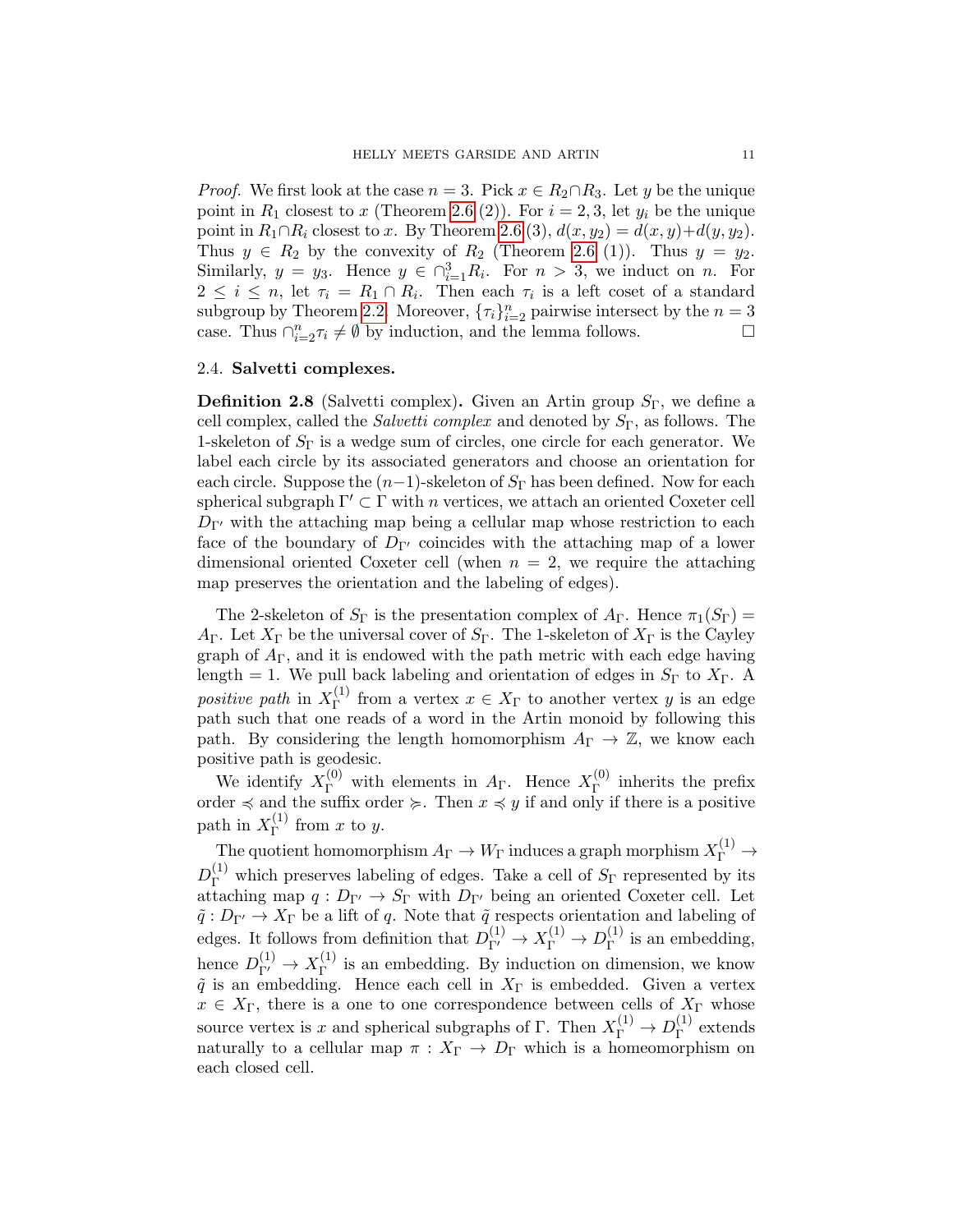<span id="page-11-0"></span>**Lemma 2.9.** Let  $q: C \to X_\Gamma$  be the attaching map from an oriented Coxeter cell C to  $X_{\Gamma}$ . Let a and b be the source vertex and the sink vertex of C. Let  $\preccurlyeq_C$  be the right weak order on  $C^{(0)}$ . Then the following hold (we use d to denote the path metric on the 1-skeleton).

- (1) the map  $(C^{(1)}, d) \to (X_{\Gamma}^{(1)})$  $\Gamma^{(1)}(R)$  is an isometric embedding;
- (2) for any two vertices  $x, y \in C$ ,  $x \preccurlyeq_C y$  if and only if  $q(x) \preccurlyeq q(y)$ , moreover,  $[q(x), q(y)]_{\preccurlyeq} = q([a, b]_{\preccurlyeq c})$  where  $[q(x), q(y)]_{\preccurlyeq}$  denotes the interval between two elements with respect to the order  $\preccurlyeq$ ;
- (3) for two cells  $C_1$  and  $C_2$  in  $X_{\Gamma}$ , if  $C_1^{(0)} \subset C_2^{(0)}$  $2^{(0)}$ , then there exists a cell  $C_3 \subset C_2$  such that  $C_3^{(0)} = C_1^{(0)}$  $\frac{1}{1}^{(0)}$ .

*Proof.* Assertion (1) follows from that the map  $X_{\Gamma}^{(1)} \to D_{\Gamma}^{(1)}$  $\Gamma^{(1)}$  is 1-Lipschitz. Now we prove (2). The only if direction follows from that  $q$  preserves orientation of edges. Now assume  $q(x) \preccurlyeq q(y)$ . Since  $q(a) \preccurlyeq q(x) \preccurlyeq q(y) \preccurlyeq q(b)$ , there is a positive path  $\omega$  from  $q(a)$  to  $q(b)$  passing through  $q(x)$  and q(y). Let  $\overline{C}^{(1)}, \overline{\omega}, \overline{a}$  and  $\overline{b}$  be the images of  $q(C^{(1)}), \omega, q(a)$  and  $q(b)$  under  $X_{\Gamma}^{(1)} \to D_{\Gamma}^{(1)}$ <sup>(1)</sup>. Then  $d(a, b) = d(\bar{a}, \bar{b})$ , which also equals to the length of  $\omega$  (recall each positive path is geodesic). Thus  $length(\omega) = length(\bar{\omega})$ . By Theorem [2.6,](#page-9-0)  $\bar{\omega} \subset \bar{C}^{(1)}$ . Then  $\bar{\omega}$  (hence  $\omega$ ) corresponds to the longest word in the finite Coxeter group associated C. Thus  $\omega \subset q(C)$ . It follows that  $x \preccurlyeq y$ . The proof of the moreover statement in (2) is similar.

For (3), there is a positive path  $\omega$  from the source of  $C_1$  to the sink of  $C_1$ corresponding to the longest word of some finite Coxeter group. The proof of (2) implies that  $\omega \subset C_2$ . Then  $\omega$  determines  $C_3 \subset C_2$  as required.  $\square$ 

<span id="page-11-1"></span>**Lemma 2.10.** Let  $C_1$  and  $C_2$  be two cells of  $X_{\Gamma}$ . Then the following are equivalent:

- (1)  $C_1 = C_2;$
- (2)  $C_1^{(0)} = C_2^{(0)}$  $2^{(0)}$ ;
- (3)  $C_1$  and  $C_2$  have the same sink.

*Proof.* (1)  $\Rightarrow$  (2) is trivial. (3)  $\Rightarrow$  (1) follows from the definition of cells. Now we prove  $(2) \Rightarrow (3)$ . First assume  $C_1$  and  $C_2$  are two edges. By considering the label preserving map  $X_{\Gamma}^{(1)} \to D_{\Gamma}^{(1)}$  $\Gamma^{(1)}$ , we know  $C_1$  and  $C_2$  have the same label. On the other hand, Theorem [2.2](#page-8-1) (1) implies that map from the circle associated with a generator in  $S_{\Gamma}$  to  $S_{\Gamma}$  is  $\pi_1$ -injective. Thus  $C_1 = C_2$ . Now we look at the general case. By Lemma [2.9](#page-11-0) (3), two vertices are adjacent in  $C_1$  if and only if they are adjacent in  $C_2$ . Then  $(2) \Rightarrow (3)$  follows from the 1-dimensional case by considering the orientation of edges on the cells.  $\Box$ 

A full subcomplex  $K \subset X_{\Gamma}$  is a subcomplex such that if a cell of  $X_{\Gamma}$ has vertex set contained in  $K$ , then the cell is contained in  $K$ . It is clear that intersection of two full subcomplexes is also a full subcomplex. The following is a consequence of Lemma [2.9](#page-11-0) (2) and Lemma [2.10.](#page-11-1)

<span id="page-11-2"></span>**Lemma 2.11.** Any cell in  $X_{\Gamma}$  is a full subcomplex.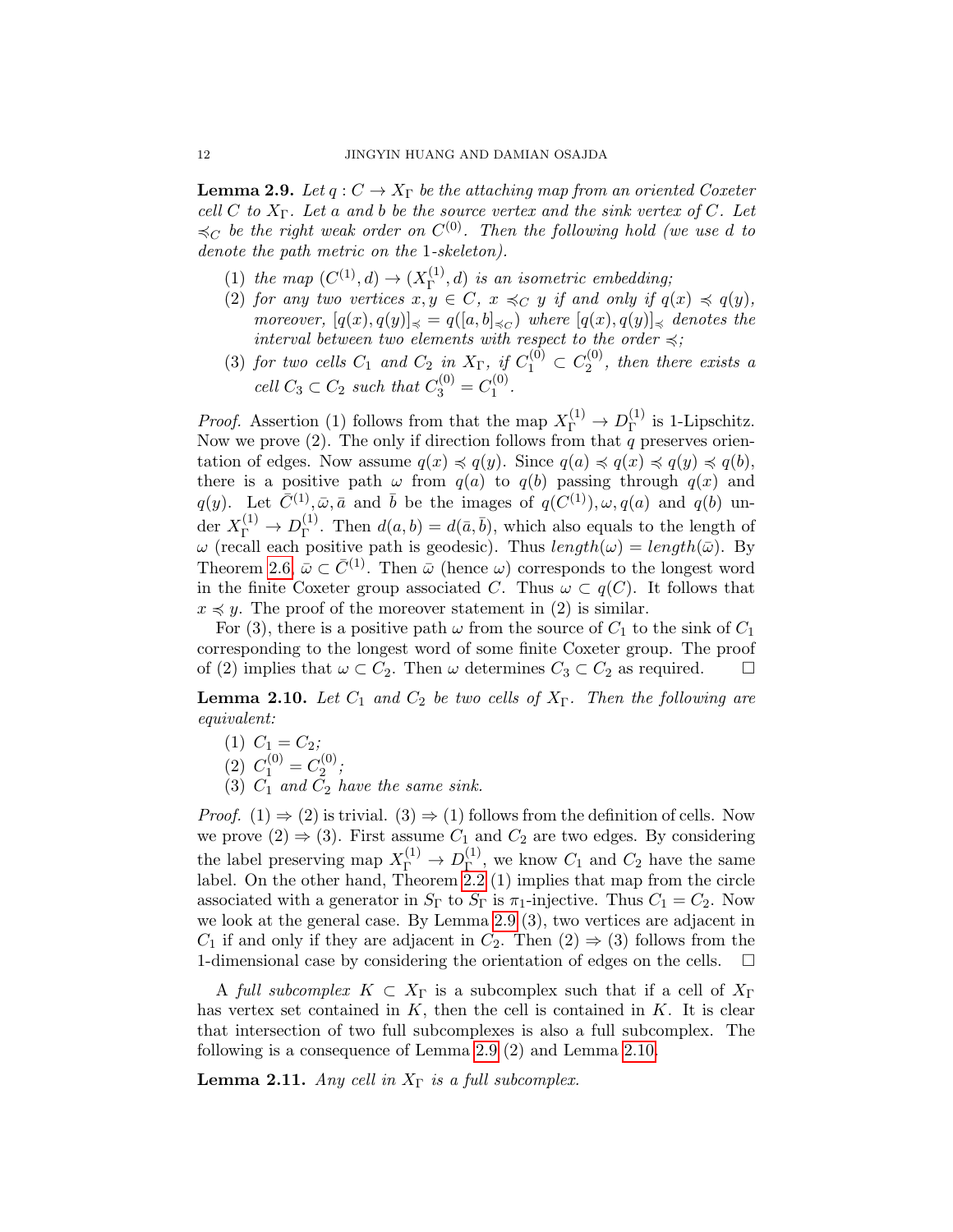Take a full subgraph  $\Gamma' \subset \Gamma$ , then there is an embedding  $S_{\Gamma'} \to S_{\Gamma}$  which is  $\pi_1$ -injective (Theorem [2.2](#page-8-1) (1)). A standard subcomplex of type  $\Gamma'$  of  $X_{\Gamma}$ is a connected component of the preimage of  $S_{\Gamma}$  under the covering map  $X_{\Gamma} \rightarrow S_{\Gamma}$ . Each such standard subcomplex can be naturally identified with the universal cover  $X_{\Gamma'}$  of  $S_{\Gamma'}$ . A standard subcomplex is *spherical* if its type is spherical. We define the type of a cell in  $X_{\Gamma}$  to be the type of the smallest standard subcomplex that contains this cell.

# <span id="page-12-1"></span>**Lemma 2.12.** Any standard subcomplex of  $X_{\Gamma}$  is a full subcomplex.

*Proof.* Let  $X \subset X_{\Gamma}$  be a standard subcomplex of type  $\Gamma'$ . Let  $C \subset X_{\Gamma}$  be a cell such that  $C^{(0)} \subset X$ . By considering the map  $X_{\Gamma}^{(1)} \to D_{\Gamma}^{(1)}$  $\Gamma^{(1)}$ , we know each edge of C is labeled by a vertex of  $\Gamma'$ . Thus C is of type  $\Gamma''$  for  $\Gamma'' \subset \Gamma'$ . Hence C is mapped to  $S_{\Gamma}$  under  $X_{\Gamma} \to S_{\Gamma}$ . Since  $C \cup X$  is connected,  $C \subset X$ . Then the lemma follows.

<span id="page-12-2"></span>**Lemma 2.13.** Let  $X_1, X_2 \subset X_\Gamma$  be standard subcomplexes of type  $\Gamma_1, \Gamma_2$ .

- (1) Suppose  $X_1 \cap X_2 \neq \emptyset$ . Then  $X_1 \cap X_2$  is a standard subcomplex of type  $\Gamma_1 \cap \Gamma_2$ .
- (2) Let  $C \subset X_{\Gamma}$  be a cell of type  $\Gamma_1$  such that  $C \cap X_2 \neq \emptyset$ . Then  $C \cap X_2$ is a cell of type  $\Gamma_1 \cap \Gamma_2$ .
- (3) For elements  $a, b \in X_1^{(0)}$  $1^{(0)}$ , the interval between a and b with respect to  $(X_{\Gamma}^{(0)}$  $T^{(0)}_{\Gamma}$ ,  $\preccurlyeq$ ) is contained in  $X_1^{(0)}$  $\frac{1}{1}$ .
- (4) We identify  $X_1^{(0)}$  with  $A_{\Gamma_1}$ , hence  $X_1^{(0)}$  $1^{(0)}$  inherits a prefix order  $\preccurlyeq_{\Gamma_1}$ from  $A_{\Gamma_1}$ . Then  $\preccurlyeq_{\Gamma_1}$  coincides with the restriction of  $(A_{\Gamma}, \preccurlyeq)$  to  $X_1^{(0)}$  $\frac{1}{1}$ .

*Proof.* By Theorem [2.2,](#page-8-1) there exists a standard subcomplex  $X_0 \subset X_\Gamma$  such that  $X_0^{(0)} = X_1^{(0)} \cap X_2^{(0)}$  $2^{(0)}$ . Then (1) follows from Lemma [2.12.](#page-12-1) Now we prove (2). Let  $X_1$  be the standard subcomplex of type  $\Gamma_1$  containing C. Then  $C \cap X_2$  is contained in  $X_1 \cap X_2$ , which is a standard subcomplex of type  $\Gamma_1 \cap \Gamma_2$ . This together with Lemma [2.12](#page-12-1) imply that  $C \cap X_2$  is a disjoint union of faces of C of type  $\Gamma_1 \cap \Gamma_2$ . It remains to show  $C \cap X_2$  is connected. Suppose the contrary holds. Pick a shortest geodesic edge path  $\omega \subset C$  (with respect to the path metric on  $C^{(1)}$  traveling from a vertex in one component of  $C \cap X_2$  to another component. Then  $\omega$  is also a geodesic path in  $X_{\Gamma}^{(1)}$ Γ by Lemma [2.9.](#page-11-0) Since two end points of  $\omega$  are in  $X_2$ , we have  $\omega \subset X_2$  by Theorem [2.3,](#page-8-2) which yields a contradiction. Assertion (3) and (4) follow from Theorem [2.3.](#page-8-2)  $\Box$ 

#### 3. Helly graphs and cell-Helly complexes

<span id="page-12-0"></span>See the beginning of Section [2](#page-7-0) for our convention on graphs. A clique of a graph is a complete subgraph. A maximal clique is a clique not properly contained in another clique. Each graph is endowed with the path metric such that each edge has length 1. A ball centered at x with radius  $r$  in a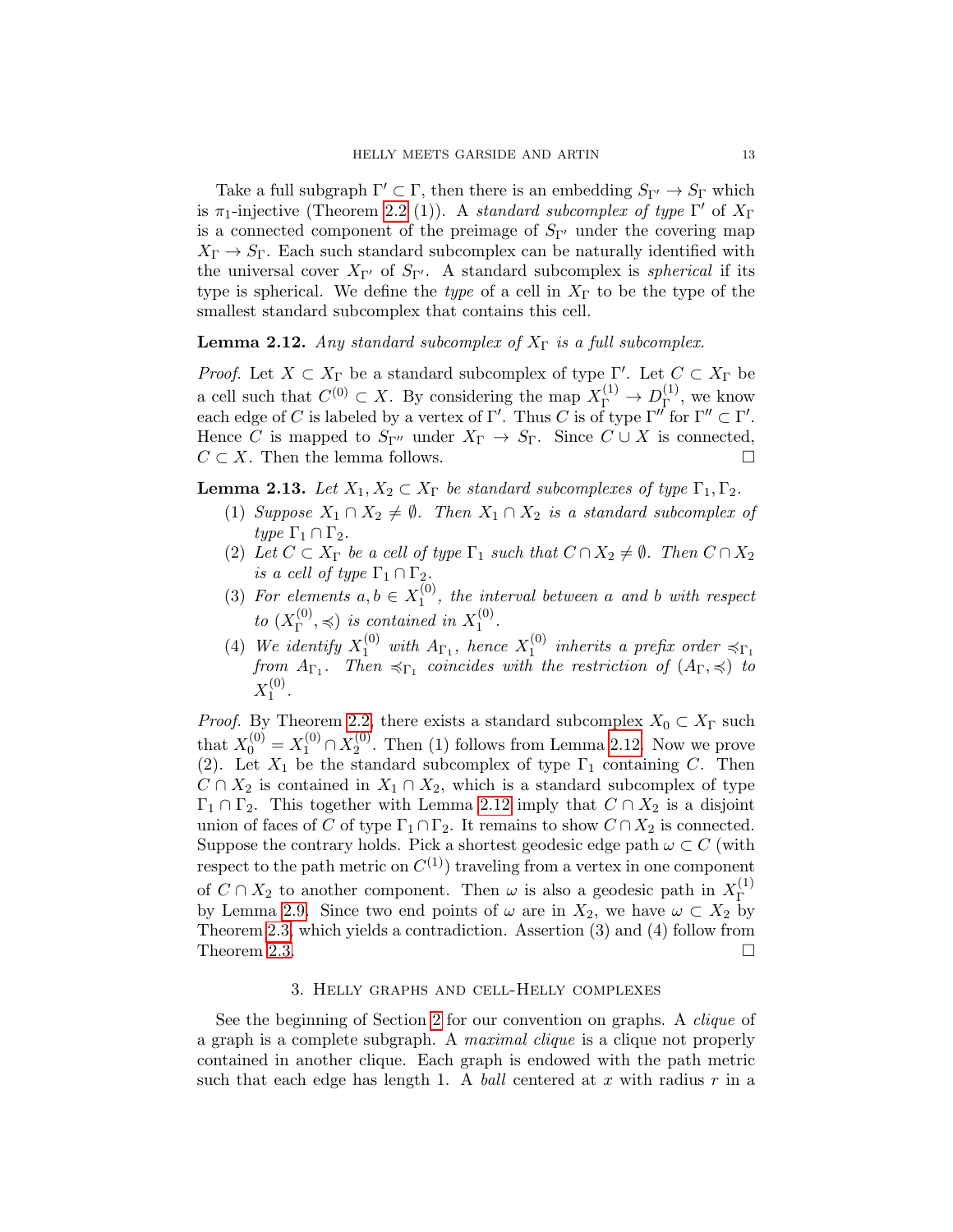graph  $\Gamma$  is the full subgraph spanned by all vertices at distance  $\leq r$  from x. As for Helly graphs we follow usually the notation from  $[{\rm CCHO20},{\rm CCG^+20}]$  $[{\rm CCHO20},{\rm CCG^+20}]$  $[{\rm CCHO20},{\rm CCG^+20}]$ .

<span id="page-13-0"></span>**Definition 3.1.** A family  $\mathcal F$  of subsets of a set satisfies the *(finite) Helly* property if for any (finite) subfamily  $\mathcal{F}' \subseteq \mathcal{F}$  of pairwise intersecting subsets the intersection  $\bigcap \mathcal{F}'$  is nonempty.

A graph is (finitely) clique Helly if the family of all maximal cliques, as subsets of the vertex sets of the graph, satisfies the (finite) Helly property.

A graph is (finitely) Helly if the family of all balls, as subsets of the vertex sets of the graph, satisfies the (finite) Helly property.

The notion of clique Helly is local and the notion of Helly is global. Our main tool for proving Hellyness of some graphs is the following local-toglobal characterization.

The *clique complex* of a graph  $\Gamma$  is the flag completion of  $\Gamma$ . The triangle complex of  $\Gamma$  is the 2-skeleton of the clique complex, that is, the 2-dimensional simplicial complex obtained by spanning 2-simplices (that is, triangles) on all 3-cycles (that is, 3-cliques) of Γ.

<span id="page-13-1"></span>**Theorem 3.2.** (i) (CCHO20, Theorem 3.5)) Let  $\Gamma$  be a simplicial graph. Suppose that  $\Gamma$  is finitely clique Helly, and that the clique complex of  $\Gamma$  is simply-connected. Then  $\Gamma$  is finitely Helly.

(ii) ([\[Pol01,](#page-28-19) Proposition 3.1.2]) If in addition  $\Gamma$  does not have infinite *cliques, then*  $\Gamma$  *is Helly.* 

Parallel to this theorem, a local-to-global result for injective metric spaces is obtained in [\[Mie17\]](#page-28-2).

<span id="page-13-2"></span>**Lemma 3.3.** Let X be a set and let  $\{X_i\}_{i\in I}$  be a family of subsets of X. Define a simplicial graph  $Y$  whose vertex set is  $X$ , and two points are adjacent if there exists i such that they are contained in  $X_i$ . Suppose that

- (1) there are no infinite cliques in  $Y$ ;
- (2)  $\{X_i\}_{i\in I}$  has finite Helly property, i.e. any finite family of pairwise intersecting elements in  $\{X_i\}_{i\in I}$  has nonempty intersection;
- (3) for any triple  $X_{i_1}, X_{i_2}, X_{i_3}$  of pairwise intersecting subsets in  $\{X_i\}_{i\in I}$ , there exists  $i_0 \in I$  such that

$$
(X_{i_1} \cap X_{i_2}) \cup (X_{i_2} \cap X_{i_3}) \cup (X_{i_3} \cap X_{i_1}) \subseteq X_{i_0}.
$$

Then Y is finitely clique Helly.

*Proof.* Let  $S \subset X$  be a subset. We claim if S is the vertex set of a clique in Y, then there exists  $i \in I$  such that  $S \subset X_i$ . We prove it by induction on |S|. Note that  $|S| < \infty$  by assumption (1), and the case  $|S| = 2$  is trivial. Suppose  $|S| = n \geq 3$ . Let  $\{x_1, x_2, x_3\}$  be three pairwise distinct vertices in S and let  $S_i = S \setminus \{x_i\}$ . It follows from induction assumption that there exists  $X_i$  such that  $S_i \subset X_i$ . Note that  $\{X_{i_1}, X_{i_2}, X_{i_3}\}$  pairwise intersect. Thus by assumption (3), there exists  $X_{i_0} \in \{X_i\}_{i\in I}$  such that  $S \subset (X_{i_1} \cap X_{i_2}) \cup (X_{i_2} \cap X_{i_3}) \cup (X_{i_3} \cap X_{i_1}) \subset X_{i_0}$ . Hence the claim follows.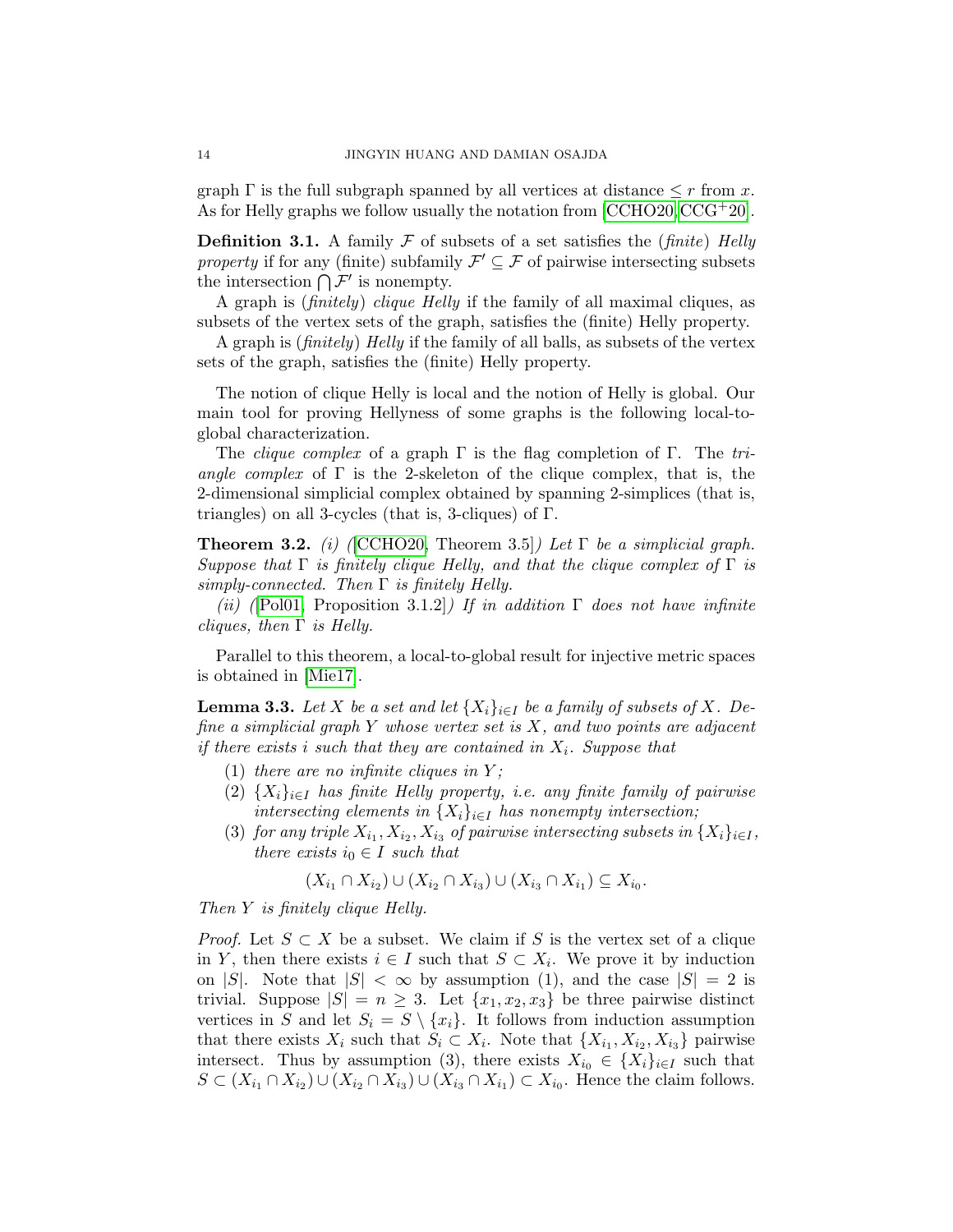The claim implies that if  $S$  is the vertex set of a maximal clique in  $Y$ , then  $S = X_i$  for some  $i \in I$ . Now the lemma follows from assumption (2).

The lemma above justifies the following definition that will be our main tool for showing that some groups act nicely on Helly graphs. A subcomplex of  $X$  is *finite* it has only finitely many cells.

<span id="page-14-2"></span>**Definition 3.4.** Let  $X$  be a combinatorial complex (cf. [\[BH99,](#page-26-18) Chapter I.8.A]) and let  $\{X_i\}_{i\in I}$  be a family of finite full subcomplexes covering X. We call  $(X, \{X_i\})$  (or simply X, when the family  $\{X_i\}$  is evident) a *generalized* cell Helly complex if the following conditions are satisfied:

- (1) each intersection  $X_{i_1} \cap X_{i_2} \cap \cdots \cap X_{i_k}$  is either empty or connected and simply connected (in particular, all members of  $\{X_i\}$  are connected and simply connected);
- (2) the family  $\{X_i\}_{i\in I}$  has finite Helly property, i.e. any finite family of pairwise intersecting elements in  $\{X_i\}_{i\in I}$  has nonempty intersection;
- (3) for any triple  $X_{i_1}, X_{i_2}, X_{i_3}$  of pairwise intersecting subcomplexes in  $\{X_i\}_{i\in I}$ , there exists  $i_0 \in I$  such that

$$
(X_{i_1} \cap X_{i_2}) \cup (X_{i_2} \cap X_{i_3}) \cup (X_{i_3} \cap X_{i_1}) \subseteq X_{i_0}.
$$

The subcomplexes  $X_i$  are called *generalized cells* of X.

In this article we will only deal with the following special case of generalized cell Helly complex.

<span id="page-14-0"></span>**Definition 3.5.** Suppose  $X$  is a combinatorial complex such that each of its closed cell is embedded and each closed cell is a full subcomplex of X. Let  $\{X_i\}_{i\in I}$  be the collection of all closed cells in X. We say X is cell Helly if  $(X, \{X_i\})$  satisfies Definition [3.4.](#page-14-2)

A natural class of cell Helly complexes is described in the lemma below, whose proof is left to the reader.

**Lemma 3.6.** Suppose  $X$  is a simply-connected cube complex such that each cube in X is embedded and any intersection of two cubes of X is a sub-cube. Then  $X$  is cell Helly if and only if  $X$  is a  $CAT(0)$  cube complex.

<span id="page-14-1"></span>Remark 3.7. It can be seen here that the condition (3) from Definition [3.4](#page-14-2) plays a role of Gromov's flagness condition. Intuitively, it tells that all the corners (of possible positive curvature) are "filled" (and hence curvature around them is nonpositive).

Pride [\[Pri86\]](#page-28-0) showed that 2-dimensional Artin groups of type FC are  $C(4)-T(4)$  small cancellation groups. The following lemma together with Theorem [5.8](#page-25-6) can be seen as an extension of Pride's result to higher di-mensions. We refer to [\[Pri86,](#page-28-0) [Hod20\]](#page-27-11) for the definition of  $C(4)$ -T(4) small cancellation conditions. Here, we assume that cells are determined by their attaching maps (this corresponds to the usual small cancellation theory, for groups without torsion). In particular, by [\[Hod20,](#page-27-11) Proposition 3.5] it means that the intersection of two cells is either empty or a vertex or an interval.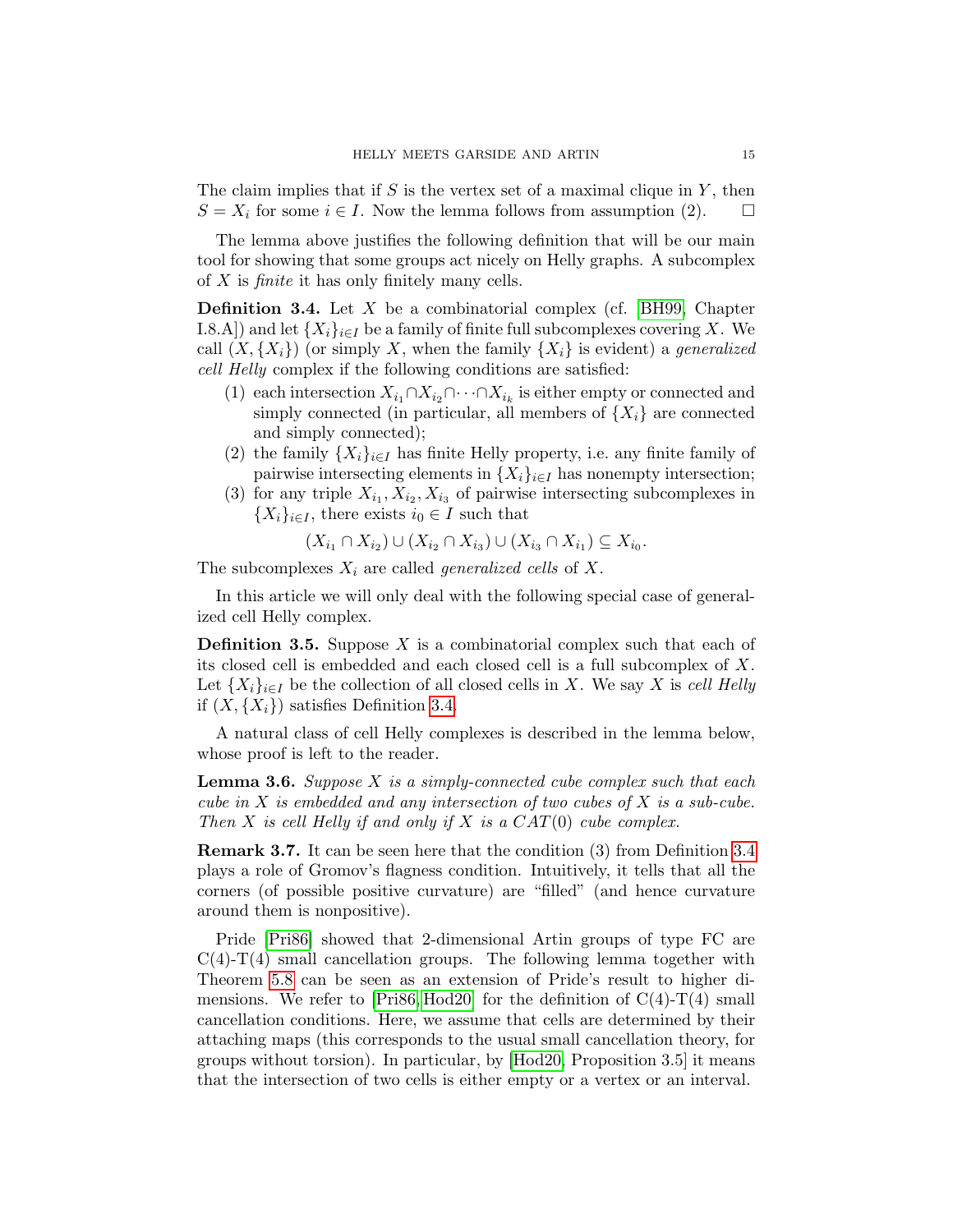<span id="page-15-0"></span>Lemma 3.8. Suppose X is a 2-dimensional simply-connected combinatorial complex such that each closed cell is embedded. Then X is cell Helly if and only if X satisfies the  $C(4)$ -T(4) small cancellation conditions.

*Proof.* If X is a  $C(4)$ -T(4) complex then, by [\[Hod20,](#page-27-11) Proposition 3.8], for any pairwise intersecting cells  $C_0, C_1, C_2$  we have  $C_i \cap C_j \subseteq C_k$ , for  $\{i, j, k\} =$  $\{0, 1, 2\}$ . It follows that X is cell Helly.

Now suppose  $X$  is cell Helly. Since nonempty intersections of cells are connected and simply connected, such intersections must be vertices or intervals.

We check the  $C(4)$  condition. First suppose there is a cell  $C$  with the boundary covered by two intervals  $C \cap C_0$  and  $C \cap C_1$  being intersections with cells  $C_0, C_1$ . Since, by Definition [3.4\(](#page-14-2)1), the intersection  $C_0 \cap C_1$  has to be a nontrivial interval. But then the union  $(C \cap C_0) \cup (C_0 \cap C_1) \cup$  $(C_1 \cap C)$  is a graph being a union of three intervals along their endpoints, contradicting Definition [3.4\(](#page-14-2)3). Now, suppose there are cells  $C, C_0, C_1, C_2$ such that  $C \cap C_i \neq \emptyset$  and  $C_i \cap C_{i+1 \pmod{3}} \neq \emptyset$ . It follows that there is a common intersection  $C \cap C_0 \cap C_1 \cap C_2$ . This brings us to the previous case.

For the T(4) condition let suppose there are cells  $C_0, C_1, C_2$  with  $C_i \cap$  $C_{i+1 \text{ (mod 3)}}$  being a nontrivial interval containing a vertex v, for all i. Then  $(C_0 \cap C_1) \cup (C_1 \cap C_2) \cup (C_2 \cap C_0)$  cannot be contained in a single cell, contradicting Definition [3.4\(](#page-14-2)3).  $\Box$ 

Definition [3.4](#page-14-2) generalizes Definition [3.5](#page-14-0) in the same way as the graphical small cancellation theory generalizes the classical small cancellation theory, another example to consider is X being a  $C(4)-T(4)$  graphical small cancellation complex. Defining  $\{X_i\}$  as the family of simplicial cones over relators, we obtain a generalized cell Helly complex (proved in [\[CCG](#page-26-1)+20]).

Later we will see more examples of cell Helly complexes whose cells are zonotopes (Corollary [4.11\)](#page-21-0) or Coxeter cells (Theorem [5.8\)](#page-25-6).

For a pair  $(X, \{X_i\}_{i\in I})$  as above, we define its *thickening* Y to be the following simplicial complex. The 0-skeleton of Y is  $X^{(0)}$ , and two vertices of  $Y^{(0)}$  are adjacent if they are contained in the same generalized cell of X. Then Y is defined to be the flag complex of  $Y^{(1)}$ . We call  $(X, \{X_i\}_{i\in I})$ locally bounded if there does not exist an infinite strictly increasing sequence of vertex sets  $A_1 \subsetneq A_2 \subsetneq A_3 \subsetneq \cdots$  such that for every j there exists  $i_j$  with  $A_j \subseteq X_{i_j}$ .

<span id="page-15-1"></span>Theorem 3.9. The thickening of a locally bounded generalized cell Helly complex is clique Helly. The thickening of a simply connected locally bounded generalized cell Helly complex is Helly.

*Proof.* Let  $(X, \{X_i\}_{i\in I})$  be a locally bounded generalized cell Helly complex and let  $Y$  be its thickening. It follows from the proof of Lemma [3.3](#page-13-2) that the vertex set of each finite clique of Y is contained in some  $X_{i_j}$  (this does not use assumption (1) of Lemma [3.3\)](#page-13-2). This together with local boundedness imply that there are no infinite cliques in  $Y$ . The first statement follows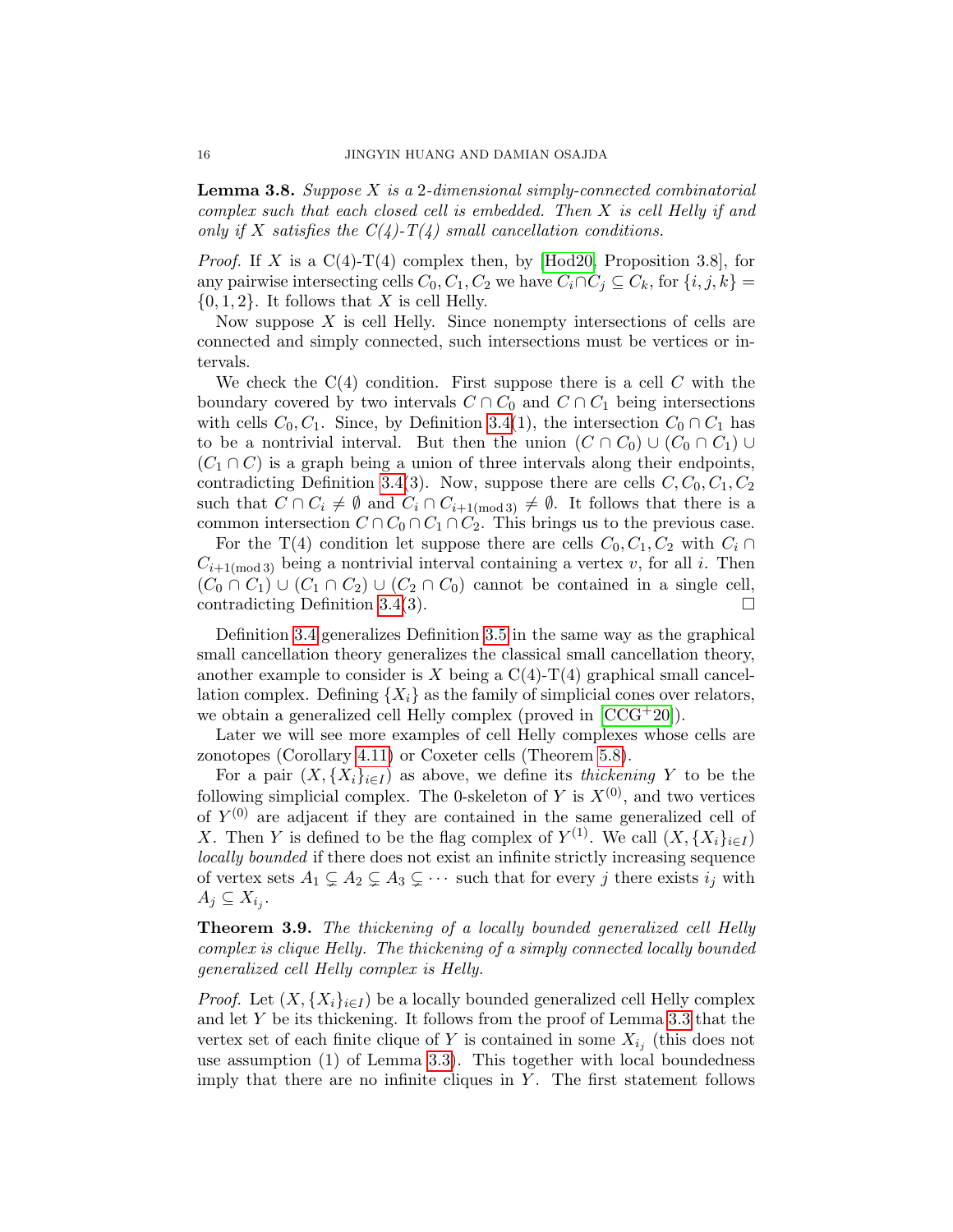from Lemma [3.3.](#page-13-2) By the Nerve Theorem [B] $\ddot{\text{o}}$ ] applied to the covering of X by generalized cells  $\{X_i\}$ , and the covering of Y by simplices corresponding to generalized cells we get that  $X$  and  $Y$  are have the same connectivity and isomorphic fundamental groups. If X is simply connected then so is Y and hence, by Theorem [3.2,](#page-13-1) the thickening is Helly.  $\square$ 

We say that a group G acts on a generalized cell Helly complex  $(X, \{X_i\}_{i\in I})$ if it acts by automorphisms on X and preserves the family  $\{X_i\}_{i\in I}$ . For such an action clearly G acts by automorphisms on the thickening of  $(X, \{X_i\}_{i\in I})$ . Moreover, we have the following.

<span id="page-16-2"></span>Proposition 3.10. If a group G acts geometrically on a simply connected locally bounded generalized cell Helly complex  $(X, \{X_i\}_{i\in I})$  then G acts geometrically on the Helly graph being the 1-skeleton  $Y^{(1)}$  of the thickening Y. In particular, G is Helly.

*Proof.* We first show that each vertex v in  $Y^{(1)}$  is adjacent to finitely many other vertices. Suppose  $v$  is adjacent to infinitely many different vertices  ${v_i}_{i=1}^{\infty}$ . Take  $X_i$  which contains both v and  $v_i$ . As X is uniformly locally finite, we can assume  $\lim_{i\to\infty} d_{X^{(1)}}(v, v_i) = \infty$  where  $d_{X^{(1)}}$  denotes the path metric on  $X^{(1)}$ . Let  $P_i$  be a shortest edge path in  $X_i$  connecting v and  $v_i$ . Then  $P_i$  subconverges to an infinite path as  $i \to \infty$ , which contradicts the local boundedness assumption.

Since the G-action on X is cocompact, the quotient  $Y^{(0)}/G$  of the vertex set is finite. Since  $(X, \{X_i\})$  is locally bounded there are no infinite cliques (see the proof of Theorem [3.9\)](#page-15-1) and hence the quotient  $Y^{(1)}/G$  is finite.

To prove properness it remains to show that, for the  $G$ -action on  $Y^{(1)}$ , stabilizers of cliques are finite. Such stabilizers correspond to stabilizers of finite vertex sets for the  $G$ -action on  $X$ , which are finite by the properness of the G-action on X.

We close the section with a simple but useful observation, that will allow us to reprove contractibility of the universal cover of the Salvetti complex of an FC-type Artin group in Section [5.](#page-22-0)

<span id="page-16-3"></span>**Proposition 3.11.** Let  $(X, \{X_i\}_{i\in I})$  be a simply connected locally bounded generalized cell Helly complex such that the intersection of any collection of generalized cells is either empty or contractible. Then X is contractible.

Proof. By Borsuk's Nerve Theorem [\[Bor48\]](#page-26-20) applied to the covering of X by generalized cells  $\{X_i\}$ , and the covering of Y by simplices corresponding to generalized cells, we have that  $X$  is homotopically equivalent to its thicken-ing. The latter is contractible as a Helly complex by Theorem [3.9.](#page-15-1)  $\Box$ 

#### 4. Weak Garside groups act on Helly graphs

<span id="page-16-1"></span><span id="page-16-0"></span>4.1. Basic properties of Garside categories. We follow the treatment of Garside categories in [\[Bes06,](#page-25-13) [Kra08\]](#page-28-20).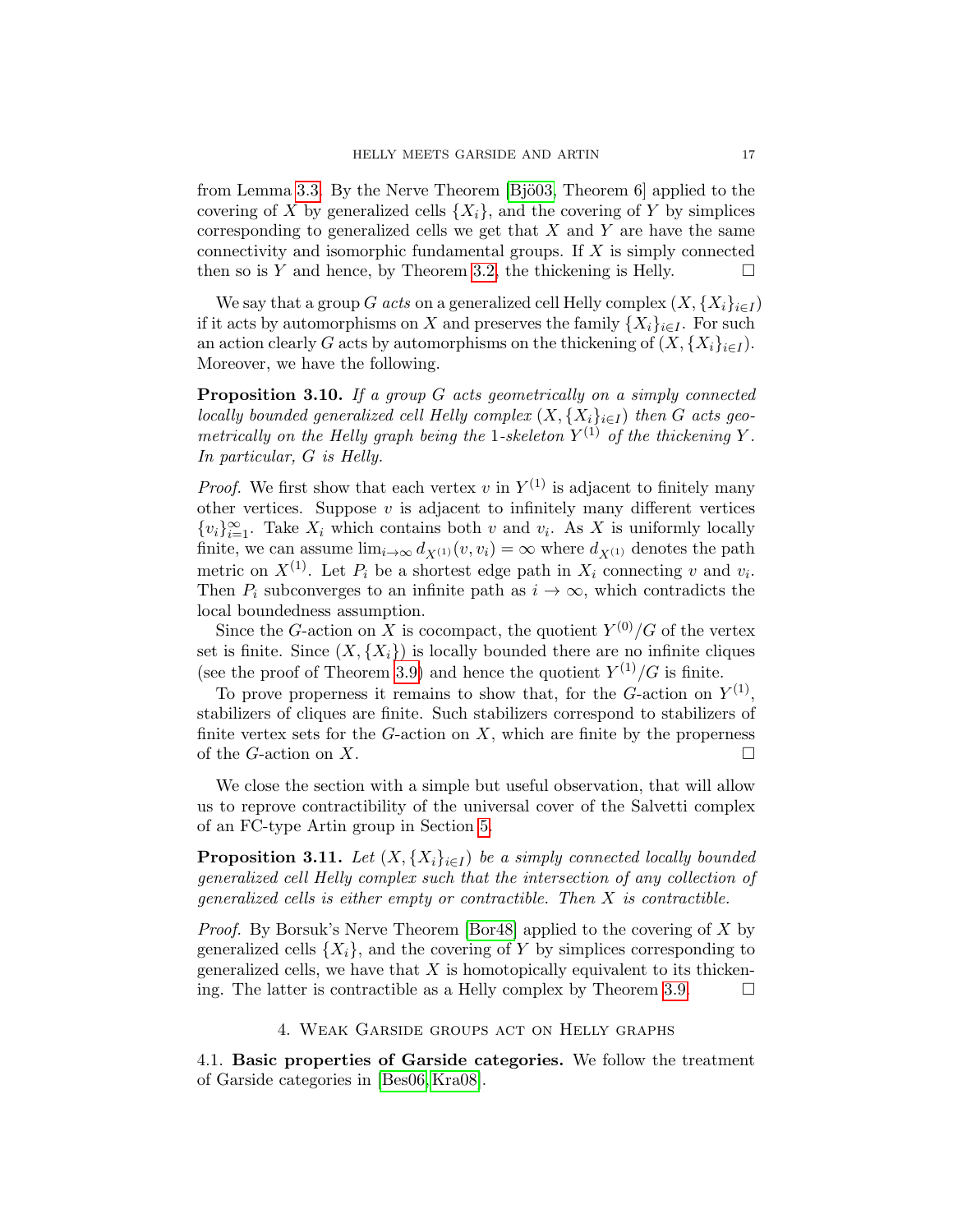Let  $\mathcal C$  be a small category. One may think of  $\mathcal C$  as of an oriented graph, whose vertices are objects in  $\mathcal C$  and oriented edges are morphisms of  $\mathcal C$ . Arrows in C compose like paths:  $x \stackrel{f}{\to} y \stackrel{g}{\to} z$  is composed into  $x \stackrel{fg}{\to} z$ . For objects  $x, y \in \mathcal{C}$ , let  $\mathcal{C}_{x\to y}$  denote the collection of morphisms whose source object is x. Similarly we define  $\mathcal{C}_{\rightarrow y}$  and  $\mathcal{C}_{x \rightarrow y}$ .

For two morphisms f and g, we define  $f \preccurlyeq g$  if there exists a morphism h such that  $g = fh$ . Define  $g \geq f$  if there exists a morphism h such that  $g = hf$ . Then  $(\mathcal{C}_{x\to}, \preccurlyeq)$  and  $(\mathcal{C}_{\to y}, \succeq)$  are posets. A nontrivial morphism f which cannot be factorized into two nontrivial factors is an *atom*.

The category C is *cancellative* if, whenever a relation  $afb = agb$  holds between composed morphisms, it implies  $f = g$ . C is homogeneous if there exists a length function l from the set of C-morphisms to  $\mathbb{Z}_{\geq 0}$  such that  $l(fg) = l(f) + l(g)$  and  $(l(f) = 0) \Leftrightarrow (f \text{ is a unit}).$ 

We consider the triple  $(C, C \stackrel{\phi}{\to} C, 1_C \stackrel{\Delta}{\to} \phi)$  where  $\phi$  is an automorphism of C and  $\Delta$  is a natural transformation from the identity function to  $\phi$ . For an object  $x \in \mathcal{C}$ ,  $\Delta$  gives morphisms  $x \stackrel{\Delta(x)}{\longrightarrow} \phi(x)$  and  $\phi^{-1}(x) \stackrel{\Delta(\phi^{-1}(x))}{\longrightarrow} x$ . We denote the first morphism by  $\Delta_x$  and the second morphism by  $\Delta^x$ . A morphism  $x \stackrel{f}{\to} y$  is *simple* if there exists a morphism  $y \stackrel{f^*}{\to} \phi(x)$  such that  $ff^* = \Delta_x$ . When C is cancellative, such  $f^*$  is unique.

<span id="page-17-0"></span>Definition 4.1. A homogeneous categorical Garside structure is a triple  $(\mathcal{C}, \mathcal{C} \stackrel{\phi}{\to} \mathcal{C}, 1_{\mathcal{C}} \stackrel{\Delta}{\Rightarrow} \phi)$  such that:

- (1)  $\phi$  is an automorphism of C and  $\Delta$  is a natural transformation from the identity function to  $\phi$ ;
- (2)  $\mathcal{C}$  is homogeneous and cancellative;
- (3) all atoms of  $\mathcal C$  are simple;
- (4) for any object x,  $\mathcal{C}_{x\rightarrow}$  and  $\mathcal{C}_{\rightarrow x}$  are lattices.

It has *finite type* if the collection of simple morphisms of  $C$  is finite.

**Definition 4.2.** A *Garside category* is a category  $\mathcal C$  that can be equipped with  $\phi$  and  $\Delta$  to obtain a homogeneous categorical Garside structure. A Garside groupoid is the enveloping groupoid of a Garside category. See [\[DDG](#page-27-20)+15, Section 3.1] for a detailed definition of enveloping groupoid. Informally speaking, it is a groupoid obtained by adding formal inverses to all morphisms in a Garside category.

Let x be an object in a groupoid G. The *isotropy* group  $\mathcal{G}_x$  at x is the group of morphisms from x to itself. A weak Garside group is a group isomorphic to the isotropy group of an object in a Garside groupoid. A weak Garside group has finite type if its associated Garside category has finite type.

A *Garside monoid* is a Garside category with a single object and a *Garside* group is a Garside groupoid with a single object.

It follows from  $[DDG^+15,$  Proposition 3.11] that if  $\mathcal G$  is a Garside groupoid, then the natural functor  $C \rightarrow \mathcal{G}$  is injective. Moreover, by  $[DDG^+15,$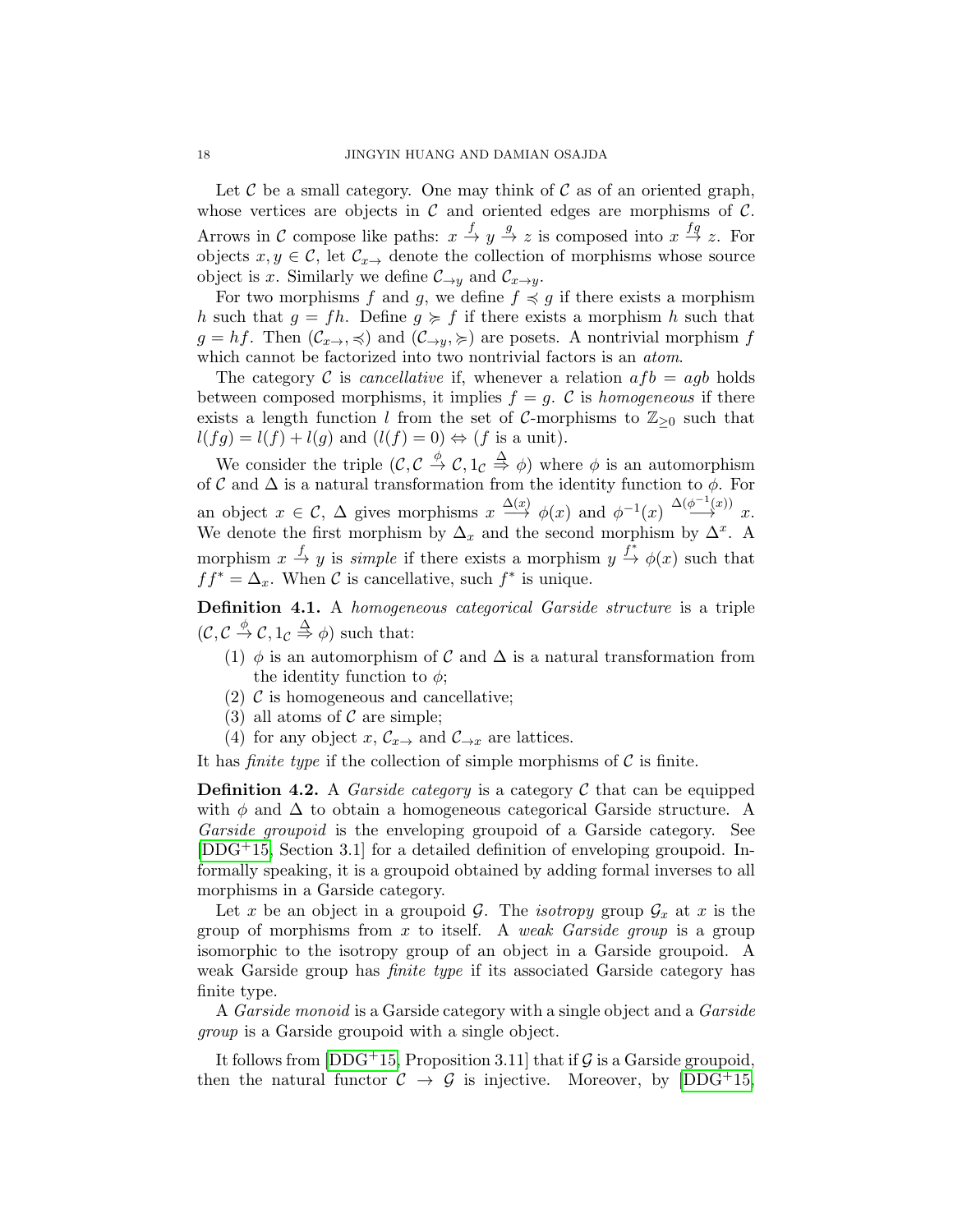lemma 3.13], the triple  $(C, C \stackrel{\phi}{\to} C, 1_C \stackrel{\Delta}{\to} \phi)$  naturally extends to  $(\mathcal{G}, \mathcal{G} \stackrel{\phi}{\to} \phi)$  $\mathcal{G}, 1_{\mathcal{G}} \stackrel{\Delta}{\Rightarrow} \phi$ ) (we denote the extensions of  $\phi$  and  $\Delta$  by  $\phi$  and  $\Delta$  as well).

Define  $\mathcal{G}_{x\to x}$  and  $\mathcal{G}_{\to x}$  in a similar way to  $\mathcal{C}_{x\to x}$  and  $\mathcal{C}_{\to x}$ . For two morphisms x and y of G, define  $x \preccurlyeq y$  if there exists a morphism z of C such that  $y = xz$ . Define  $y \geq x$  analogously. The following Lemma [4.3](#page-18-0) is well-known for inclusion from a Garside monoid to its associated Garside group. The more general case concerning Garside category can be proved similarly.

<span id="page-18-0"></span>**Lemma 4.3.** For each object x of G,  $\mathcal{G}_{x\to y}$  and  $\mathcal{G}_{\to x}$  are lattices. Moreover, the natural inclusions  $\mathcal{C}_{x\to} \to \mathcal{G}_{x\to}$  and  $\mathcal{C}_{\to x} \to \mathcal{G}_{\to x}$  are homomorphisms between lattices.

For morphisms  $f_1, f_2 \in \mathcal{G}_{x\to \infty}$  (resp.  $\mathcal{G}_{\to x}$ ), we use  $f_1 \wedge_p f_2$  (resp.  $f_1 \wedge_s f_2$ ) to denote the greatest lower bound of  $f_1$  and  $f_2$  with respect to  $\preccurlyeq$  (resp.  $\succcurlyeq$ ), where  $p$  (resp. s) stands for prefix (resp. suffix) order. Similarly, we define  $f_1 \vee_p f_2$  and  $f_1 \vee_s f_2$ .

<span id="page-18-1"></span>**Lemma 4.4.** Let G be a Garside groupoid and let  $f: x \rightarrow y$  be a morphism of G. Then

- (1) the map  $(\mathcal{G}_{y\to}, \preccurlyeq) \to (\mathcal{G}_{x\to}, \preccurlyeq)$  mapping  $h \in \mathcal{G}_y$  to fh is a lattice monomorphism;
- (2) the bijection  $(\mathcal{G}_{x\to}, \preccurlyeq) \to (\mathcal{G}_{\to x}, \succcurlyeq)$  mapping  $h \in \mathcal{G}_x$  to  $h^{-1}$  is orderrevering, i.e.  $h_1 \preccurlyeq h_2$  if and only if  $h_1^{-1} \succcurlyeq h_2^{-1}$ ;
- (3) choose elements  $\{a_i\}_{i=1}^n \subset \mathcal{G}_{\rightarrow x}$ , then  $a_1^{-1} \vee_p a_2^{-1} \vee_p \cdots \vee_p a_n^{-1} = (a_1 \wedge_s)$  $a_2 \wedge_s \cdots \wedge_s a_n$ )<sup>-1</sup> and  $a_1^{-1} \wedge_p a_2^{-1} \wedge_p \cdots \wedge_p a_n^{-1} = (a_1 \vee_s a_2 \vee_s \cdots \vee_s a_n)^{-1}$ .

Proof. Assertion (1) follows from the definition. To see (2), note that if  $h_1 \preccurlyeq h_2$ , then there exists a morphism k of C such that  $h_2 = h_1 k$ . Thus  $h_1^{-1} = kh_2^{-1}$ . Hence  $h_1^{-1} \geq h_2^{-1}$ . The other direction is similar. (3) follows from (2).  $\Box$ 

<span id="page-18-2"></span>**Lemma 4.5.** Let G be a Garside groupoid. Let  $\{a_i\}_{i=1}^n$  and c be morphisms in  $G$ . Let  $\{b_i\}_{i=1}^n$  be morphisms in  $C$ .

- (1) Suppose  $a_i b_i = c$  for  $1 \leq i \leq n$ . Let  $a = a_1 \vee_p a_2 \vee_p \cdots \vee_p a_n$  and  $b = b_1 \wedge_s b_2 \wedge_s \cdots \wedge_s b_n$ . Then  $ab = c$ .
- (2) Suppose  $a_i b_i = c$  for  $1 \leq i \leq n$ . Let  $a = a_1 \wedge_p a_2 \wedge_p \cdots \wedge_p a_n$  and  $b = b_1 \vee_s b_2 \vee_s \cdots \vee_s b_n$ . Then  $ab = c$ .
- (3)  $(cb_1) \wedge_p (cb_2) \wedge_p \cdots \wedge_p (cb_n) = c(b_1 \wedge_p \cdots \wedge_p b_n).$
- (4)  $(cb_1) \vee_p (cb_2) \vee_p \cdots \vee_p (cb_n) = c(b_1 \vee_p \cdots \vee_p b_n).$

*Proof.* For (1), note that all the  $a_i$  have the same source object and all the  $b_i$ have the same target object. Thus  $a$  and  $b$  are well-defined. It follows from Lemma [4.4](#page-18-1) (1) that  $c^{-1}a = (c^{-1}a_1) \vee_p (c^{-1}a_2) \vee_p \cdots \vee_p (c^{-1}a_n) = b_1^{-1} \vee_p b_2^{-1} \vee_p$  $\cdots \vee_p b_n^{-1}$ . By Lemma [4.4](#page-18-1) (3),  $b_1^{-1} \vee_p \cdots \vee_p b_n^{-1} = (b_1 \wedge_s b_2 \wedge_s \cdots \wedge_s b_n)^{-1} = b^{-1}$ . Thus (1) follows. Assertion (2) can be proved similarly. (3) and (4) follow from Lemma [4.4](#page-18-1) (1).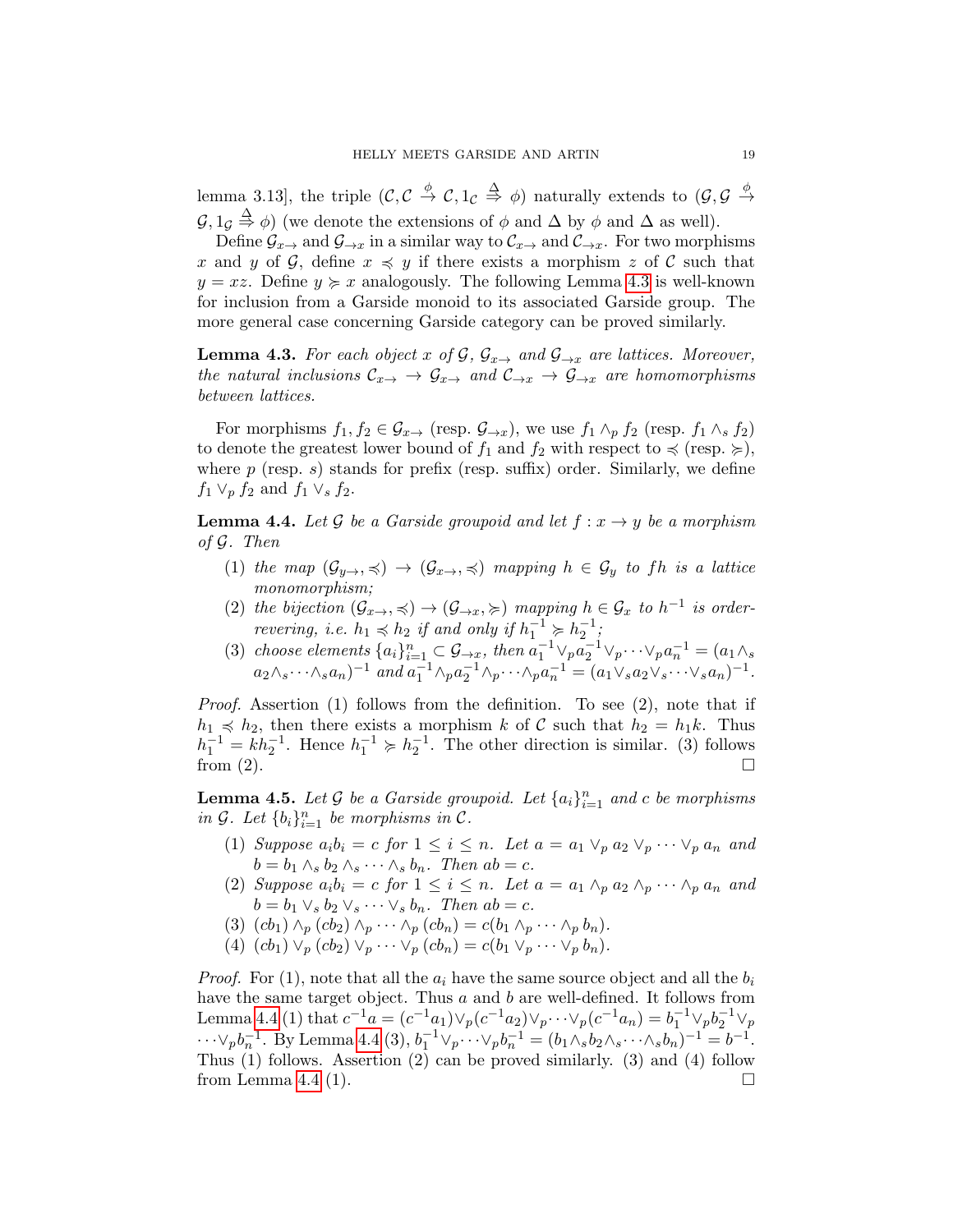For a morphism  $f$  of  $\mathcal{G}$ , denote the source object and the target object of f by  $s(f)$  and  $t(f)$ .

<span id="page-19-1"></span>**Lemma 4.6.** Suppose f is a morphism of G. Then  $f \preccurlyeq \Delta_{s(f)}$  if and only if  $\Delta^{t(f)} \succcurlyeq f.$ 

*Proof.* If  $f \preceq \Delta_{s(f)}$ , then  $\Delta_{s(f)} = fg$  for g in C. Let h be the unique morphism such that  $q = \phi(h)$ . By the definition of  $\phi$ , we know h is in C. Moreover, h fits into the following commuting diagram:

$$
\phi^{-1}(t(f)) \xrightarrow{h} s(f)
$$
  

$$
\downarrow \Delta^{t(f)} \qquad \qquad \downarrow \Delta_{s(f)}
$$
  

$$
t(f) = s(g) \xrightarrow{g} t(g) = t(\Delta_{s(f)})
$$

Thus  $h\Delta_{s(f)} = \Delta^{t(f)}g$ , which implies that  $h(fg) = \Delta^{t(f)}g$ . Hence  $hf = \Delta^{t(f)}g$ and  $\Delta^{t(f)} \geq f$ . The other direction is similar.

<span id="page-19-2"></span>**Lemma 4.7.** Let x be an object of G. Let  $\Phi_1$  be the collection of simple morphisms of G with target object x and let  $\Phi_2$  be the collection of simple morphisms with source object x. For  $a \in \Phi_1$ , we define  $a^*$  to be the morphism such that  $aa^* = \Delta_{s(a)}$ . Then

- (1) the map  $a \to a^*$  gives a bijection  $\Phi_1 \to \Phi_2$ ;
- (2) for  $a, b \in \Phi_1$ , we have  $b \succ a$  if and only if  $b^* \preccurlyeq a^*$ ;
- (3) for  $a, b \in \Phi_1$ , we have  $(a \wedge_s b)^* = a^* \vee_p b^*$  and  $(a \vee_s b)^* = a^* \wedge_p b^*$ .

*Proof.* For (1), since  $\Delta^{t(a^*)} = \Delta_{s(a)} \succcurlyeq a^*$ , we have  $a^* \preccurlyeq \Delta_{s(a^*)}$  by Lemma [4.6.](#page-19-1) Thus  $a^* \in \Phi_2$ . The map is clearly injective and surjectivity follows from Lemma [4.6.](#page-19-1) For (2),  $b \ge a$  implies  $b = ka$  for a morphism k of C. From  $\Delta_{s(b)} = bb^* = kab^*,$  we know  $\Delta^{t(b^*)} = \Delta_{s(b)} \succcurlyeq ab^*,$  hence  $ab^* \preccurlyeq \Delta_{s(a)}$  by Lemma [4.6.](#page-19-1) Then there is a morphism h of  $\check{\mathcal{C}}$  such that  $ab^*h = \Delta_{s(a)} = aa^*$ , hence  $b^*h = a^*$  and  $b^* \preccurlyeq a^*$ . The other direction is similar. For (3), note that elements in  $\Phi_1$  (resp.  $\Phi_2$ ) are closed under  $\wedge_s$  and  $\vee_s$  (resp.  $\wedge_p$  and  $\vee_p$ ), so  $\phi_1$  and  $\Phi_2$  are lattices. Now assertion (3) follows from (2) and (1).  $\Box$ 

<span id="page-19-0"></span>4.2. Garside groups are Helly. Let  $\mathcal G$  be a Garside groupoid and let x be an object of G. A cell of  $\mathcal{G}_{x\to y}$  is an interval of the form  $[f, f\Delta_{t(f)}]$  with respect to the order  $\preccurlyeq$ .

<span id="page-19-3"></span>**Lemma 4.8.** Let  $C_1$ ,  $C_2$  and  $C_3$  be pairwise intersecting cells of  $\mathcal{G}_{x\rightarrow}$ . Then there is a cell C of  $\mathcal{G}_{x\to y}$  such that  $D = (C_1 \cap C_2) \cup (C_2 \cap C_3) \cup (C_3 \cap C_1)$  is contained in C.

*Proof.* Since each  $C_i$  is an interval in  $(\mathcal{G}_{x\to}, \preccurlyeq)$ , we write  $C_i = [f_i, g_i]$ . Let  $C_{ij} = C_i \cap C_j$ . Then each  $C_{ij}$  is also an interval (Lemma [2.1](#page-7-3) (1)). We write  $C_{ij} = [f_{ij}, g_{ij}]$ . Then  $f_{ij} = f_i \vee_p f_j$  and  $g_{ij} = g_i \wedge_p g_j$ . Choose a morphism h in  $\bigcap_{i=1}^{3} C_i$  (Lemma [2.1](#page-7-3) (2)). Since  $f_i \preccurlyeq h \preccurlyeq g_i$ , there are morphisms  $w_i$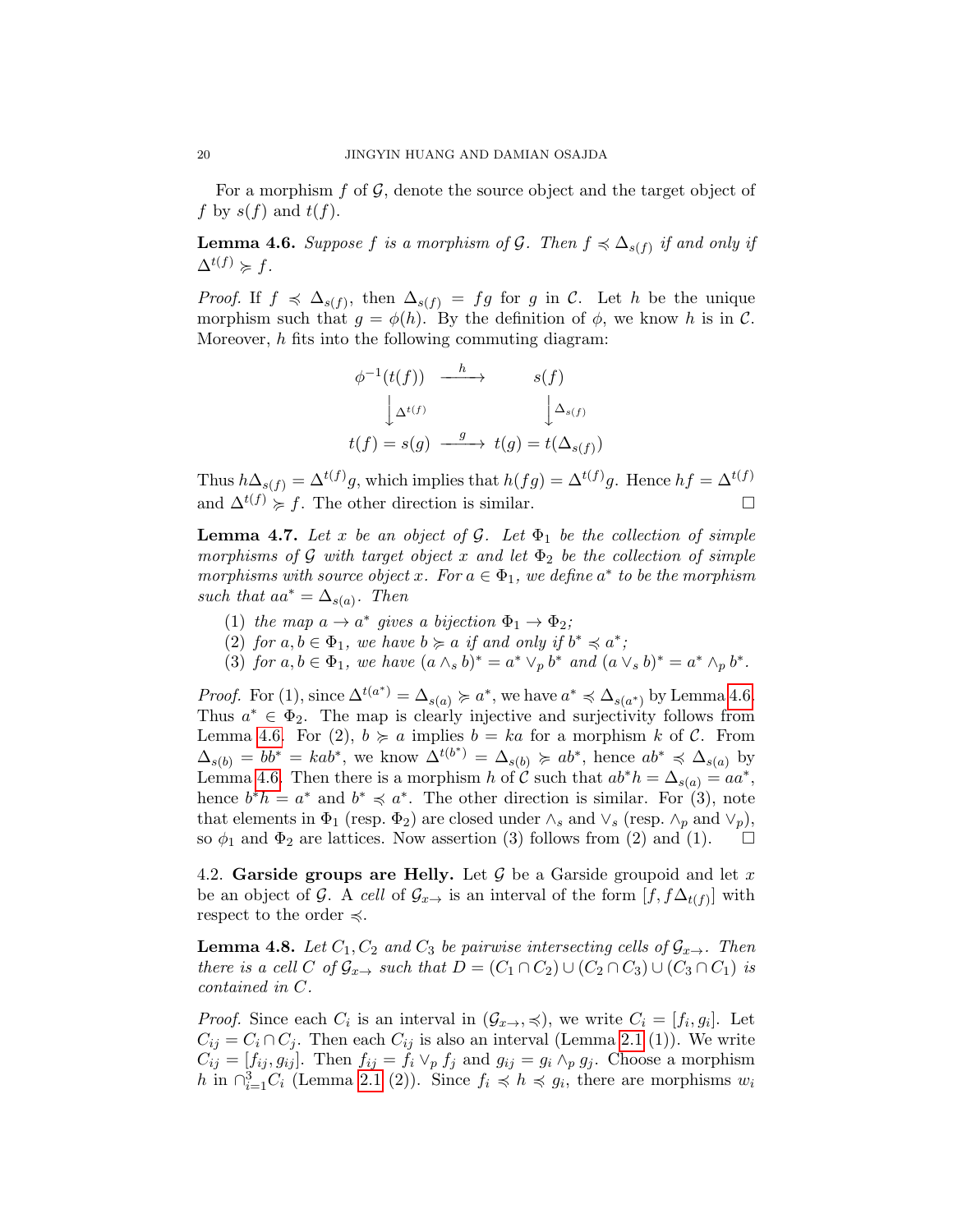and  $w_i^*$  in C such that  $h = f_i w_i$  and  $g_i = hw_i^*$ . Note that  $w_i w_i^* = \Delta_{s(f_i)}$ . Moreover, by Lemma  $4.5$  (1) and (3), we have

<span id="page-20-0"></span>(1) 
$$
f_{ij} \cdot (w_i \wedge_s w_j) = h \text{ and } h \cdot (w_i^* \wedge_p w_j^*) = g_{ij}.
$$

Let  $f$  (resp.  $g$ ) be the greatest lower bound (resp. least upper bound) over all elements in D with respect to the prefix order  $\preccurlyeq$ . Since D is a union of three intervals, we have  $f = f_{12} \wedge_p f_{23} \wedge_p f_{31}$  and  $g = g_{12} \vee_p g_{23} \vee_p g_{31}$ . Define  $a = (w_1 \wedge_s w_2) \vee_s (w_2 \wedge_s w_3) \vee_s (w_3 \wedge_s w_1)$  and  $b = (w_1^* \wedge_p w_2^*) \vee_p$  $(w_2^* \wedge_p w_3^*) \vee_p (w_3^* \wedge_p w_1^*)$ . Then by the formula [\(1\)](#page-20-0) above and Lemma [4.5](#page-18-2) (2) and (4), we have  $fa = h$  and  $hb = g$ .

We claim  $ab \preccurlyeq \Delta_{s(a)}$ . This claim implies that the cell  $[f, f\Delta_{s(a)}]$  contains the interval  $[f, g]$ , hence contains D. Thus the lemma follows from the claim.

Now we prove the claim. Since  $w_i \preccurlyeq \Delta_{s(w_i)}$  for  $1 \leq i \leq 3$ , by Lemma [4.6,](#page-19-1)  $\Delta_{t(w_i)} \geq w_i$ . Then  $\Delta_{t(w_i)} \geq a$ . By Lemma [4.6](#page-19-1) again,  $a \preccurlyeq \Delta_{s(a)}$ . Let  $a^*$ be a morphism in C such that  $aa^* = \Delta_{s(a)}$ . It suffices to show  $b \preccurlyeq a^*$ . By repeatedly applying Lemma [4.7](#page-19-2) (3), we have  $a^* = (w_1 \wedge_s w_2)^* \wedge_p (w_2 \wedge_s$  $(w_3)^* \wedge_p (w_3 \wedge_s w_1)^* = (w_1^* \vee_p w_2^*) \wedge_p (w_2^* \vee_p w_3^*) \wedge_p (w_3^* \vee_p w_1^*)$ . Note that b is the least upper bound of three terms, however, each of these terms is  $\preccurlyeq$ every term of  $a^*$ , so each of these terms is  $\preccurlyeq a^*$ , hence  $b \preccurlyeq a^*$ . — П

<span id="page-20-1"></span>Theorem 4.9. Let G be a weak Garside group of finite type associated with a Garside groupoid G. Then G acts geometrically on a Helly graph.

*Proof.* Let x be an object of G. Suppose  $G = \mathcal{G}_x$ . Let Y be a simplicial graph whose vertex set is  $\mathcal{G}_{x\rightarrow}$  and two vertices are adjacent if they are in the same cell of  $\mathcal{G}_{x\to}$ . The left action  $\mathcal{G}_x \cap \mathcal{G}_{x\to}$  preserves the collection of cells, hence induces an action  $\mathcal{G}_x \cap Y$ .

Note that Y is uniformly locally finite. Indeed, given  $f \in \mathcal{G}_{x\to y}$  is adjacent to f if and only if  $g = fa^{-1}b$  for some simple morphisms a and  $b$  of C. Since the collection of simple morphisms is finite, there are finitely many possibilities for such  $g$ . Thus Y satisfies assumption (1) of Lemma [3.3](#page-13-2) with  $\{X_i\}_{i\in I}$  being cells of  $\mathcal{G}_{x\to\cdot}$ . Assumption (2) of Lemma [3.3](#page-13-2) follows from Lemma [2.1](#page-7-3) (2), as each cell is an interval in the lattice  $\mathcal{G}_{x\rightarrow}$ . Assumption (3) of Lemma [3.3](#page-13-2) follows from Lemma [4.8.](#page-19-3) Thus Y is finitely clique Helly by Lemma [3.3.](#page-13-2) By Theorem [3.2,](#page-13-1) it remains to show that the flag complex  $F(Y)$  of Y is simply connected.

Let Z be the cover graph of the poset  $(\mathcal{G}_{x\to}, \preccurlyeq)$ , i.e. two vertices f and h are adjacent if  $f = hk$  or  $h = fk$  for some atom k. Since all atoms are simple,  $Z$  is a subgraph of  $Y$ . As every morphism in  $\mathcal C$  can be decomposed into a product of finitely many atoms by Definition [4.1](#page-17-0)  $(2)$ , each edge of Y is homotopic rel its ends points in  $F(Y)$  to an edge path in Z. Let  $\omega \subset Y$ be an edge loop. We may assume  $\omega \subset Z$  up to homotopy in  $F(Y)$ . Let  $f \in \mathcal{G}_{x\to y}$  be a common lower bound for the collection of vertices of  $\omega$ . We denote consecutive vertices of  $\omega$  by  $\{f_i\}_{i=1}^n$  where each  $f_i$  is a morphism of C. We define the complexity  $\tau(\omega)$  of  $\omega$  to be  $\max_{1 \leq i \leq n} \{l(f_i)\}\)$ , where l is the length function from Section [4.1.](#page-16-1) Suppose  $l(f_{i_0}) = \tau(\omega)$ . Then, by definition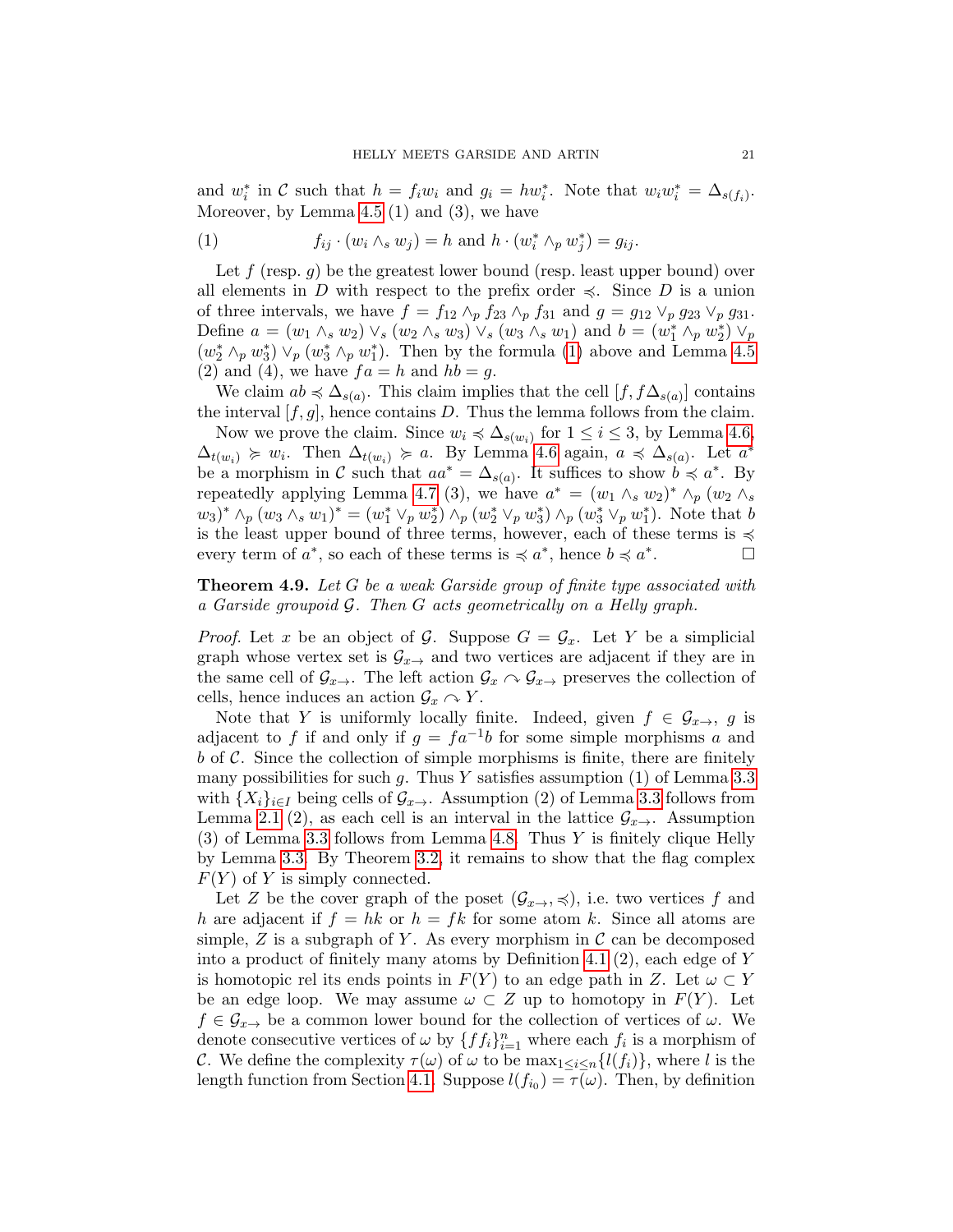of l, we have  $l(f_{i_0-1}) < l(f_{i_0})$  and  $l(f_{i_0+1}) < l(f_{i_0})$ . Thus  $f_{i_0} = f_{i_0-1}a_1$  and  $f_{i_0} = f_{i_0+1}a_2$  for atoms  $a_1$  and  $a_2$  of C. Let  $f'_{i_0} = f_{i_0-1} \wedge_p f_{i_0+1}$ . Let  $\omega_1$ (resp.  $\omega_2$ ) be the edge path in Z from  $f'_{i_0}$  to  $f_{i_0-1}$  (resp.  $f_{i_0+1}$ ) corresponding to a decomposition of  $(f'_{i_0})^{-1}f_{i_0-1}$  (resp.  $(f'_{i_0})^{-1}f_{i_0+1}$ ) into atoms  $(\omega_i$  might be a point). We replace the sub-path  $f_{i_0-1}f_{i_0} \cup f_{i_0+1}f_{i_0}$  of  $\omega$  by  $\omega_1 \cup \omega_2$ to obtain a new edge loop  $\omega' \subset Z$ . Clearly  $\tau(\omega') < \tau(\omega)$ . Moreover, since  $f'_{i_0}(a_1 \vee_s a_2) = f_{i_0}$  (Lemma [4.5\)](#page-18-2) and  $a_1 \vee_s a_2$  is simple, by Lemma [4.6](#page-19-1)  $f_{i_0-1}f_{i_0}\cup f_{i_0+1}f_{i_0}\cup \omega_1\cup \omega_2$  is contained in a simplex of  $F(Y)$ . Thus  $\omega$  and  $\omega'$  are homotopic in  $F(Y)$ . By repeating this process, we can homotop  $\omega$  to a constant path, which finishes the proof.

**Remark 4.10.** The simple connectedness of  $F(Y)$  above be can alternatively deduced from [\[Bes06,](#page-25-13) Corollary 7.6], where Bessis considers a graph  $\Gamma$  on  $\mathcal{G}_{x\to}$  such that two vertices are adjacent if they differ by a simple morphism in C. It is proved that the flag complex  $F(\Gamma)$  is contractible. As  $\Gamma$  is a proper subgraph of  $Y$ , it is not hard to deduce the simply-connectedness of  $F(Y)$ . The definition of Γ goes back to work of Bestvina [\[Bes99\]](#page-26-12) in the case of spherical Artin groups, and Charney-Meier-Whittlesey [\[CMW04\]](#page-27-21) in the case of Garside group.

For a braid group  $G$ , Theorem [4.9](#page-20-1) gives rise to many different Helly graphs (hence injective metric spaces) upon which G acts geometrically. One can choose different Garside structures on G: either we use the interval  $[1, \Delta^k]$ as a cell, or we use the dual Garside structure [\[BKL98,](#page-26-21) [Bes03\]](#page-25-14). One can also apply some combinatorial operations to a Helly graph  $-$  e.g. taking the Rips complex or the face complex — in order to obtain a new Helly graph  $(see [CCG+20]).$  $(see [CCG+20]).$  $(see [CCG+20]).$ 

<span id="page-21-0"></span>**Corollary 4.11.** Let  $\mathcal A$  be a finite simplicial central arrangement of hyperplanes in a finite dimensional real vector space V. Let  $Sal(\mathcal{A})$  be its Salvetti complex and let  $Sal(A)$  be the universal cover of  $Sal(A)$ . Then  $Sal(A)$  is cell Helly.

Proof. We refer to [\[Sal87,](#page-28-21) [Par93\]](#page-28-22) for relevant definitions and background. Let  $M(\mathcal{A}) = V_{\mathbb{C}} - (\bigcup_{H \in \mathcal{A}} H_{\mathbb{C}})$  and  $G = \pi_1(M(\mathcal{A}))$ . Then G is a weak Garside group [\[Del72\]](#page-27-1). G can be identified as vertices of  $Sal(A)$ , and a cell of G in the sense of Lemma [4.8](#page-19-3) can be identified with the vertex set of a top dimensional cell in  $\text{Sal}(\mathcal{A})$ , moreover, the vertex set of each cell of  $Sal(\mathcal{A})$  can be identified with an interval in G. Thus Definition [3.4](#page-14-2) (2) holds. Similarly to Lemma [2.11,](#page-11-2) one can prove that any closed cell in  $Sal(\mathcal{A})$  is a full subcomplex. Hence any intersection of cells is a full subcomplex spanned by vertices in an interval of one cell. Hence Definition [3.4](#page-14-2) (3) holds. Moreover, the fact that cells are full together with Lemma [4.8](#page-19-3) imply that the collection of top dimensional cells in Sal $(\mathcal{A})$  satisfies Definition [3.4](#page-14-2) (3). Therefore, the same holds for the collection of cells in  $Sal(A)$  as every cell is contained in a top dimensional cell. a top dimensional cell.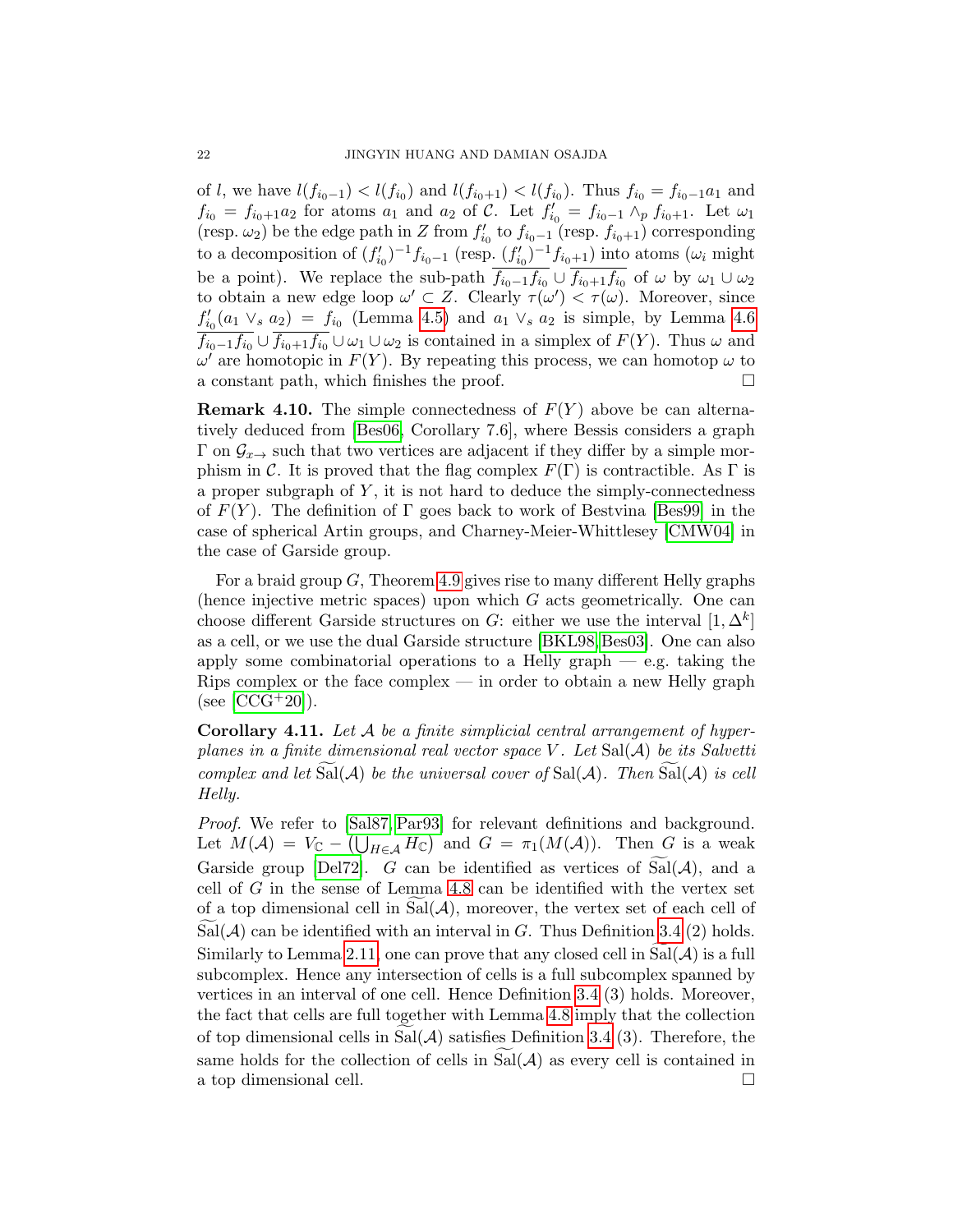#### 5. Artin groups and Helly graphs

<span id="page-22-1"></span><span id="page-22-0"></span>5.1. Helly property for cells in  $X_{\Gamma}$ . Recall that  $X_{\Gamma}^{(0)}$  $\Gamma^{(0)}$  is endowed with the prefix order  $\preccurlyeq$ . For a cell  $C \in X_{\Gamma}$ , we use  $\preccurlyeq_C$  to denote the right weak order on  $C^{(0)}$  (we view C as an oriented Coxeter cell). And for a standard subcomplex  $X_1 \subset X_{\Gamma}$  of type  $\Gamma_1$ , we use  $\preccurlyeq_{\Gamma_1}$  to denote the prefix order on  $X_1^{(0)}$  $1^{(0)}$  coming from  $A_{\Gamma_1}$ .

**Lemma 5.1.** Let  $C_1, C_2 \subset X_\Gamma$  be two cells with non-empty intersection. Then the vertex set of  $C_1 \cap C_2$  is an interval in  $(X_{\Gamma}^{(0)})$  $_{\Gamma}^{(0)}, \preccurlyeq$ ).

*Proof.* For  $i = 1, 2$ , suppose  $C_i$  is of type  $\Gamma_i$  and let  $X_i$  be the standard subcomplex of type  $\Gamma_i$  containing  $C_i$ . Let  $X_0 = X_1 \cap X_2$ , which is a standard subcomplex of type  $\Gamma_0 = \Gamma_1 \cap \Gamma_2$ . Let  $D_i = C_i \cap X_0$ . Then  $D_i$  is a cell by Lemma [2.13.](#page-12-2) Moreover,  $D_1^{(0)}$  $_1^{(0)}$  and  $D_2^{(0)}$  $_2^{(0)}$  are intervals in  $(X_0^{(0)}$  $\mathcal{O}_0^{(0)}, \preccurlyeq_{\Gamma_0})$ by Lemma [2.9.](#page-11-0) As  $(X_0^{(0)}$  $\binom{0}{0}, \preccurlyeq_{\Gamma_0}$  is a lattice (Theorem [2.4\)](#page-8-3),  $(C_1 \cap C_2)^{(0)} =$  $(D_1 \cap D_2)^{(0)}$  is an interval in  $(X_0^{(0)}$  $\mathcal{O}_0^{(0)}, \preccurlyeq_{\Gamma_0}$  (Lemma [2.1\)](#page-7-3), hence it is also an interval in  $(X_{\Gamma}^{(0)}$  $_{\Gamma}^{(0)}$ ,  $\preccurlyeq$ ) by Lemma [2.13](#page-12-2) (3) and (4).

<span id="page-22-4"></span>**Lemma 5.2.** Let  $C$  be an oriented Coxeter cell. Let  $K$  be the full subcomplex of C spanned by vertices in an interval of  $C^{(0)}$ . Then K is contractible.

*Proof.* Let [x, y] be an interval of  $C^{(0)}$ . By [\[BB05,](#page-25-11) Proposition 3.1.6], we can assume x is the source of C. Let  $\ell : C^{(0)} \to \mathbb{Z}$  be the function measuring the combinatorial distance from x to a given point in  $C^{(0)}$ . We extend  $\ell$ to  $C \to \mathbb{R}$  such that  $\ell$  is affine when restricted to each cell. Note that  $\ell$  is non-constant on each cell with dimension  $> 0$ . Then  $\ell|_K$  is a Morse function in the sense of [\[BB97,](#page-25-15) Definition 2.2]. Moreover, it follows from [\[Bou02,](#page-26-17) Chapter IV, Exercise 22] that the descending link([\[BB97,](#page-25-15) Definition 2.4) of each vertex for  $\ell|_K$  is a simplex, hence contractible. Thus K is contractible by [\[BB97,](#page-25-15) Lemma 2.5].  $\square$ 

<span id="page-22-2"></span>**Lemma 5.3.** Suppose  $\Gamma$  is spherical. Let  $C_1$  and  $C_2$  be two cells in  $X_{\Gamma}$ , and let  $X_0$  be a standard subcomplex of  $X_{\Gamma}$  of type  $\Gamma_0$ . Suppose that  $C_1, C_2$ , and  $X_0$  pairwise intersect. Then their triple intersection is nonempty.

*Proof.* For  $i = 1, 2$ , let  $v_i$  be a vertex of  $C_i \cap X_0$ . Since  $(X^{(0)}, \preccurlyeq_{\Gamma_0})$  is a lattice by Theorem [2.4,](#page-8-3) we can find  $a, b \in X^{(0)}$  such that  $a \preccurlyeq_{\Gamma_0} v_i \preccurlyeq_{\Gamma_0} b$  for  $i = 1, 2$ . Let I be the interval between a and b with respect to the prefix order on  $X_{\Gamma}^{(0)}$ <sup>(0)</sup>. Then  $I \subset X_0$  by Lemma [2.13](#page-12-2) (3). Note that  $C_1, C_2$  and I pairwise intersect by construction. Since  $C_i^{(0)}$  $i_i^{(0)}$  is an interval in  $(X_{\Gamma}^{(0)})$  $_{\Gamma}^{(0)}, \preccurlyeq)$ for  $i = 1, 2$  (Lemma [2.9](#page-11-0) (2)), and  $(X_{\Gamma}^{(0)})$  $\Gamma^{(0)}$ ,  $\preccurlyeq$ ) is a lattice (recall that  $\Gamma$  is spherical), we have  $C_1 \cap C_2 \cap I \neq \emptyset$  by Lemma [2.1](#page-7-3) (2). Since  $I \subset X_0$ , the lemma follows.

<span id="page-22-3"></span>**Lemma 5.4.** Let  $C_1, C_2, C_3$  be three cells in  $X_{\Gamma}$ . Suppose they pairwise intersect. Then  $C_1 \cap C_2 \cap C_3 \neq \emptyset$ .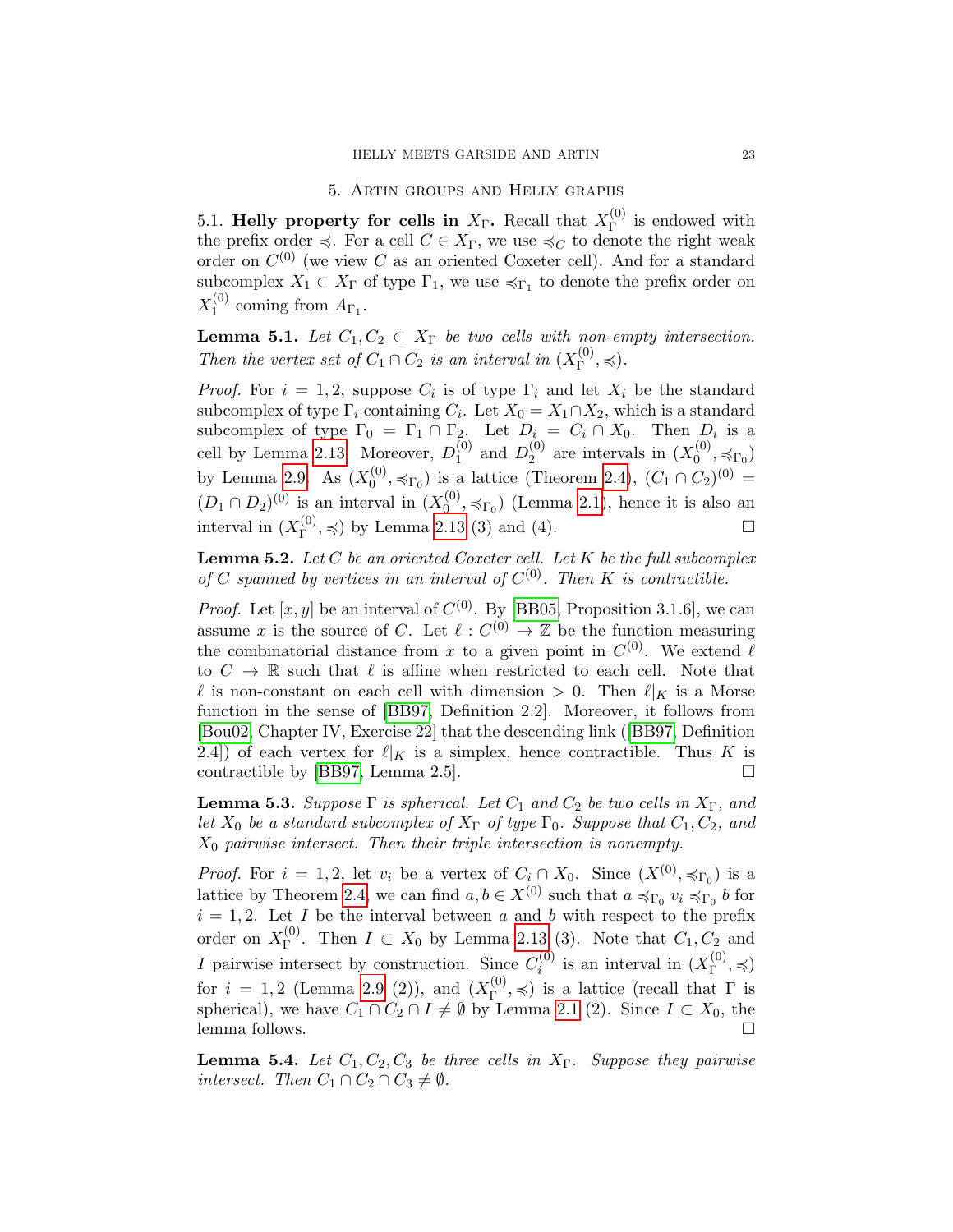*Proof.* Let  $\Gamma_i$  be the type of  $C_i$  and let  $X_i$  be the standard subcomplex of type  $\Gamma_i$  containing  $C_i$ . Let  $\Gamma_0 = \bigcap_{i=1}^3 \Gamma_i$ .

*Case 1*:  $\Gamma_1 = \Gamma_2 = \Gamma_3$ . Then  $X_1 = X_2 = X_3$ . Since each  $C_i^{(0)}$  $i^{(0)}$  is an interval in  $(X_1^{(0)}$  $1^{(0)}, \preccurlyeq_{\Gamma_1}$ ) (Lemma [2.9\)](#page-11-0) and  $(X_1^{(0)}$  $1^{(0)}$ ,  $\preccurlyeq_{\Gamma_1}$ ) is a lattice (Theorem [2.4\)](#page-8-3), the lemma follows from Lemma [2.1.](#page-7-3)

Case 2: only two of the  $\Gamma_i$  are equal. We suppose without loss of generality that  $\Gamma_1 = \Gamma_2 \neq \Gamma_3$ . Let  $C'_3 = C_3 \cap X_1$ . Then  $C'_3$  is a cell by Lemma [2.13.](#page-12-2) Moreover,  $C_1$ ,  $C_2$  and  $C'_3$  pairwise intersect. As the previous case, we know  $C_1 \cap C_2 \cap C'_3 \neq \emptyset$ , hence the lemma follows.

Case 3: the  $\Gamma_i$  are pairwise distinct. For  $1 \leq i \neq j \leq 3$ , let  $C_{ij} = C_i \cap X_j$ (see Figure [1\)](#page-23-0). We claim  $C_{12} \cap C_{13}$  is a cell of type  $\Gamma_0$  (when  $\Gamma_0 = \emptyset$ , the intersection is a vertex). Consider the cellular map  $\pi : X_{\Gamma} \to D_{\Gamma}$  defined just before Lemma [2.9.](#page-11-0) Let  $\bar{C}_i$  be the image of  $\bar{C}_i$ . Note that  $C_{12}$  is a cell of type  $\Gamma_1 \cap \Gamma_2$  (Lemma [2.13\)](#page-12-2), and  $\overline{C}_1 \cap \overline{C}_2$  is a cell of type  $\Gamma_1 \cap \Gamma_2$ (Theorem [2.2\)](#page-8-1), hence  $\pi(C_{12}) = \tilde{C}_1 \cap \bar{C}_2$ . Similarly,  $\pi(C_{13}) = \bar{C}_1 \cap \bar{C}_3$ . Since  $\{\bar{C}_i\}_{i=1}^3$  pairwise intersect, their triple intersection is nonempty by Lemma [2.7.](#page-9-1) Thus  $\pi(C_{12}) \cap \pi(C_{13}) \neq \emptyset$ . Hence  $\pi(C_{12}) \cap \pi(C_{13})$  is a cell of type  $\Gamma_0$ . Now, the claim follows from the fact that  $\pi$  restricted to  $C_1$  is an embedding.



<span id="page-23-0"></span>Figure 1.

For  $i = 1, 2, 3$ , let  $\tau_i = C_{i,i+1} \cap C_{i,i+2}$  (indices are taken mod 3). By the previous paragraph, each  $\tau_i$  is a cell of type  $\Gamma_0$ . Let  $X_0 = \bigcap_{i=1}^3 X_i$ . Then  $\tau_i \subset X_0$  for  $1 \leq i \leq 3$ . In particular  $X_0$  is nonempty, hence is a standard subcomplex of type  $\Gamma_0$  by Lemma [2.13](#page-12-2) (1). Now we claim  $\bigcap_{i=1}^3 \tau_i \neq \emptyset$ . Note that the lemma follows from this claim since  $\tau_i \subset C_i$  for  $1 \leq i \leq 3$ .

Since each  $\tau_i^{(0)}$  $i_i^{(0)}$  is an interval in the lattice  $(X_0^{(0)}$  $\mathcal{O}_0^{(0)}, \preccurlyeq_{\Gamma_0}$ , it suffices to show that  $\tau_i$  pairwise intersect. We only prove  $\tau_1 \cap \tau_2 \neq \emptyset$ , as the other pairs are similar. Now, consider the triple  $\{C_{12}, C_{21}, X_0\}$ . Note that  $\tau_1 \subset C_{12}$ ,  $\tau_2 \subset C_{21}$  and  $\tau_i \subset X_0$  for  $i = 1, 2$ . Therefore  $\tau_1 \cap \tau_2 \subset C_{12} \cap C_{21} \cap X_0$ . On the other hand, since  $C_{12}$  is a cell of type  $\Gamma_1 \cap \Gamma_2$  and  $C_{12} \cap X_0 \supset \tau_1 \neq \emptyset$ , we have that  $C_{12} \cap X_0$  is a cell of type  $\Gamma_0$  from Lemma [2.13,](#page-12-2) hence  $C_{12} \cap X_0 = \tau_1$ . Similarly  $C_{21} \cap X_0 = \tau_2$ . Thus actually  $\tau_1 \cap \tau_2 = C_{12} \cap C_{21} \cap X_0$ . It remains to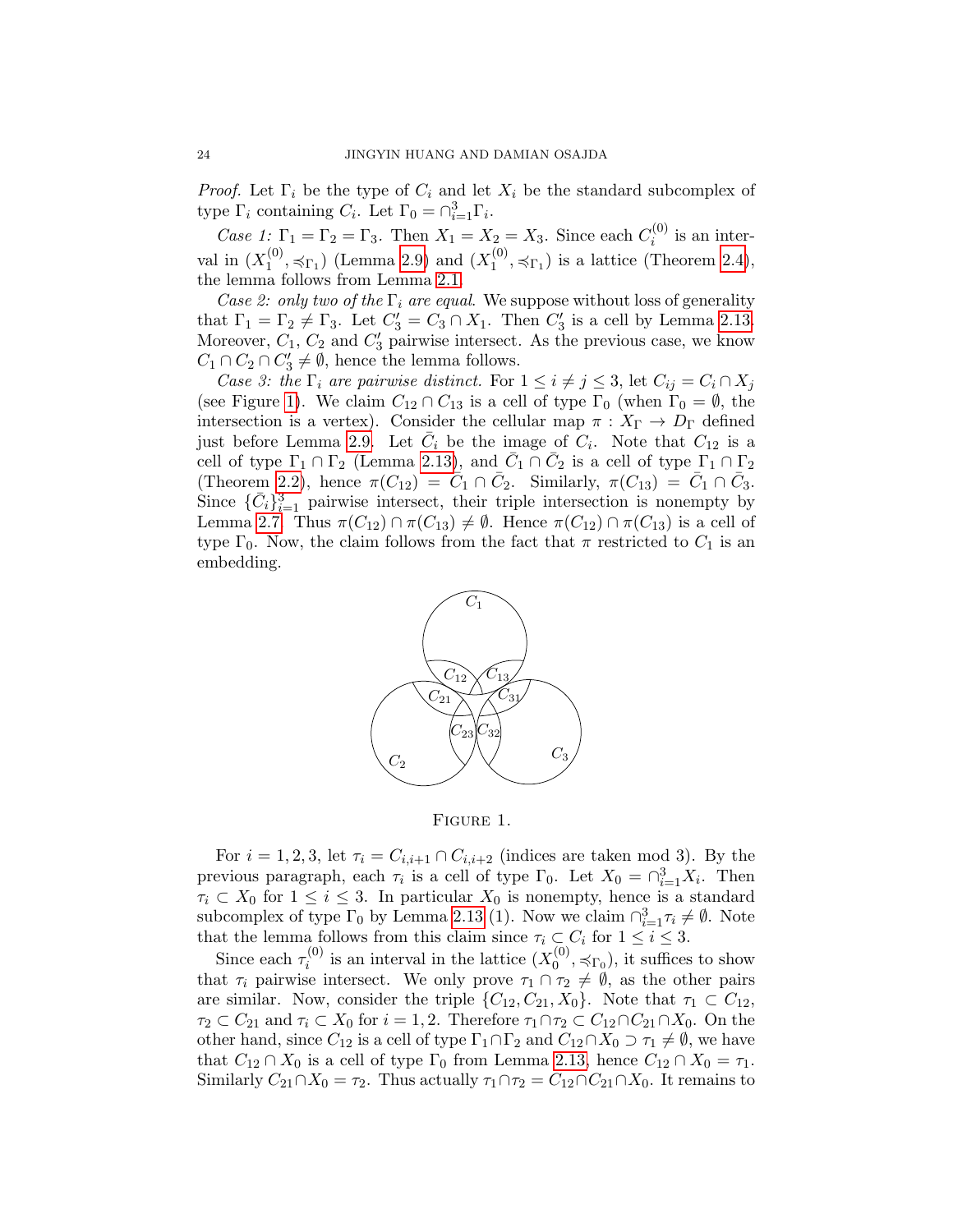show that  $C_{12} \cap C_{21} \cap X_0 \neq \emptyset$  This follows from Lemma [5.3,](#page-22-2) since  $C_{12}, C_{21}, X_0$ are contained in  $X_1 \cap X_2$ , which is a spherical standard subcomplex.

<span id="page-24-2"></span>**Proposition 5.5.** Let  ${C_i}_{i=1}^n$  be a finite collection of cells in  $X_\Gamma$ . Suppose they pairwise intersect. Then  $\bigcap_{i=1}^n C_i$  is a nonempty contractible subcomplex of  $X_{\Gamma}$ .

*Proof.* For  $2 \leq i \leq n$ , let  $\tau_i = C_1 \cap C_i$ . Then  $\tau_i^{(0)}$  $i_i^{(0)}$  is an interval in  $(X_{\Gamma}^{(0)})$  $_{\Gamma}^{(0)}, \preccurlyeq$ ), hence it is also an interval in  $(C_1^{(0)}$  $1^{(0)}$ ,  $\preccurlyeq_C$ ) by Lemma [2.9](#page-11-0) (2). Moreover, it follows from Lemma [5.4](#page-22-3) that  $\{\tau_i\}_{i=2}^n$  pairwise intersect. Since  $(C_1^{(0)}$  $j_1^{(0)}, \preccurlyeq_C$ ) is a lattice (Theorem [2.4](#page-8-3) (1)), we have that  $\bigcap_{i=2}^{n} \tau_i^{(0)}$  $i_i^{(0)}$  is a nonempty interval in  $(C_1^{(0)}$  $\mathcal{L}_{1}^{(0)},$   $\preccurlyeq_C$ ) by Lemma [2.1,](#page-7-3) hence ∩ $_{i=1}^{n}C_i \neq \emptyset$ . Since each  $C_i$  is a full subcomplex of  $X_{\Gamma}$  (Lemma [2.11\)](#page-11-2),  $\bigcap_{i=1}^{n} C_i$  is full in  $X_{\Gamma}$  (hence is full in  $C_1$ ). Now, contractibility of  $\bigcap_{i=1}^{n}C_i$  follows from Lemma [5.2.](#page-22-4)

# <span id="page-24-0"></span>5.2. Artin groups of type FC act on Helly graphs.

<span id="page-24-1"></span>**Lemma 5.6.** Suppose  $\Gamma$  is spherical. Let  $C_1, C_2$  and  $C_3$  be pairwise intersecting cells in  $X_{\Gamma}$ . Then there is a cell  $C \subset X_{\Gamma}$  such that  $(C_1 \cap C_2) \cup (C_2 \cap$  $C_3$ ) ∪  $(C_3 \cap C_1) \subseteq C$ .

*Proof.* It suffices to consider the special case when each  $C_i$  is a maximal cell of  $X_{\Gamma}$ . Consider the cell C of type  $\Gamma$  in  $X_{\Gamma}$  with the source vertex being the identity. Let  $\Delta$  be the sink vertex of C. Then by [\[BS72,](#page-26-0) [Del72\]](#page-27-1),  $A_{\Gamma}$  is a Garside group with  $A_{\Gamma}^{+}$  $\Gamma$ <sup>+</sup> being its Garside monoid and  $\Delta$  being its Garside element (the  $\phi$  in Definition [4.1](#page-17-0) corresponds to conjugating by  $\Delta$ ). Moreover, cells in the sense of Lemma [4.8](#page-19-3) correspond to vertices of maximal cells of  $X_{\Gamma}$ . Thus the lemma follows from Lemma [4.8](#page-19-3) and Lemma [2.11.](#page-11-2)  $\Box$ 

<span id="page-24-3"></span>**Proposition 5.7.** Suppose that  $\Gamma$  is of type FC. Let  $C_1$ ,  $C_2$  and  $C_3$  be maximal pairwise intersecting cells in  $X_{\Gamma}$ . Then there is a maximal cell  $C \subset X_{\Gamma}$ such that  $D = (C_1 \cap C_2) \cup (C_2 \cap C_3) \cup (C_3 \cap C_1) \subseteq C$ .

*Proof.* For  $1 \leq i \leq 3$ , suppose  $C_i$  is of type  $\Gamma_i$  and let  $X_i$  be the standard spherical subcomplex of type  $\Gamma_i$ . If  $X_1 = X_2 = X_3$ , then the proposition follows from Lemma [5.6.](#page-24-1)

Suppose two of the  $X_i$  are the same. We assume without loss of generality that  $X_1 = X_2 \neq X_3$ . Let  $C'_3 = C_3 \cap X_1$ . Then  $C_i \cap C_3 = C_i \cap C'_3$  for  $i = 1, 2$ . Hence  $D \subset (C_1 \cap C_2) \cup (C_2 \cap C_3') \cup (C_3' \cap C_1)$ . By Lemma [2.13](#page-12-2) (2),  $C_3'$  is a cell in  $X_1$ . Then we are done by Lemma [5.6.](#page-24-1)

It remains to consider the case when  $X_1, X_2$ , and  $X_3$  are mutually distinct. By Proposition [5.5,](#page-24-2) there is a vertex p in  $\bigcap_{i=1}^3 C_i$ . Let  $C_{ij} = C_i \cap C_j$  and  $X_{ij} =$  $X_i \cap X_j$ . Then  $X_{ij}$  is a spherical standard subcomplex of type  $\Gamma_{ij} = \Gamma_i \cap \Gamma_j$ by Lemma [2.13](#page-12-2) (1) (but  $C_{ij} \subset X_{ij}$  might not be a cell in general). Since  $\Gamma$  is of type FC, there is a spherical full subgraph  $\Gamma_0 \subset \Gamma$  such that  $\Gamma_0$  contains  $\Gamma_{12} \cup \Gamma_{23} \cup \Gamma_{31}$ . Let  $X_0$  be the spherical standard subcomplex of  $X_{\Gamma}$  of type  $\Gamma_0$  that contains p. Then for  $1 \leq i \neq j \leq 3$ , we have  $p \in C_i \cap C_j \subset X_{ij} \subset X_0$ .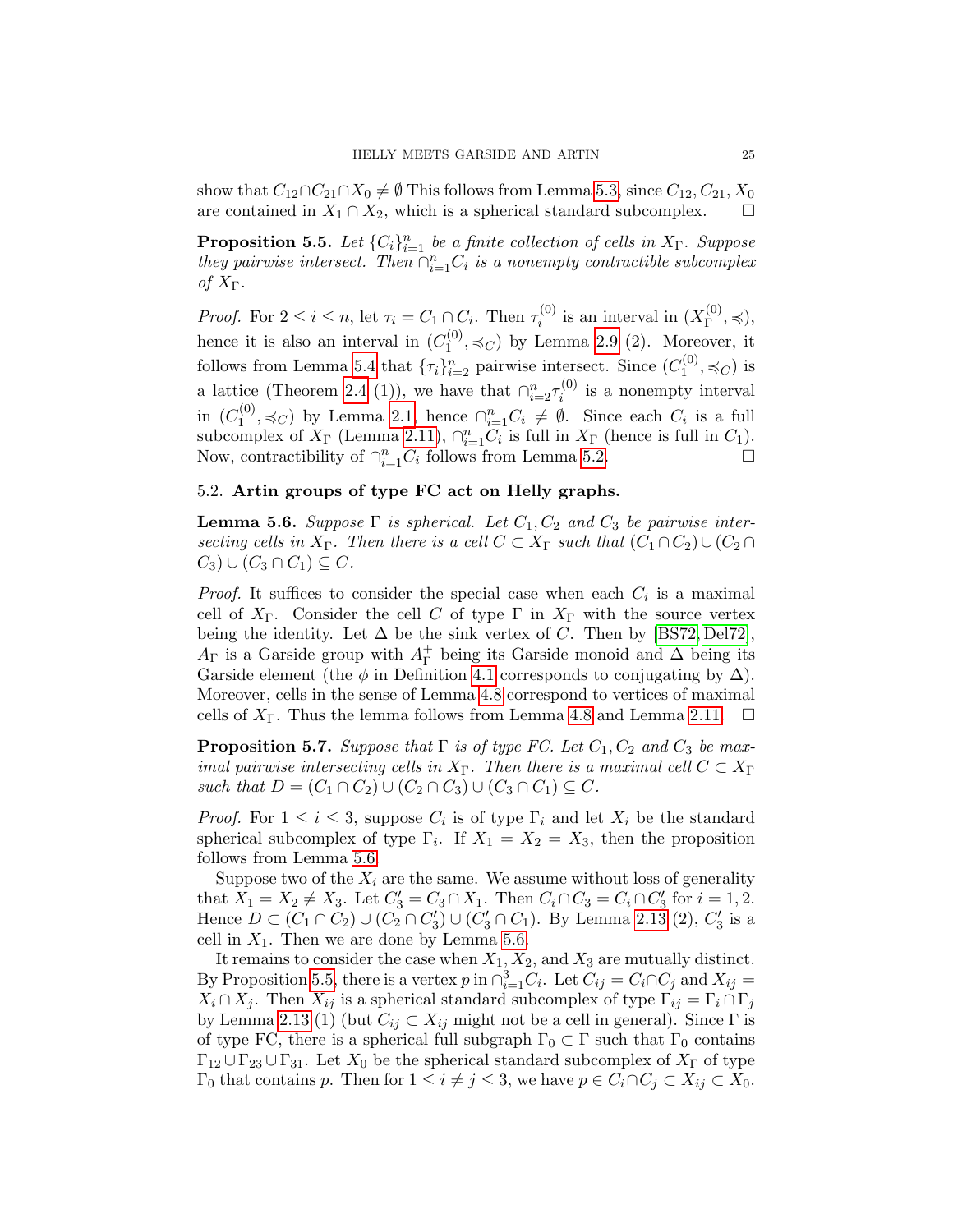It follows that  $D \subset (C'_1 \cap C'_2) \cup (C'_2 \cap C'_3) \cup (C'_3 \cap C'_1)$  where  $C'_i = C_i \cap X_0$ . Since each  $C_i'$  is a cell (Lemma [2.13](#page-12-2) (2)) and  $X_0$  is spherical, the proposition follows from Lemma [5.6.](#page-24-1)

<span id="page-25-6"></span>**Theorem 5.8.** Suppose  $\Gamma$  is of type FC. Then  $(X_{\Gamma}, \{C_i\})$  is a locally bounded cell Helly complex and, consequently,  $A_{\Gamma}$  acts geometrically on a Helly graph being the 1-skeleton of the thickening of  $(X_{\Gamma}, \{C_i\})$ . Moreover,  $X(\Gamma)$  is contractible.

Proof. The conditions (1) and (2) of Definition [3.4](#page-14-2) are satisfied by Propo-sition [5.5.](#page-24-2) The condition (3) holds by Proposition [5.7.](#page-24-3) Since  $X_{\Gamma}$  is simply connected, the theorem holds by Theorem [3.9](#page-15-1) and Proposition [3.10.](#page-16-2) Con-tractibility follows from Proposition [5.5](#page-24-2) and Proposition [3.11.](#page-16-3)  $\Box$ 

#### <span id="page-25-0"></span>**REFERENCES**

- <span id="page-25-15"></span><span id="page-25-14"></span><span id="page-25-13"></span><span id="page-25-12"></span><span id="page-25-11"></span><span id="page-25-10"></span><span id="page-25-9"></span><span id="page-25-8"></span><span id="page-25-7"></span><span id="page-25-5"></span><span id="page-25-4"></span><span id="page-25-3"></span><span id="page-25-2"></span><span id="page-25-1"></span>[ABD<sup>+</sup>13] Aaron Abrams, Noel Brady, Pallavi Dani, Moon Duchin, and Robert Young, Pushing fillings in right-angled Artin groups, J. Lond. Math. Soc. (2) 87 (2013), no. 3, 663–688. MR3073670
	- [Alt98] Joseph A. Altobelli, The word problem for Artin groups of FC type, J. Pure Appl. Algebra 129 (1998), no. 1, 1–22. MR1626651
	- [AP56] Nachman Aronszajn and Prom Panitchpakdi, Extension of uniformly continuous transformations and hyperconvex metric spaces, Pacific J. Math. 6 (1956), 405–439. MR0084762
	- [App84] Kenneth I. Appel, On Artin groups and Coxeter groups of large type, Contributions to group theory, 1984, pp. 50–78. MR767099
	- [AS83] Kenneth I. Appel and Paul E. Schupp, Artin groups and infinite Coxeter groups, Invent. Math. 72 (1983), no. 2, 201–220. MR700768
	- [BB05] Anders Björner and Francesco Brenti, *Combinatorics of Coxeter groups*, Graduate Texts in Mathematics, vol. 231, Springer, New York, 2005. MR2133266
	- [BB97] Mladen Bestvina and Noel Brady, Morse theory and finiteness properties of groups, Invent. Math. 129 (1997), no. 3, 445–470. MR1465330
	- [BC02] Noel Brady and John Crisp, Two-dimensional Artin groups with CAT(0) dimension three, Proceedings of the Conference on Geometric and Combinatorial Group Theory, Part I (Haifa, 2000), 2002, pp. 185–214. MR1950878
	- [BC13] Francis Buekenhout and Arjeh M. Cohen, Diagram geometry, Ergebnisse der Mathematik und ihrer Grenzgebiete. 3. Folge. A Series of Modern Surveys in Mathematics [Results in Mathematics and Related Areas. 3rd Series. A Series of Modern Surveys in Mathematics], vol. 57, Springer, Heidelberg, 2013. Related to classical groups and buildings. MR3014979
	- [BD19] Jason Behrstock and Cornelia Drutu, Combinatorial higher dimensional isoperimetry and divergence, Journal of Topology and Analysis 11 (2019), no. 03, 499–534.
	- [Bel05] Robert W. Bell, Three-dimensional FC Artin groups are CAT(0), Geom. Dedicata 113 (2005), 21–53. MR2171297
	- [Bes03] David Bessis, *The dual braid monoid*, Ann. Sci. Ecole Norm. Sup.  $(4)$  **36** (2003), no. 5, 647–683. MR2032983
	- [Bes06] , Garside categories, periodic loops and cyclic sets (2006), available at <arXiv:math/0610778>.
	- [Bes15]  $\ldots$ , Finite complex reflection arrangements are  $K(\pi, 1)$ , Ann. of Math. (2) 181 (2015), no. 3, 809–904. MR3296817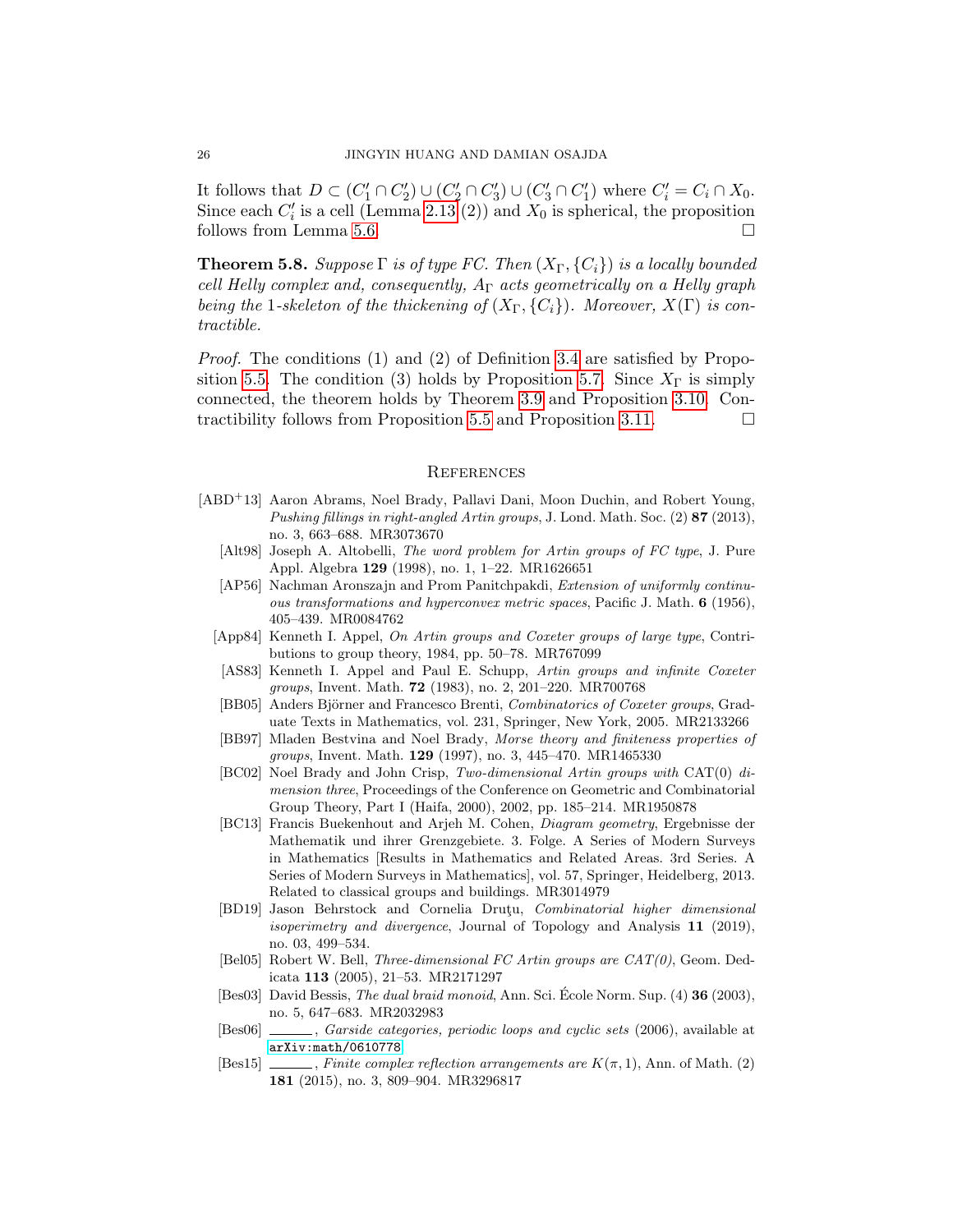- <span id="page-26-12"></span>[Bes99] Mladen Bestvina, Non-positively curved aspects of Artin groups of finite type, Geom. Topol. 3 (1999), 269–302 (electronic). MR1714913
- <span id="page-26-15"></span>[BF08] Gregory C. Bell and Koji Fujiwara, The asymptotic dimension of a curve graph is finite, J. Lond. Math. Soc. (2) 77 (2008), no. 1, 33–50. MR2389915
- <span id="page-26-18"></span>[BH99] Martin R. Bridson and André Haefliger, Metric spaces of non-positive curvature, Grundlehren der Mathematischen Wissenschaften [Fundamental Principles of Mathematical Sciences], vol. 319, Springer-Verlag, Berlin, 1999. MR1744486
- <span id="page-26-16"></span>[Bir67] Garrett Birkhoff, Lattice theory, Third edition. American Mathematical Society Colloquium Publications, Vol. XXV, American Mathematical Society, Providence, R.I., 1967. MR0227053
- <span id="page-26-19"></span>[Bjö03] Anders Björner, Nerves, fibers and homotopy groups, J. Combin. Theory Ser. A 102 (2003), no. 1, 88–93. MR1970978
- <span id="page-26-10"></span>[BJN10] Jason A. Behrstock, Tadeusz Januszkiewicz, and Walter D. Neumann, Quasiisometric classification of some high dimensional right-angled Artin groups, Groups Geom. Dyn. 4 (2010), no. 4, 681–692. MR2727658
- <span id="page-26-21"></span>[BKL98] Joan Birman, Ki Hyoung Ko, and Sang Jin Lee, A new approach to the word and conjugacy problems in the braid groups, Advances in Mathematics 139 (1998), no. 2, 322–353.
- <span id="page-26-14"></span>[BKW] Benjamin Brück, Dawid Kielak, and Xiaolei Wu, The Farrell-Jones conjecture for normally poly-free groups, Proc. Amer. Math. Soc. to appear.
- <span id="page-26-13"></span>[BL12] Arthur Bartels and Wolfgang Lück, The Borel conjecture for hyperbolic and  $CAT(0)$ -groups, Ann. of Math. (2) 175 (2012), no. 2, 631–689. MR2993750
- <span id="page-26-5"></span>[BM00] Thomas Brady and Jonathan P. McCammond, Three-generator Artin groups of large type are biautomatic, J. Pure Appl. Algebra 151 (2000), no. 1, 1–9. MR1770639
- <span id="page-26-7"></span>[BM10]  $\qquad \qquad$ , *Braids, posets and orthoschemes*, Algebr. Geom. Topol. **10** (2010), no. 4, 2277–2314. MR2745672
- <span id="page-26-9"></span>[BN08] Jason A. Behrstock and Walter D. Neumann, Quasi-isometric classification of graph manifold groups, Duke Math. J. 141 (2008), no. 2, 217–240. MR2376814
- <span id="page-26-20"></span>[Bor48] Karol Borsuk, On the imbedding of systems of compacta in simplicial complexes, Fund. Math. 35 (1948), 217–234. MR0028019
- <span id="page-26-17"></span>[Bou02] Nicolas Bourbaki, Lie groups and Lie algebras. Chapters 4–6, Elements of Mathematics (Berlin), Springer-Verlag, Berlin, 2002. Translated from the 1968 French original by Andrew Pressley. MR1890629
- <span id="page-26-6"></span>[Bra00] Thomas Brady, Artin groups of finite type with three generators, Michigan Math. J. 47 (2000), no. 2, 313-324. MR1793627
- <span id="page-26-0"></span>[BS72] Egbert Brieskorn and Kyoji Saito, Artin-Gruppen und Coxeter-Gruppen, Invent. Math. 17 (1972), 245–271. MR0323910
- <span id="page-26-1"></span> $[CCG^+20]$  Jérémie Chalopin, Victor Chepoi, Anthony Genevois, Hiroshi Hirai, and Damian Osajda, *Helly groups* (2020), available at  $arXiv:2002.06895$ .
- <span id="page-26-11"></span><span id="page-26-8"></span><span id="page-26-4"></span><span id="page-26-3"></span><span id="page-26-2"></span>[CCHO20] Jérémie Chalopin, Victor Chepoi, Hiroshi Hirai, and Damian Osajda, Weakly modular graphs and nonpositive curvature, Mem. Amer. Math. Soc 268 (2020), no. 1309.
	- [CD95a] Ruth Charney and Michael W. Davis, Finite  $K(\pi, 1)s$  for Artin groups, Prospects in topology (Princeton, NJ, 1994), 1995, pp. 110–124. MR1368655
	- [CD95b]  $\ldots$ , The  $K(\pi, 1)$ -problem for hyperplane complements associated to infinite reflection groups, J. Amer. Math. Soc. 8 (1995), no. 3, 597–627. MR1303028
	- [Cha92] Ruth Charney, Artin groups of finite type are biautomatic, Math. Ann. 292 (1992), no. 4, 671–683. MR1157320
	- [Cho10] Fabienne Chouraqui, Garside groups and Yang-Baxter equation, Comm. Algebra 38 (2010), no. 12, 4441–4460. MR2764830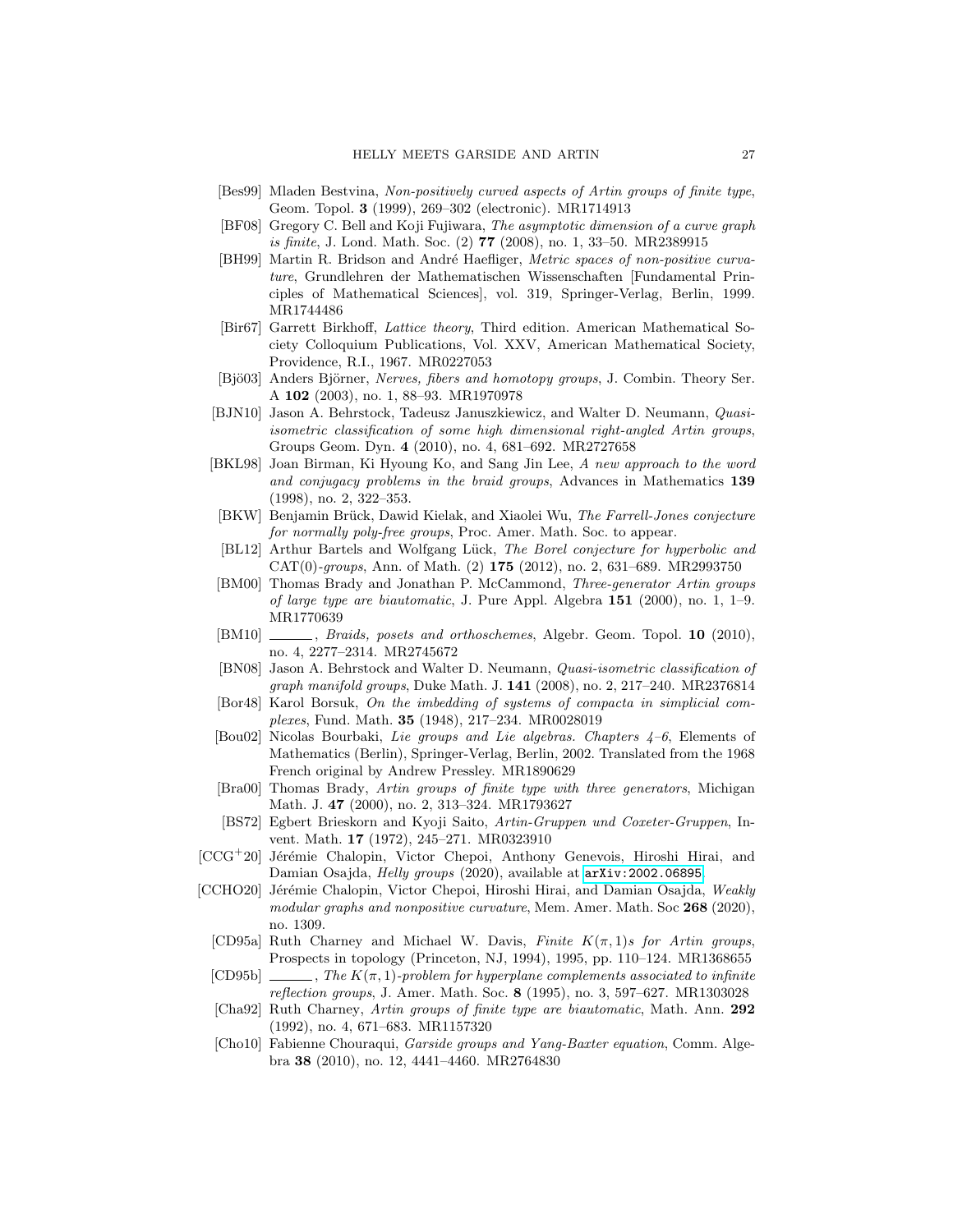- <span id="page-27-21"></span><span id="page-27-19"></span>[CMW04] Ruth Charney, John Meier, and Kim Whittlesey, Bestvina's normal form complex and the homology of Garside groups, Geom. Dedicata 105 (2004), 171– 188. MR2057250
	- [CP14] Ruth Charney and Luis Paris, *Convexity of parabolic subgroups in Artin groups*, Bull. Lond. Math. Soc. 46 (2014), no. 6, 1248–1255. MR3291260
	- [Dav08] Michael W. Davis, The geometry and topology of Coxeter groups, London Mathematical Society Monographs Series, vol. 32, Princeton University Press, Princeton, NJ, 2008. MR2360474
- <span id="page-27-20"></span><span id="page-27-18"></span><span id="page-27-5"></span><span id="page-27-1"></span>[DDG<sup>+</sup>15] Patrick Dehornoy, François Digne, Eddy Godelle, Daan Krammer, and Jean Michel, *Foundations of Garside theory*, EMS Tracts in Mathematics, vol. 22, European Mathematical Society (EMS), Zürich, 2015. Author name on title page: Daan Kramer. MR3362691
	- [Deh02] Patrick Dehornoy, Groupes de Garside, Ann. Sci. Ecole Norm. Sup. (4) 35 (2002), no. 2, 267–306. MR1914933
	- [Del72] Pierre Deligne, Les immeubles des groupes de tresses généralisés, Invent. Math. 17 (1972), 273–302. MR0422673
	- [Des16] Dominic Descombes, Asymptotic rank of spaces with bicombings, Math. Z. 284 (2016), no. 3-4, 947–960. MR3563261
	- [DL15] Dominic Descombes and Urs Lang, Convex geodesic bicombings and hyperbol $icity$ , Geom. Dedicata 177 (2015), 367–384. MR3370039
	- [DL16]  $\qquad \qquad$ , Flats in spaces with convex geodesic bicombings, Anal. Geom. Metr. Spaces 4 (2016), no. 1, 68–84. MR3483604
- <span id="page-27-12"></span><span id="page-27-8"></span><span id="page-27-4"></span><span id="page-27-3"></span><span id="page-27-2"></span>[DMW18] Michael Dougherty, Jon McCammond, and Stefan Witzel, Boundary braids (2018), available at <arXiv:1811.05603>.
	- [Dre84] Andreas W. M. Dress, Trees, tight extensions of metric spaces, and the cohomological dimension of certain groups: a note on combinatorial properties of metric spaces, Adv. in Math. **53** (1984), no. 3, 321-402. MR753872
- <span id="page-27-17"></span><span id="page-27-16"></span><span id="page-27-15"></span><span id="page-27-14"></span><span id="page-27-13"></span><span id="page-27-11"></span><span id="page-27-10"></span><span id="page-27-9"></span><span id="page-27-7"></span><span id="page-27-6"></span><span id="page-27-0"></span>[ECH<sup>+</sup>92] David B. A. Epstein, James W. Cannon, Derek F. Holt, Silvio V. F. Levy, Michael S. Paterson, and William P. Thurston, Word processing in groups, Jones and Bartlett Publishers, Boston, MA, 1992. MR1161694
	- [FL05] F. Thomas Farrell and Jean-François Lafont, EZ-structures and topological applications, Comment. Math. Helv. 80 (2005), no. 1, 103–121. MR2130569
	- [FO20] Tomohiro Fukaya and Shin-ichi Oguni, A coarse Cartan-Hadamard theorem with application to the coarse Baum-Connes conjecture, J. Topol. Anal. 12 (2020), no. 3, 857–895. MR4139217
	- [FR00] F. Thomas Farrell and Sayed K. Roushon, The Whitehead groups of braid groups vanish, Internat. Math. Res. Notices 10 (2000), 515–526. MR1759505
	- [Gar69] Frank A. Garside, The braid group and other groups, Quart. J. Math. Oxford Ser. (2) 20 (1969), 235–254. MR0248801
	- [GS90] Stephen M. Gersten and Hamish B. Short, Small cancellation theory and automatic groups, Invent. Math. **102** (1990), no. 2, 305-334. MR1074477
	- [Hae19] Thomas Haettel, XXL type Artin groups are  $CAT(0)$  and acylindrically hyper $bolic$  (2019), available at  $arXiv:1905.11032v3$ .
	- [HKS16] Thomas Haettel, Dawid Kielak, and Petra Schwer, The 6-strand braid group is CAT(0), Geom. Dedicata 182 (2016), 263–286. MR3500387
	- [HO19] Jingyin Huang and Damian Osajda, Metric systolicity and two-dimensional Artin groups, Math. Ann. **374** (2019), no. 3-4, 1311-1352. MR3985112
	- [HO20]  $\_\_\_\_\_\$  Large-type Artin groups are systolic, Proc. Lond. Math. Soc. 120 (2020), no. 1, 95–123.
	- [Hod20] Nima Hoda, Quadric complexes, Michigan Math. J. 69 (2020), no. 2, 241–271. MR4104372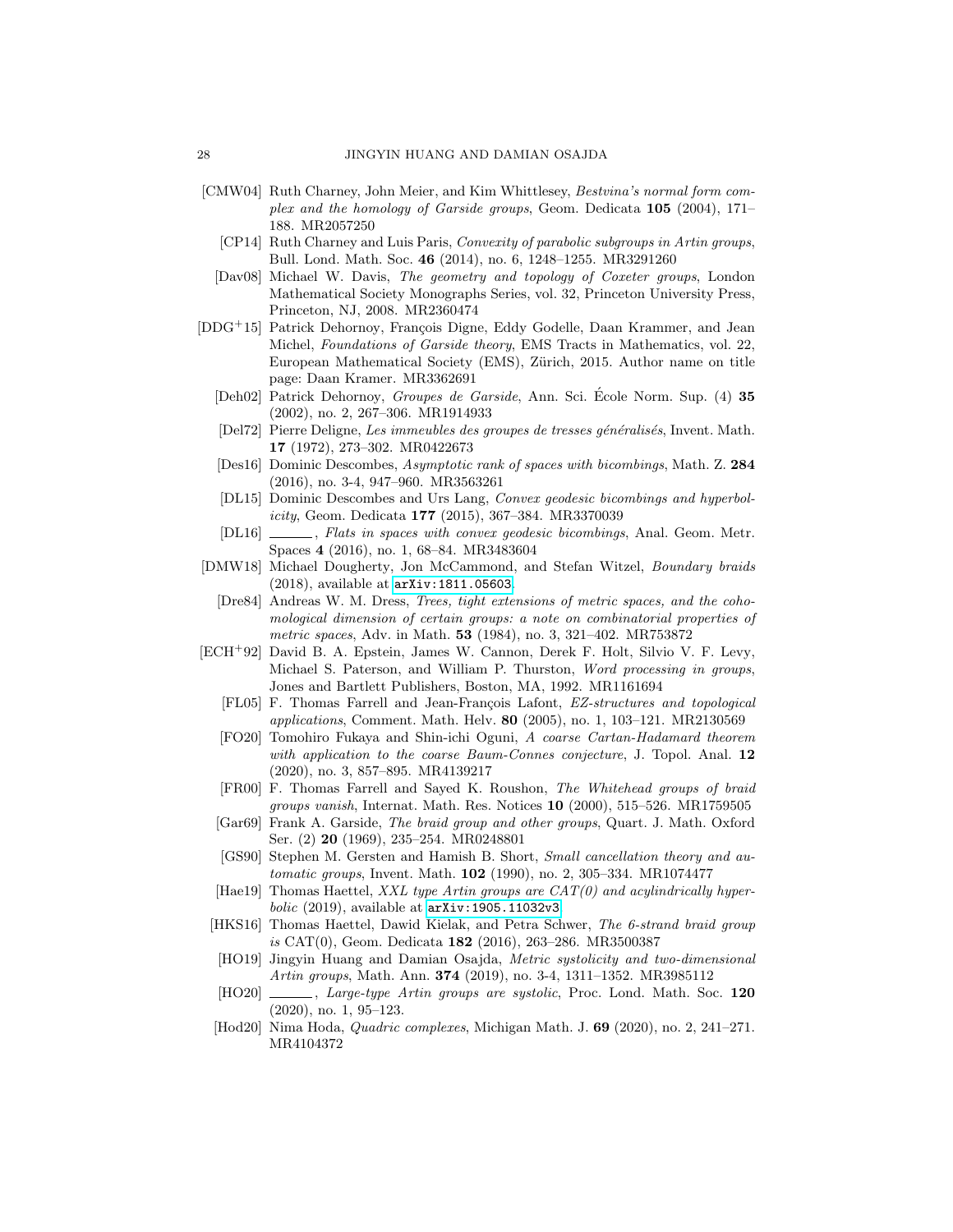- <span id="page-28-8"></span>[HO] Jingyin Huang and Damian Osajda, Quasi-Euclidean tilings over 2 dimensional Artin groups and their applications, Mem. Amer. Math. Soc., to appear.
- <span id="page-28-12"></span>[Hol10] Derek F. Holt, Garside groups have the falsification by fellow-traveller property, Groups Geom. Dyn. 4 (2010), no. 4, 777–784. MR2727663
- <span id="page-28-15"></span>[HR95] Nigel Higson and John Roe, On the coarse Baum-Connes conjecture, Novikov conjectures, index theorems and rigidity, Vol. 2 (Oberwolfach, 1993), 1995, pp. 227–254. MR1388312
- <span id="page-28-7"></span>[Hua16] Jingyin Huang, Quasi-isometric classification of right-angled Artin groups II: several infinite out cases (2016), available at  $arXiv:1603.02372$ .
- <span id="page-28-6"></span> $[Hua17] \_\_\_\_\_$ , Quasi-isometric classification of right-angled Artin groups, I: The finite out case, Geom. Topol. **21** (2017), no. 6, 3467-3537. MR3692971
- <span id="page-28-10"></span>[Isb64] John R. Isbell, Six theorems about injective metric spaces, Comment. Math. Helv. 39 (1964), 65–76. MR0182949
- <span id="page-28-11"></span>[JPM86] El Mostapha Jawhari, Maurice Pouzet, and Driss Misane, Retracts: graphs and ordered sets from the metric point of view, Combinatorics and ordered sets (Arcata, Calif., 1985), 1986, pp. 175–226. MR856237
- <span id="page-28-5"></span>[KL20] Bruce Kleiner and Urs Lang, Higher rank hyperbolicity, Invent. Math. 221 (2020), no. 2, 597–664. MR4121159
- <span id="page-28-13"></span>[KR17] Daniel Kasprowski and Henrik Rüping, The Farrell-Jones conjecture for hyperbolic and  $CAT(0)$ -groups revisited, J. Topol. Anal. **9** (2017), no. 4, 551–569. MR3684616
- <span id="page-28-20"></span>[Kra08] Daan Krammer, A class of Garside groupoid structures on the pure braid group, Trans. Amer. Math. Soc. 360 (2008), no. 8, 4029–4061. MR2395163
- <span id="page-28-4"></span><span id="page-28-1"></span>[Lan13] Urs Lang, Injective hulls of certain discrete metric spaces and groups, J. Topol. Anal. 5 (2013), no. 3, 297–331. MR3096307
	- [LM] Ian Leary and Ashot Minasyan, Commensurating HNN-extensions: nonpositive curvature and biautomaticity, Geom. Topol. to appear.
- <span id="page-28-9"></span>[Mar] Alexander Margolis, Quasi-isometry classification of RAAGs that split over cyclic subgroups, Groups Geom. Dyn. to appear.
- <span id="page-28-2"></span>[Mie17] Benjamin Miesch, The Cartan-Hadamard theorem for metric spaces with local geodesic bicombings, Enseign. Math. 63 (2017), no. 1-2, 233–247. MR3777137
- <span id="page-28-17"></span>[Par02] Luis Paris, Artin monoids inject in their groups, Comment. Math. Helv. 77 (2002), no. 3, 609–637. MR1933791
- <span id="page-28-22"></span>[Par93]  $\_\_\_\_\_\$ n Universal cover of Salvetti's complex and topology of simplicial arrangements of hyperplanes, Trans. Amer. Math. Soc. 340 (1993), no. 1, 149– 178. MR1148044
- <span id="page-28-16"></span>[Pei96] David Peifer, Artin groups of extra-large type are biautomatic, J. Pure Appl. Algebra 110 (1996), no. 1, 15–56. MR1390670
- <span id="page-28-3"></span>[Pic13] Matthieu Picantin, Tree products of cyclic groups and HNN extensions (2013), available at <arXiv:1306.5724>.
- <span id="page-28-19"></span>[Pol01] Norbert Polat, Convexity and fixed-point properties in Helly graphs, Discrete Math. 229 (2001), no. 1-3, 197–211. Combinatorics, graph theory, algorithms and applications. MR1815607
- <span id="page-28-0"></span>[Pri86] Stephen J. Pride, On Tits' conjecture and other questions concerning Artin and generalized Artin groups, Invent. Math. 86 (1986), no. 2, 347–356. MR856848
- <span id="page-28-14"></span>[Rou20] Sayed K. Roushon, A certain structure of artin groups and the isomorphism conjecture, Canad. J. Math. (2020), 1–18.
- <span id="page-28-21"></span>[Sal87] Mario Salvetti, Topology of the complement of real hyperplanes in  $\mathbb{C}^N$ , Invent. Math. 88 (1987), no. 3, 603–618. MR884802
- <span id="page-28-18"></span>[vdL83] Harm van der Lek, The homotopy type of complex hyperplane complements, PhD thesis, Katholieke Universiteit te Nijmegen, 1983.